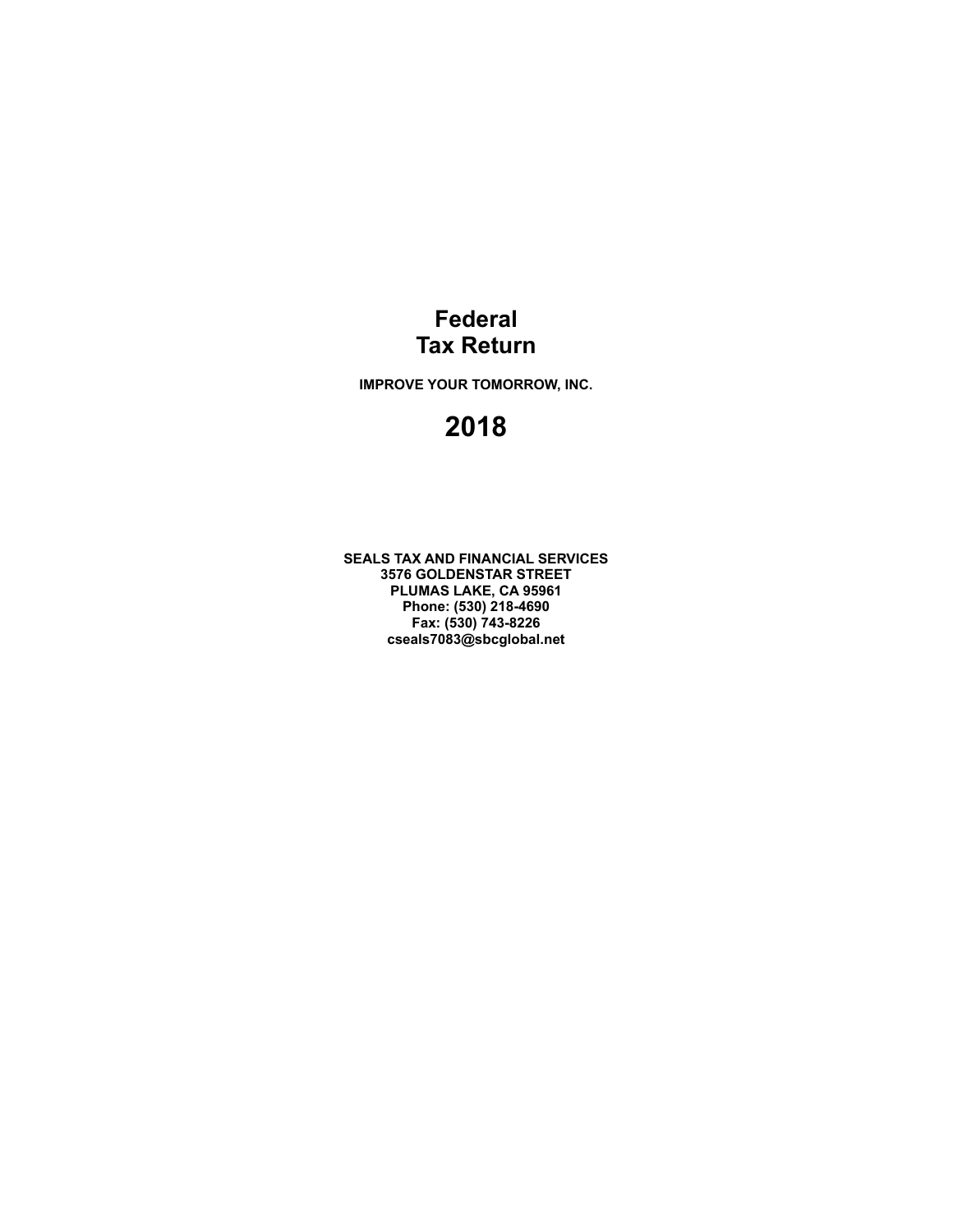SEALS TAX AND FINANCIAL SERVICES 3576 GOLDENSTAR STREET PLUMAS LAKE, CA 95961 Phone: (530) 218-4690 Fax: (530) 743-8226 cseals7083@sbcglobal.net

May 29, 2019

IMPROVE YOUR TOMORROW, INC. 4229 NORTHGATE BLVD, Room 5 SACRAMENTO, CA 95834

Dear Sir,

I have prepared the 2018 Form 990 for IMPROVE YOUR TOMORROW, INC. based on the information you provided. The return has been successfully e-filed and a copy is enclosed for IMPROVE YOUR TOMORROW, INC.'s records.

There are no taxes or fees due with the return.

If you have any questions about the return(s) or about IMPROVE YOUR TOMORROW, INC.'s tax situation during the year, please do not hesitate to call me at (530) 218-4690. I appreciate this opportunity to serve you.

Sincerely,

CARVIN SEALS JR SEALS TAX AND FINANCIAL SERVICES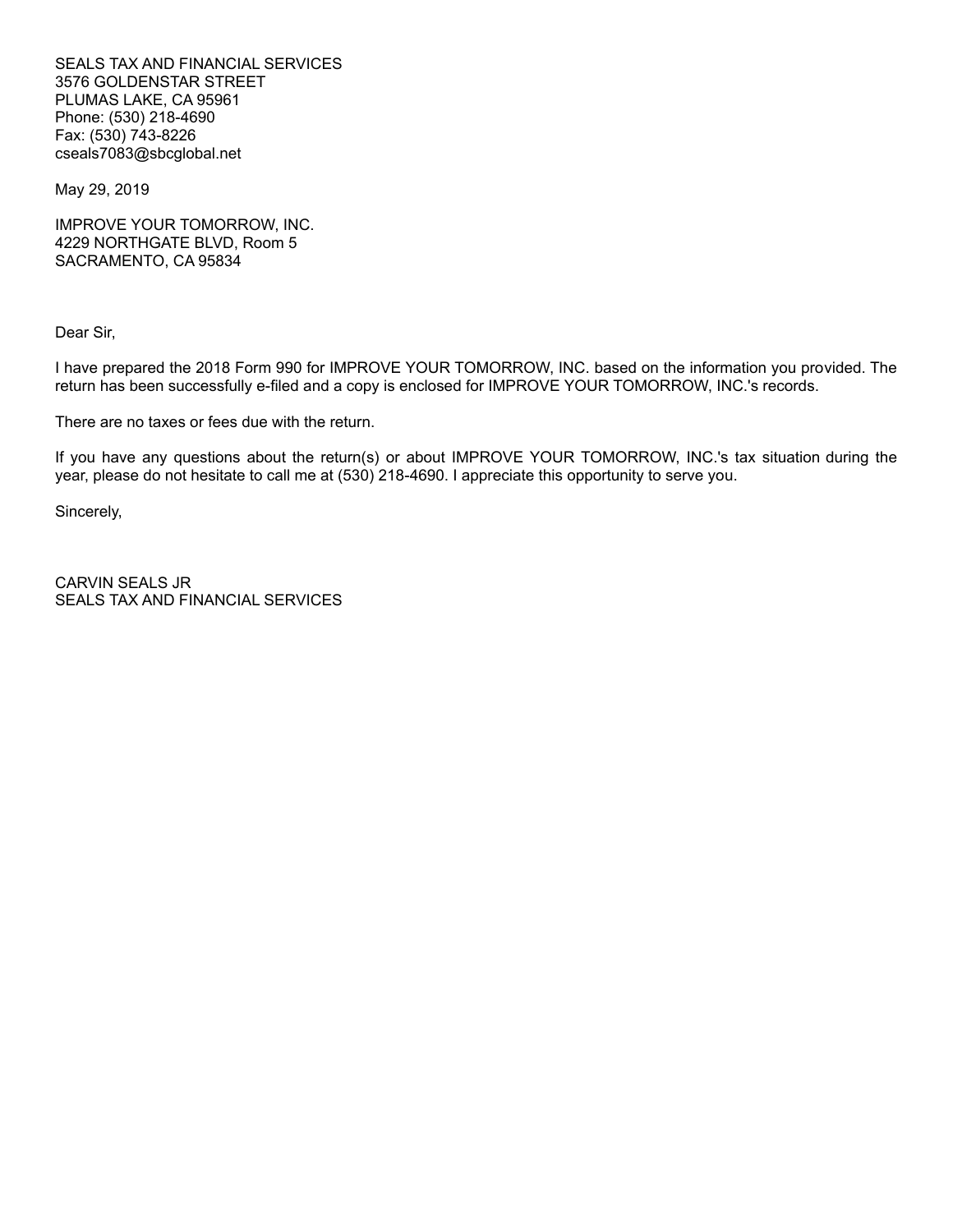SEALS TAX AND FINANCIAL SERVICES 3576 GOLDENSTAR STREET PLUMAS LAKE, CA 95961 Phone: (530) 218-4690 Fax: (530) 743-8226 cseals7083@sbcglobal.net

May 29, 2019

IMPROVE YOUR TOMORROW, INC. 4229 NORTHGATE BLVD, Room 5 SACRAMENTO, CA 95834

Dear Sir,

I have prepared the 2018 California 199 tax return based on the information you provided. The 2018 return for IMPROVE YOUR TOMORROW, INC. has been successfully e-filed and a copy is enclosed for IMPROVE YOUR TOMORROW, INC.'s records.

There are no taxes or fees due with the return.

If you have any questions about the return(s) or about IMPROVE YOUR TOMORROW, INC.'s tax situation during the year, please do not hesitate to call me at (530) 218-4690. I appreciate this opportunity to serve you.

Sincerely,

CARVIN SEALS JR SEALS TAX AND FINANCIAL SERVICES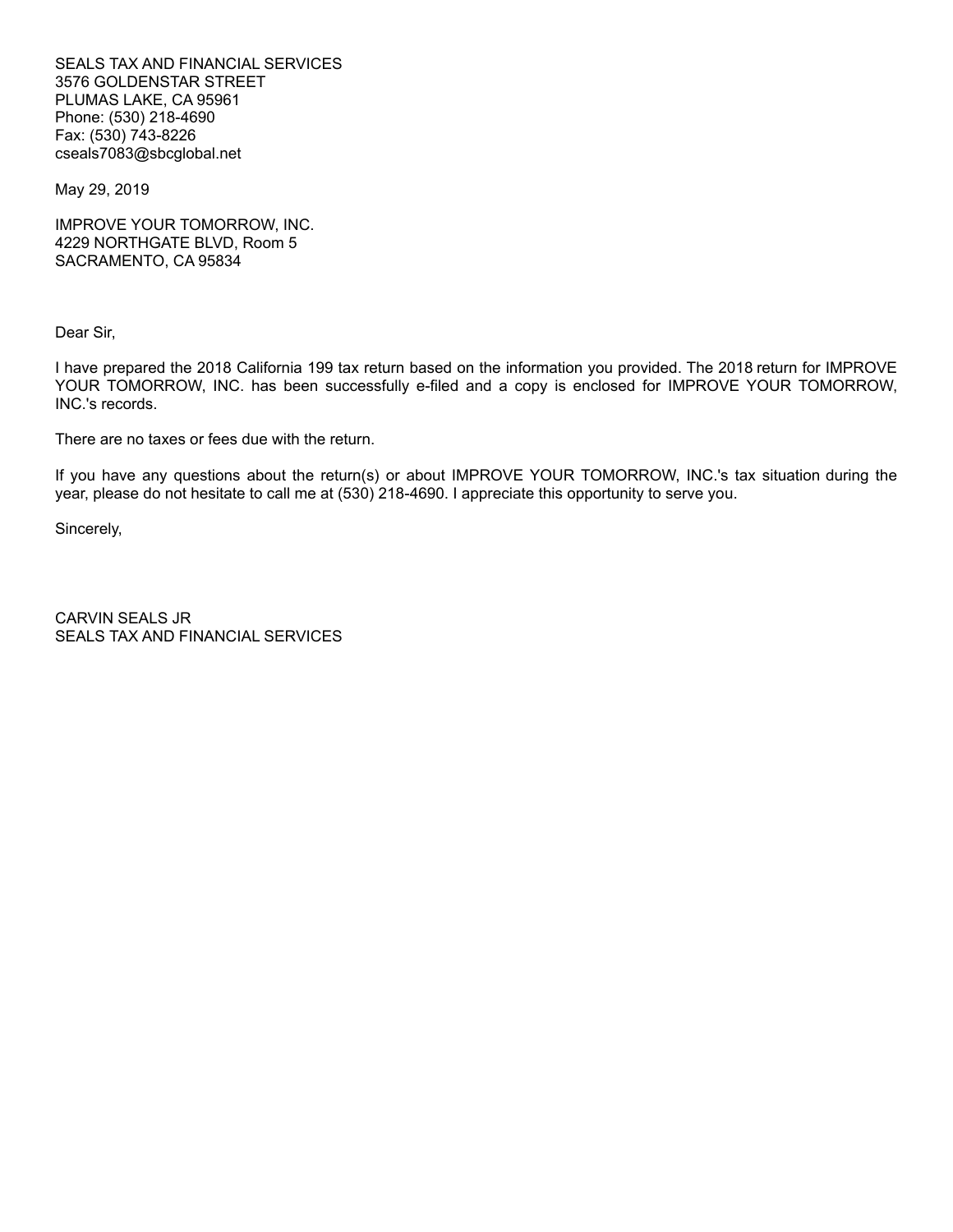# Form **990 Return of Organization Exempt From Income Tax**  $\frac{\text{OMB No. 1545-0047}}{2018}$

**Under section 501(c), 527, or 4947(a)(1) of the Internal Revenue Code (except private foundations)**  $\blacktriangleright$ 

Department of the Treasury

Do not enter social security numbers on this form as it may be made public.

| <b>Open to Public</b> |  |  |
|-----------------------|--|--|
| <b>Inspection</b>     |  |  |
|                       |  |  |

|                                | Internal Revenue Service                | Department of the Treasury |                                                                                                                                                              | Go to www.irs.gov/Form990 for instructions and the latest information. |                             |                     |            |                                                     |                         | <b>Inspection</b>                      |
|--------------------------------|-----------------------------------------|----------------------------|--------------------------------------------------------------------------------------------------------------------------------------------------------------|------------------------------------------------------------------------|-----------------------------|---------------------|------------|-----------------------------------------------------|-------------------------|----------------------------------------|
|                                |                                         |                            | For the 2018 calendar year, or tax year beginning                                                                                                            |                                                                        |                             |                     | and ending |                                                     |                         |                                        |
|                                | <b>B</b> Check if applicable:           |                            | C Name of organization                                                                                                                                       | <b>IMPROVE YOUR TOMORROW, INC.</b>                                     |                             |                     |            | D Employer identification number                    |                         |                                        |
|                                | $\overline{X}$ Address change           |                            | Doing business as                                                                                                                                            |                                                                        |                             |                     |            |                                                     |                         |                                        |
|                                | Name change                             |                            | Number and street (or P.O. box if mail is not delivered to street address)                                                                                   |                                                                        |                             | Room/suite          |            | 46-2981774                                          |                         |                                        |
|                                |                                         |                            | 4229 NORTHGATE BLVD                                                                                                                                          |                                                                        |                             | 5                   |            | E Telephone number                                  |                         |                                        |
|                                | $\overline{\phantom{a}}$ Initial return |                            | City or town                                                                                                                                                 |                                                                        | State                       | ZIP code            |            | (707) 497-4430                                      |                         |                                        |
|                                | Final return/terminated                 |                            | SACRAMENTO                                                                                                                                                   |                                                                        | CA.                         | 95834               |            |                                                     |                         |                                        |
|                                |                                         |                            | Foreign country name                                                                                                                                         | Foreign province/state/county                                          |                             | Foreign postal code |            |                                                     |                         |                                        |
|                                | Amended return                          |                            |                                                                                                                                                              |                                                                        |                             |                     |            | G Gross receipts \$                                 |                         | 1,469,892                              |
|                                |                                         | Application pending        | F Name and address of principal officer:                                                                                                                     |                                                                        |                             |                     |            | H(a) Is this a group return for subordinates?       |                         | $Yes \overline{X} No$                  |
|                                |                                         |                            | MICHAEL LYNCH 1017 L STREET NO. 632, SACRAMENTO, CA 95814 H(b) Are all subordinates included?                                                                |                                                                        |                             |                     |            |                                                     |                         | Yes No                                 |
|                                | Tax-exempt status:                      |                            | $X \mid 501(c)(3)$<br>$501(c)$ (                                                                                                                             | $\blacktriangleleft$ (insert no.)                                      | 4947(a)(1) or               | 527                 |            | If "No," attach a list. (see instructions)          |                         |                                        |
|                                |                                         |                            |                                                                                                                                                              |                                                                        |                             |                     |            |                                                     |                         |                                        |
|                                |                                         |                            | J Website: > WWW.IMPROVEYOURTOMMOROW.ORG                                                                                                                     |                                                                        |                             |                     |            | $H(c)$ Group exemption number $\blacktriangleright$ |                         |                                        |
|                                |                                         | K Form of organization:    | X Corporation<br>Trust                                                                                                                                       | Association                                                            | Other $\blacktriangleright$ |                     |            | L Year of formation: 2013                           |                         | M State of legal domicile:<br>CA       |
|                                | Part I                                  |                            | <b>Summary</b>                                                                                                                                               |                                                                        |                             |                     |            |                                                     |                         |                                        |
|                                | -1                                      |                            | Briefly describe the organization's mission or most significant activities:                                                                                  |                                                                        |                             |                     |            | The purpose and mission of the organization         |                         |                                        |
|                                |                                         |                            | is to increase the number of young men of color to attend and graduate from 4-year colleges                                                                  |                                                                        |                             |                     |            |                                                     |                         |                                        |
| Governance                     |                                         | and universities.          |                                                                                                                                                              |                                                                        |                             |                     |            |                                                     |                         |                                        |
|                                |                                         |                            |                                                                                                                                                              |                                                                        |                             |                     |            |                                                     |                         |                                        |
|                                | $\overline{2}$                          |                            | Check this box $\blacktriangleright$ if the organization discontinued its operations or disposed of more than 25% of its net assets.                         |                                                                        |                             |                     |            |                                                     |                         |                                        |
|                                | -3                                      |                            | Number of voting members of the governing body (Part VI, line 1a)                                                                                            |                                                                        |                             |                     |            |                                                     | $\mathbf{3}$            | 12                                     |
| <b>Activities &amp;</b>        | 4                                       |                            | Number of independent voting members of the governing body (Part VI, line 1b)                                                                                |                                                                        |                             |                     |            |                                                     | 4                       | $\boldsymbol{9}$                       |
|                                | -5                                      |                            | Total number of individuals employed in calendar year 2018 (Part V, line 2a).                                                                                |                                                                        |                             |                     |            |                                                     | $\overline{\mathbf{5}}$ | 58                                     |
|                                | 6                                       |                            |                                                                                                                                                              |                                                                        |                             |                     |            |                                                     | 6                       |                                        |
|                                | 7a                                      |                            | Total unrelated business revenue from Part VIII, column (C), line 12                                                                                         |                                                                        |                             |                     |            |                                                     | 7a                      | 0                                      |
|                                | b                                       |                            | Net unrelated business taxable income from Form 990-T, line 38                                                                                               |                                                                        |                             |                     |            |                                                     | $\overline{7b}$         |                                        |
|                                |                                         |                            |                                                                                                                                                              |                                                                        |                             |                     |            | <b>Prior Year</b>                                   |                         | <b>Current Year</b>                    |
|                                | 8                                       |                            | Contributions and grants (Part VIII, line 1h)                                                                                                                |                                                                        |                             |                     |            |                                                     | 913,002                 | 1,409,552                              |
|                                | 9                                       |                            | Program service revenue (Part VIII, line 2g)                                                                                                                 |                                                                        |                             |                     |            |                                                     | $\mathbf{0}$            | <sup>0</sup>                           |
| Revenue                        | 10                                      |                            | Investment income (Part VIII, column (A), lines 3, 4, and 7d).                                                                                               |                                                                        |                             |                     |            |                                                     | 22                      | 31                                     |
|                                |                                         |                            |                                                                                                                                                              |                                                                        |                             |                     |            |                                                     | $\Omega$                |                                        |
|                                | 11                                      |                            | Other revenue (Part VIII, column (A), lines 5, 6d, 8c, 9c, 10c, and 11e)                                                                                     |                                                                        |                             |                     |            |                                                     |                         | 49,465                                 |
|                                | 12                                      |                            | Total revenue—add lines 8 through 11 (must equal Part VIII, column (A), line 12). .                                                                          |                                                                        |                             |                     |            |                                                     | 913,024                 | 1,459,048                              |
|                                | 13                                      |                            | Grants and similar amounts paid (Part IX, column (A), lines 1-3)                                                                                             |                                                                        |                             |                     |            |                                                     | $\mathbf{0}$            |                                        |
|                                | 14                                      |                            | Benefits paid to or for members (Part IX, column (A), line 4)                                                                                                |                                                                        |                             |                     |            |                                                     | $\Omega$                |                                        |
|                                | 15                                      |                            | Salaries, other compensation, employee benefits (Part IX, column (A), lines 5-10).                                                                           |                                                                        |                             |                     |            |                                                     | 531,788                 | 821,812                                |
| Expenses                       | 16a                                     |                            | Professional fundraising fees (Part IX, column (A), line 11e)                                                                                                |                                                                        |                             |                     |            |                                                     | $\Omega$                |                                        |
|                                | b                                       |                            | Total fundraising expenses (Part IX, column (D), line 25) ▶                                                                                                  |                                                                        |                             | 10,844              |            |                                                     |                         |                                        |
|                                | 17                                      |                            | Other expenses (Part IX, column (A), lines 11a-11d, 11f-24e)                                                                                                 |                                                                        |                             |                     |            |                                                     | 354,902                 | 411,761                                |
|                                | 18                                      |                            | Total expenses. Add lines 13-17 (must equal Part IX, column (A), line 25). .                                                                                 |                                                                        |                             |                     |            |                                                     | 886,690                 | 1,233,573                              |
|                                | 19                                      |                            | Revenue less expenses. Subtract line 18 from line 12                                                                                                         |                                                                        |                             |                     |            |                                                     | 26,334                  | 225,475                                |
|                                |                                         |                            |                                                                                                                                                              |                                                                        |                             |                     |            | <b>Beginning of Current Year</b>                    |                         | <b>End of Year</b>                     |
| Net Assets or<br>Fund Balances |                                         |                            |                                                                                                                                                              |                                                                        |                             |                     |            |                                                     |                         |                                        |
|                                | 20                                      |                            |                                                                                                                                                              |                                                                        |                             |                     |            |                                                     | 205,719                 | 348,204                                |
|                                | 21                                      |                            |                                                                                                                                                              |                                                                        |                             |                     |            |                                                     | 23,448                  | 16,056                                 |
|                                | 22                                      |                            | Net assets or fund balances. Subtract line 21 from line 20                                                                                                   |                                                                        |                             |                     |            |                                                     | 182,271                 | 332,148                                |
|                                | <b>Part II</b>                          |                            | <b>Signature Block</b>                                                                                                                                       |                                                                        |                             |                     |            |                                                     |                         |                                        |
|                                |                                         |                            | Under penalties of perjury, I declare that I have examined this return, including accompanying schedules and statements, and to the best of my knowledge     |                                                                        |                             |                     |            |                                                     |                         |                                        |
|                                |                                         |                            | and belief, it is true, correct, and complete. Declaration of preparer (other than officer) is based on all information of which preparer has any knowledge. |                                                                        |                             |                     |            |                                                     |                         |                                        |
|                                | Sign                                    |                            |                                                                                                                                                              |                                                                        |                             |                     |            |                                                     |                         |                                        |
|                                |                                         |                            | Signature of officer                                                                                                                                         |                                                                        |                             |                     |            | Date                                                |                         |                                        |
|                                | Here                                    |                            |                                                                                                                                                              |                                                                        |                             |                     |            |                                                     |                         |                                        |
|                                |                                         |                            | Type or print name and title                                                                                                                                 |                                                                        |                             |                     |            |                                                     |                         |                                        |
|                                |                                         |                            | Print/Type preparer's name                                                                                                                                   | Preparer's signature                                                   |                             |                     | Date       |                                                     |                         | <b>PTIN</b>                            |
|                                | Paid                                    |                            |                                                                                                                                                              |                                                                        |                             |                     |            |                                                     | Check X if              |                                        |
|                                |                                         |                            | CARVIN SEALS JR                                                                                                                                              |                                                                        |                             |                     |            | 5/29/2019                                           | self-employed           | P00284674                              |
|                                | Preparer                                |                            | SEALS TAX AND FINANCIAL SERVICES<br>Firm's name                                                                                                              |                                                                        |                             |                     |            | Firm's EIN > 68-0486550                             |                         |                                        |
|                                | <b>Use Only</b>                         |                            |                                                                                                                                                              |                                                                        |                             |                     |            |                                                     |                         |                                        |
|                                |                                         |                            | Firm's address > 3576 GOLDENSTAR STREET, PLUMAS LAKE, CA 95961                                                                                               |                                                                        |                             |                     |            | Phone no.                                           | (530) 218-4690          |                                        |
|                                |                                         |                            | May the IRS discuss this return with the preparer shown above? (see instructions).                                                                           |                                                                        |                             |                     |            |                                                     |                         | $X$ Yes<br>$\overline{\phantom{a}}$ No |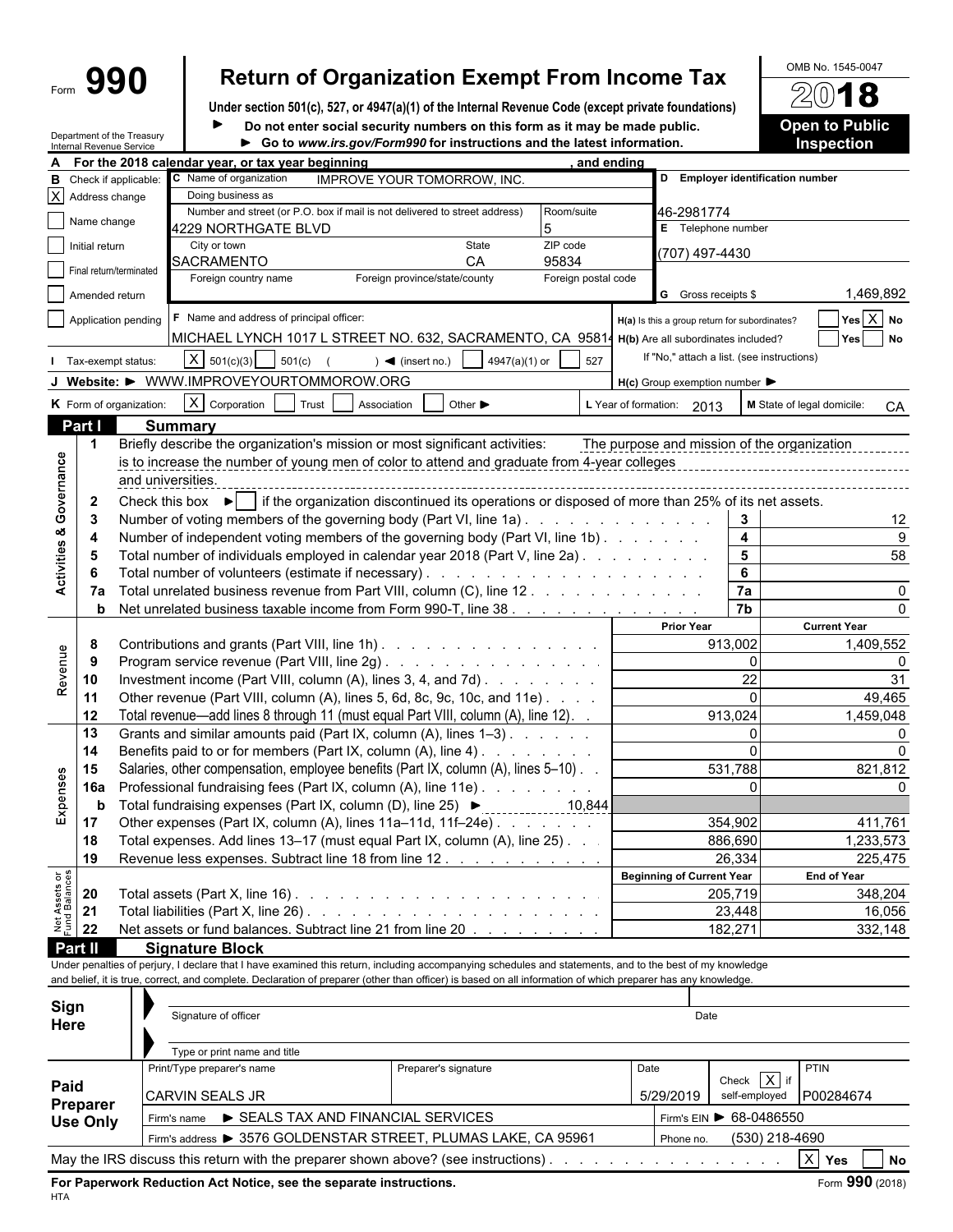|                         | Form 990 (2018) | <b>IMPROVE YOUR TOMORROW, INC.</b>                                                                                                                                                                                                                                                                                                                                                                                                                                                                                                                                 |                                    | 46-2981774                                                                 | Page 2     |
|-------------------------|-----------------|--------------------------------------------------------------------------------------------------------------------------------------------------------------------------------------------------------------------------------------------------------------------------------------------------------------------------------------------------------------------------------------------------------------------------------------------------------------------------------------------------------------------------------------------------------------------|------------------------------------|----------------------------------------------------------------------------|------------|
|                         | <b>Part III</b> | <b>Statement of Program Service Accomplishments</b>                                                                                                                                                                                                                                                                                                                                                                                                                                                                                                                |                                    |                                                                            |            |
|                         |                 | Check if Schedule O contains a response or note to any line in this Part III                                                                                                                                                                                                                                                                                                                                                                                                                                                                                       |                                    |                                                                            |            |
| $\mathbf 1$             |                 | Briefly describe the organization's mission:<br>The purpose and mission of the organization is to increase the number of young men of color<br>to attend and graduate from 4-year colleges and universities.                                                                                                                                                                                                                                                                                                                                                       |                                    |                                                                            |            |
| $\overline{\mathbf{2}}$ |                 | Did the organization undertake any significant program services during the year which were not listed on<br>If "Yes," describe these new services on Schedule O.                                                                                                                                                                                                                                                                                                                                                                                                   |                                    | $\mathbb{R}^n$                                                             | Yes $X$ No |
| 3                       |                 | Did the organization cease conducting, or make significant changes in how it conducts, any program<br>If "Yes," describe these changes on Schedule O.                                                                                                                                                                                                                                                                                                                                                                                                              |                                    |                                                                            | Yes $X$ No |
|                         |                 | Describe the organization's program service accomplishments for each of its three largest program services, as measured by<br>expenses. Section 501(c)(3) and 501(c)(4) organizations are required to report the amount of grants and allocations to others,<br>the total expenses, and revenue, if any, for each program service reported.                                                                                                                                                                                                                        |                                    |                                                                            |            |
| 4a                      |                 | Improve Your Tomorrow, otherwise known as IYT was created in 2013 to break the school to prison<br>pipeline by helping young men of color get to and through college. IYT started with seventeen<br>students at Valley High School in South Sacramento, these seventeen laid the foundation for what<br>is now the largest education nonprofit only serving young men of color in the country. IYT<br>currently serves over 1000 young men of color through three academic programs including the IYT<br>College Academy, IYT Continue to Dream Academy and IYT U. |                                    | _________________________________<br>_____________________________________ |            |
| 4b                      | (Code:          | $(Expenses \$ $(Expenses \$                                                                                                                                                                                                                                                                                                                                                                                                                                                                                                                                        |                                    |                                                                            |            |
|                         |                 |                                                                                                                                                                                                                                                                                                                                                                                                                                                                                                                                                                    |                                    |                                                                            |            |
| 4c                      | (Code:          | ) (Expenses \$                                                                                                                                                                                                                                                                                                                                                                                                                                                                                                                                                     | including grants of \$ (Revenue \$ |                                                                            |            |
|                         |                 |                                                                                                                                                                                                                                                                                                                                                                                                                                                                                                                                                                    |                                    |                                                                            |            |
| 4d                      |                 | Other program services. (Describe in Schedule O.)                                                                                                                                                                                                                                                                                                                                                                                                                                                                                                                  |                                    |                                                                            |            |
|                         | (Expenses \$    | 0 including grants of \$                                                                                                                                                                                                                                                                                                                                                                                                                                                                                                                                           | 0) (Revenue \$                     |                                                                            |            |
| 4е                      |                 | Total program service expenses                                                                                                                                                                                                                                                                                                                                                                                                                                                                                                                                     | 970,096                            |                                                                            |            |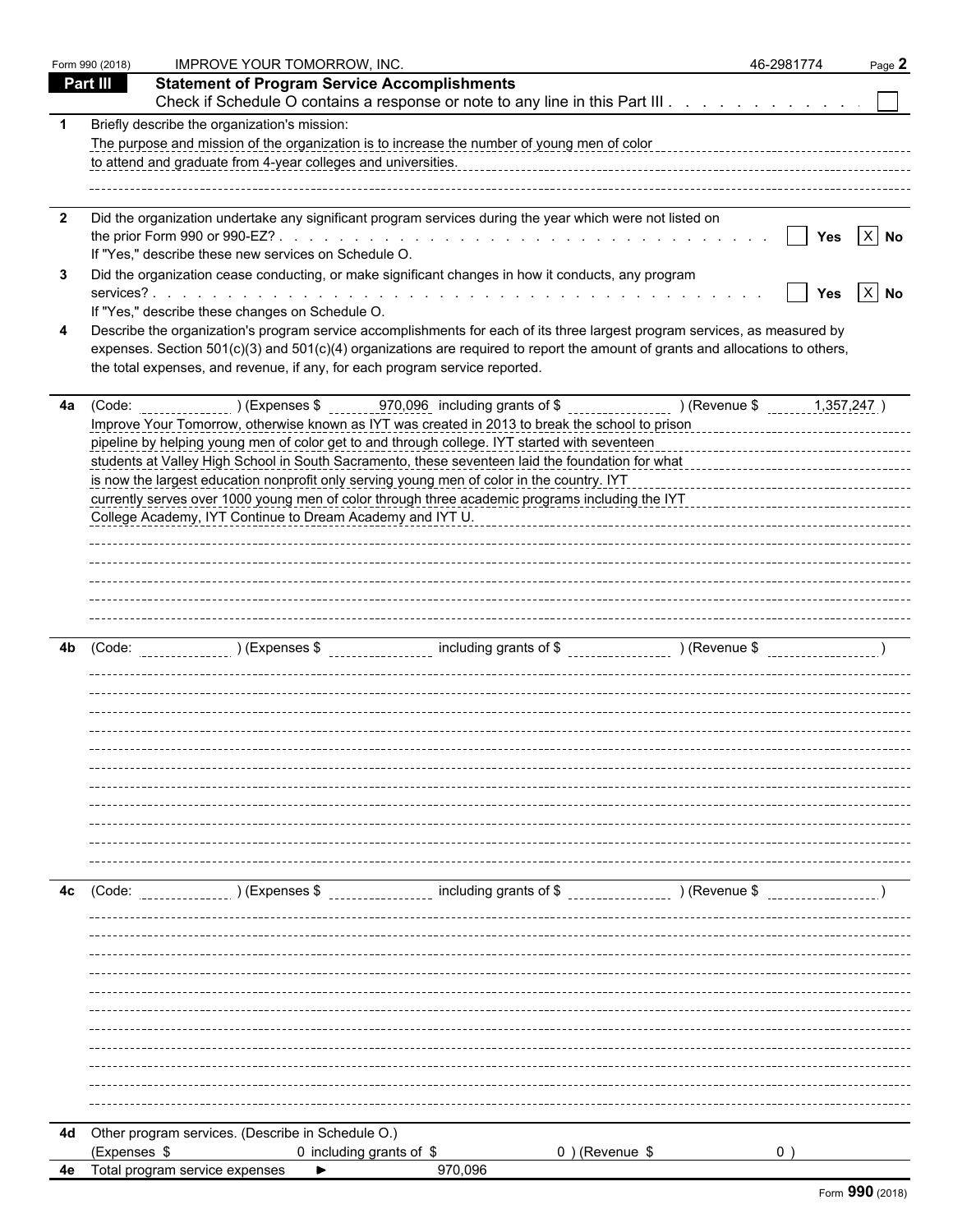Form 990 (2018) IMPROVE YOUR TOMORROW, INC. 46-2981774 Page **3**

| <b>Part IV</b> | <b>Checklist of Required Schedules</b>                                                                                                                                                                                                                  |                         |              |                           |
|----------------|---------------------------------------------------------------------------------------------------------------------------------------------------------------------------------------------------------------------------------------------------------|-------------------------|--------------|---------------------------|
|                |                                                                                                                                                                                                                                                         |                         | Yes          | No                        |
|                | Is the organization described in section $501(c)(3)$ or $4947(a)(1)$ (other than a private foundation)? If "Yes,"                                                                                                                                       |                         | $\times$     |                           |
|                | Is the organization required to complete Schedule B, Schedule of Contributors (see instructions)?                                                                                                                                                       | $\overline{2}$          |              | $\times$                  |
|                | Did the organization engage in direct or indirect political campaign activities on behalf of or in opposition to                                                                                                                                        |                         |              |                           |
|                |                                                                                                                                                                                                                                                         | $\mathbf{3}$            |              | $\boldsymbol{\mathsf{X}}$ |
|                | Section 501(c)(3) organizations. Did the organization engage in lobbying activities, or have a section 501(h)                                                                                                                                           | $\overline{\mathbf{4}}$ |              | $\boldsymbol{\mathsf{X}}$ |
| 5.             | Is the organization a section $501(c)(4)$ , $501(c)(5)$ , or $501(c)(6)$ organization that receives membership dues,                                                                                                                                    |                         |              |                           |
|                | assessments, or similar amounts as defined in Revenue Procedure 98-19? If "Yes," complete Schedule C, Part III                                                                                                                                          | 5                       |              | $\boldsymbol{\mathsf{X}}$ |
|                | 6 Did the organization maintain any donor advised funds or any similar funds or accounts for which donors<br>have the right to provide advice on the distribution or investment of amounts in such funds or accounts? If                                | 6                       |              | $\boldsymbol{\mathsf{X}}$ |
|                | Did the organization receive or hold a conservation easement, including easements to preserve open space,                                                                                                                                               |                         |              |                           |
|                | the environment, historic land areas, or historic structures? If "Yes," complete Schedule D, Part II. .                                                                                                                                                 | $\overline{7}$          |              | $\boldsymbol{\mathsf{X}}$ |
| 8.             | Did the organization maintain collections of works of art, historical treasures, or other similar assets? If "Yes,"                                                                                                                                     | 8                       |              | $\boldsymbol{\mathsf{X}}$ |
|                | Did the organization report an amount in Part X, line 21, for escrow or custodial account liability, serve as a                                                                                                                                         |                         |              |                           |
|                | custodian for amounts not listed in Part X; or provide credit counseling, debt management, credit repair, or debt                                                                                                                                       |                         |              |                           |
|                |                                                                                                                                                                                                                                                         | 9                       |              | $\boldsymbol{\mathsf{X}}$ |
| 10             | Did the organization, directly or through a related organization, hold assets in temporarily restricted<br>endowments, permanent endowments, or quasi-endowments? If "Yes," complete Schedule D, Part V.                                                | 10                      |              |                           |
| 11             | If the organization's answer to any of the following questions is "Yes," then complete Schedule D, Parts VI,<br>VII, VIII, IX, or X as applicable.                                                                                                      |                         |              |                           |
|                | a Did the organization report an amount for land, buildings, and equipment in Part X, line 10? If "Yes," complete                                                                                                                                       | 11a $\mid$ X            |              |                           |
|                | <b>b</b> Did the organization report an amount for investments—other securities in Part X, line 12 that is 5% or more<br>of its total assets reported in Part X, line 16? If "Yes," complete Schedule D, Part VII.                                      | 11 <sub>b</sub>         |              | $\times$                  |
|                | c Did the organization report an amount for investments—program related in Part X, line 13 that is 5% or more                                                                                                                                           |                         |              |                           |
|                | of its total assets reported in Part X, line 16? If "Yes," complete Schedule D, Part VIII.<br>d Did the organization report an amount for other assets in Part X, line 15 that is 5% or more of its total assets                                        | 11c                     |              | $\times$                  |
|                |                                                                                                                                                                                                                                                         | 11d                     |              | X                         |
|                | e Did the organization report an amount for other liabilities in Part X, line 25? If "Yes," complete Schedule D, Part X. .<br>f Did the organization's separate or consolidated financial statements for the tax year include a footnote that addresses | 11e                     |              | $\mathsf{X}$              |
|                | the organization's liability for uncertain tax positions under FIN 48 (ASC 740)? If "Yes," complete Schedule D, Part X.                                                                                                                                 | 11f                     |              | X                         |
|                | 12a Did the organization obtain separate, independent audited financial statements for the tax year? If "Yes," complete                                                                                                                                 | l 12a                   |              | X                         |
|                | <b>b</b> Was the organization included in consolidated, independent audited financial statements for the tax year? If "Yes,"                                                                                                                            |                         |              |                           |
|                | and if the organization answered "No" to line 12a, then completing Schedule D, Parts XI and XII is optional                                                                                                                                             | 12 <sub>b</sub>         |              | X                         |
| 13             | Is the organization a school described in section $170(b)(1)(A)(ii)$ ? If "Yes," complete Schedule E.                                                                                                                                                   | 13                      |              | $\boldsymbol{\mathsf{X}}$ |
|                | 14a Did the organization maintain an office, employees, or agents outside of the United States?                                                                                                                                                         | 14a                     |              | $\mathsf{X}$              |
|                | <b>b</b> Did the organization have aggregate revenues or expenses of more than \$10,000 from grantmaking,<br>fundraising, business, investment, and program service activities outside the United States, or aggregate                                  |                         |              |                           |
|                | foreign investments valued at \$100,000 or more? If "Yes," complete Schedule F, Parts I and IV.<br>15 Did the organization report on Part IX, column (A), line 3, more than \$5,000 of grants or other assistance to or                                 | 14b                     |              | $\boldsymbol{\mathsf{X}}$ |
|                | 16 Did the organization report on Part IX, column (A), line 3, more than \$5,000 of aggregate grants or other                                                                                                                                           | 15                      |              | $\boldsymbol{\mathsf{X}}$ |
|                | assistance to or for foreign individuals? If "Yes," complete Schedule F, Parts III and IV.                                                                                                                                                              | 16                      |              | $\mathsf{X}$              |
| 17             | Did the organization report a total of more than \$15,000 of expenses for professional fundraising services<br>on Part IX, column (A), lines 6 and 11e? If "Yes," complete Schedule G, Part I (see instructions).                                       | 17                      |              | $\boldsymbol{\mathsf{X}}$ |
| 18             | Did the organization report more than \$15,000 total of fundraising event gross income and contributions on                                                                                                                                             | 18                      | $\mathsf{X}$ |                           |
| 19             | Did the organization report more than \$15,000 of gross income from gaming activities on Part VIII, line 9a?                                                                                                                                            | 19                      |              | X                         |
|                | 20a Did the organization operate one or more hospital facilities? If "Yes," complete Schedule H.                                                                                                                                                        | 20a                     |              | $\boldsymbol{\mathsf{X}}$ |
|                | <b>b</b> If "Yes" to line 20a, did the organization attach a copy of its audited financial statements to this return?                                                                                                                                   | 20b                     |              |                           |
|                | 21 Did the organization report more than \$5,000 of grants or other assistance to any domestic organization or<br>domestic government on Part IX, column (A), line 1? If "Yes," complete Schedule I, Parts I and II.                                    | 21                      |              |                           |

Form **990** (2018)

| Form 990 (201 |
|---------------|
|---------------|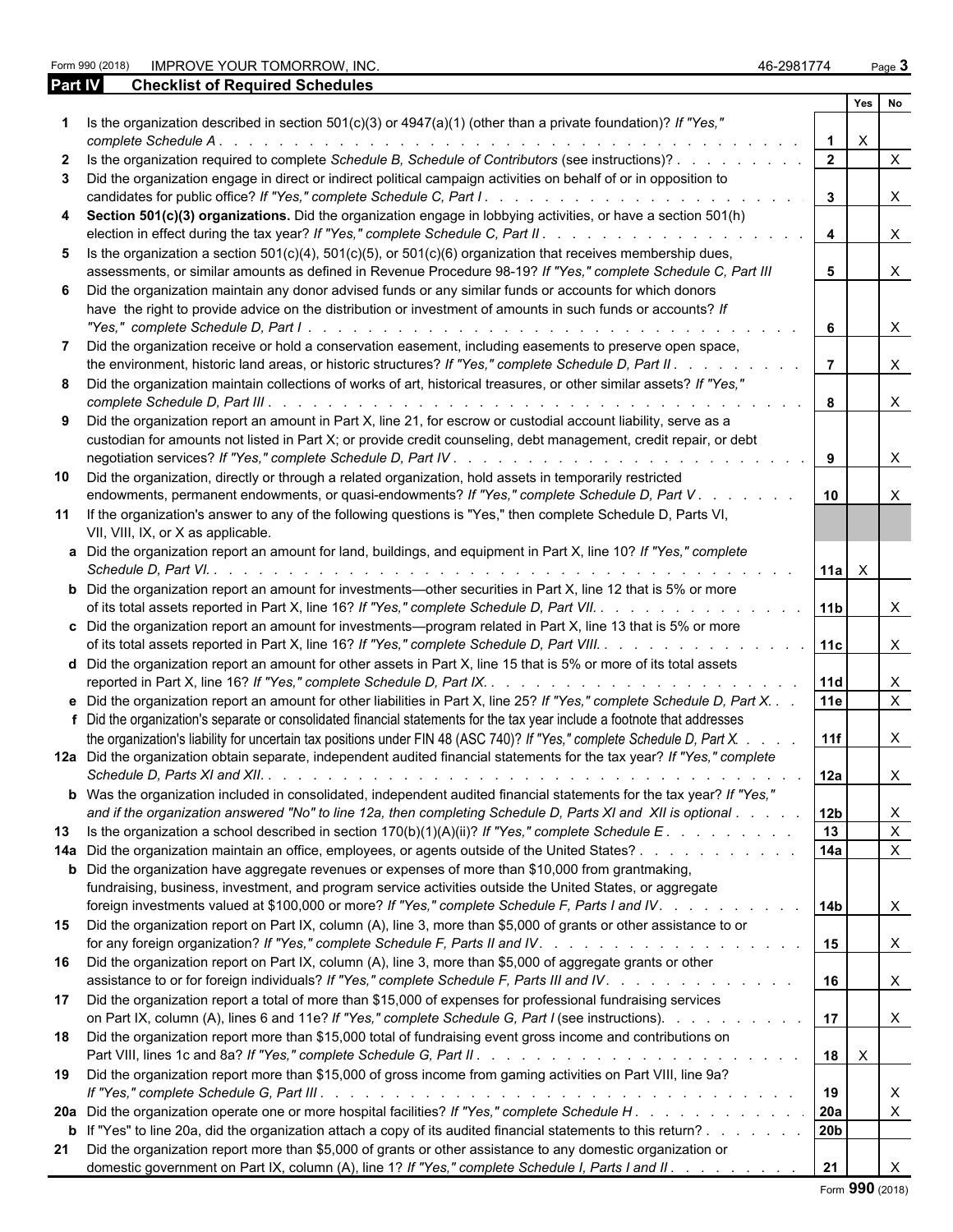**Checklist of Required Schedules** (continued)

|               |                                                                                                                             |                 |              | Yes No                    |  |
|---------------|-----------------------------------------------------------------------------------------------------------------------------|-----------------|--------------|---------------------------|--|
| 22            | Did the organization report more than \$5,000 of grants or other assistance to or for domestic individuals on               |                 |              |                           |  |
|               |                                                                                                                             | 22              |              | X                         |  |
| -23           | Did the organization answer "Yes" to Part VII, Section A, line 3, 4, or 5 about compensation of the                         |                 |              |                           |  |
|               | organization's current and former officers, directors, trustees, key employees, and highest compensated                     |                 |              |                           |  |
|               |                                                                                                                             | 23              |              | $\boldsymbol{\mathsf{X}}$ |  |
|               | 24a Did the organization have a tax-exempt bond issue with an outstanding principal amount of more than                     |                 |              |                           |  |
|               | \$100,000 as of the last day of the year, that was issued after December 31, 2002? If "Yes," answer lines                   |                 |              |                           |  |
|               |                                                                                                                             | 24a             |              | X                         |  |
|               | <b>b</b> Did the organization invest any proceeds of tax-exempt bonds beyond a temporary period exception?                  | 24 <sub>b</sub> |              | $\mathsf{X}$              |  |
|               | c Did the organization maintain an escrow account other than a refunding escrow at any time during the year                 |                 |              |                           |  |
|               |                                                                                                                             | 24c             |              | X                         |  |
|               | d Did the organization act as an "on behalf of" issuer for bonds outstanding at any time during the year?                   | 24d             |              | $\mathsf{X}$              |  |
|               | 25a Section 501(c)(3), 501(c)(4), and 501(c)(29) organizations. Did the organization engage in an excess benefit            |                 |              |                           |  |
|               | transaction with a disqualified person during the year? If "Yes," complete Schedule L, Part I.                              | 25a             |              | $\boldsymbol{\mathsf{X}}$ |  |
|               | <b>b</b> Is the organization aware that it engaged in an excess benefit transaction with a disqualified person in a         |                 |              |                           |  |
|               | prior year, and that the transaction has not been reported on any of the organization's prior Forms 990 or                  |                 |              |                           |  |
|               |                                                                                                                             | 25b             |              | $\boldsymbol{\mathsf{X}}$ |  |
| 26            | Did the organization report any amount on Part X, line 5, 6, or 22 for receivables from or payables to any                  |                 |              |                           |  |
|               | current or former officers, directors, trustees, key employees, highest compensated employees, or                           |                 |              |                           |  |
|               |                                                                                                                             | 26              |              | X                         |  |
| 27            | Did the organization provide a grant or other assistance to an officer, director, trustee, key employee,                    |                 |              |                           |  |
|               | substantial contributor or employee thereof, a grant selection committee member, or to a 35% controlled                     |                 |              |                           |  |
|               | entity or family member of any of these persons? If "Yes," complete Schedule L, Part III.                                   | 27              |              | X                         |  |
|               | 28 Was the organization a party to a business transaction with one of the following parties (see Schedule L,                |                 |              |                           |  |
|               | Part IV instructions for applicable filing thresholds, conditions, and exceptions):                                         |                 |              |                           |  |
|               | a A current or former officer, director, trustee, or key employee? If "Yes," complete Schedule L, Part IV.                  | 28a             |              | X                         |  |
|               | <b>b</b> A family member of a current or former officer, director, trustee, or key employee? If "Yes," complete             |                 |              |                           |  |
|               |                                                                                                                             | 28b             |              | $\boldsymbol{\mathsf{X}}$ |  |
|               | c An entity of which a current or former officer, director, trustee, or key employee (or a family member thereof)           |                 |              |                           |  |
|               | was an officer, director, trustee, or direct or indirect owner? If "Yes," complete Schedule L, Part IV.                     | 28c             |              | X                         |  |
| 29            | Did the organization receive more than \$25,000 in non-cash contributions? If "Yes," complete Schedule M.                   | 29              |              | $\overline{X}$            |  |
|               | Did the organization receive contributions of art, historical treasures, or other similar assets, or qualified              |                 |              |                           |  |
| 30            |                                                                                                                             |                 |              |                           |  |
|               | Did the organization liquidate, terminate, or dissolve and cease operations? If "Yes," complete Schedule N, Part I          | 30              |              | X<br>$\overline{X}$       |  |
| 31            |                                                                                                                             | 31              |              |                           |  |
| 32            | Did the organization sell, exchange, dispose of, or transfer more than 25% of its net assets?                               |                 |              |                           |  |
|               |                                                                                                                             | 32              |              | X                         |  |
|               | 33 Did the organization own 100% of an entity disregarded as separate from the organization under Regulations               |                 |              |                           |  |
|               |                                                                                                                             | 33              |              | X                         |  |
|               | 34 Was the organization related to any tax-exempt or taxable entity? If "Yes," complete Schedule R, Part II,                |                 |              |                           |  |
|               |                                                                                                                             | 34              |              | X                         |  |
|               | 35a Did the organization have a controlled entity within the meaning of section 512(b)(13)?                                 | <b>35a</b>      |              | $\mathsf{X}$              |  |
|               | <b>b</b> If "Yes" to line 35a, did the organization receive any payment from or engage in any transaction with a controlled |                 |              |                           |  |
|               | entity within the meaning of section 512(b)(13)? If "Yes," complete Schedule R, Part V, line 2                              | 35b             |              |                           |  |
|               | 36 Section 501(c)(3) organizations. Did the organization make any transfers to an exempt non-charitable related             |                 |              |                           |  |
|               |                                                                                                                             | 36              |              | X                         |  |
| 37            | Did the organization conduct more than 5% of its activities through an entity that is not a related organization            |                 |              |                           |  |
|               | and that is treated as a partnership for federal income tax purposes? If "Yes," complete Schedule R, Part VI.               | 37              |              | X                         |  |
|               | Did the organization complete Schedule O and provide explanations in Schedule O for Part VI, lines 11b and                  |                 |              |                           |  |
| 38            |                                                                                                                             | 38              | $\mathsf{X}$ |                           |  |
|               |                                                                                                                             |                 |              |                           |  |
| <b>Part V</b> | <b>Statements Regarding Other IRS Filings and Tax Compliance</b>                                                            |                 |              |                           |  |
|               | Check if Schedule O contains a response or note to any line in this Part V                                                  |                 |              |                           |  |
|               |                                                                                                                             |                 | Yes No       |                           |  |
| 1а            | Enter the number reported in Box 3 of Form 1096. Enter -0- if not applicable<br>  1a                                        |                 |              |                           |  |
| b             | Enter the number of Forms W-2G included in line 1a. Enter -0- if not applicable<br> 1b                                      |                 |              |                           |  |
| C             | Did the organization comply with backup withholding rules for reportable payments to vendors and reportable                 |                 |              |                           |  |
|               |                                                                                                                             | 1 <sub>c</sub>  |              |                           |  |
|               |                                                                                                                             |                 |              |                           |  |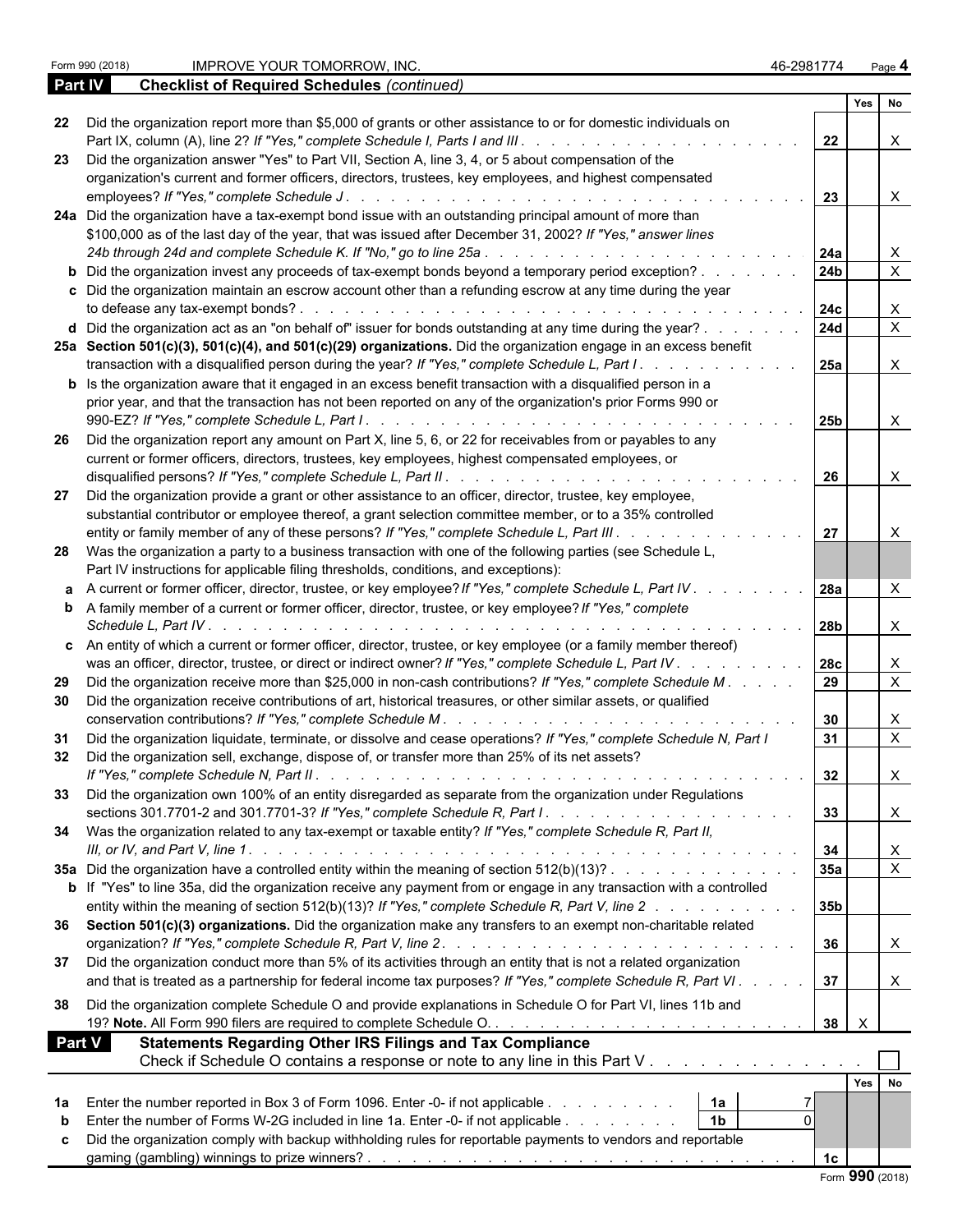|               | Form 990 (2018) | IMPROVE YOUR TOMORROW, INC.                                                                                                                                                                                                                                     | 46-2981774           | Page $5$     |  |  |
|---------------|-----------------|-----------------------------------------------------------------------------------------------------------------------------------------------------------------------------------------------------------------------------------------------------------------|----------------------|--------------|--|--|
| <b>Part V</b> |                 | Statements Regarding Other IRS Filings and Tax Compliance (continued)                                                                                                                                                                                           |                      |              |  |  |
|               |                 |                                                                                                                                                                                                                                                                 |                      | Yes  <br>No  |  |  |
|               |                 | 2a Enter the number of employees reported on Form W-3, Transmittal of Wage and Tax                                                                                                                                                                              |                      |              |  |  |
|               |                 | Statements, filed for the calendar year ending with or within the year covered by this return.<br><b>2a</b>                                                                                                                                                     | 58                   |              |  |  |
|               |                 | b If at least one is reported on line 2a, did the organization file all required federal employment tax returns?.                                                                                                                                               | 2 <sub>b</sub>       | $\mathsf{X}$ |  |  |
|               |                 | Note. If the sum of lines 1a and 2a is greater than 250, you may be required to e-file. (see instructions)                                                                                                                                                      |                      |              |  |  |
| За            |                 | Did the organization have unrelated business gross income of \$1,000 or more during the year?.                                                                                                                                                                  | 3a                   |              |  |  |
|               |                 | If "Yes," has it filed a Form 990-T for this year? If "No" to line 3b, provide an explanation in Schedule O.                                                                                                                                                    | 3 <sub>b</sub>       |              |  |  |
|               |                 | 4a At any time during the calendar year, did the organization have an interest in, or a signature or other authority over,                                                                                                                                      |                      |              |  |  |
|               |                 | a financial account in a foreign country (such as a bank account, securities account, or other financial account)?                                                                                                                                              | 4a                   |              |  |  |
|               |                 | <b>b</b> If "Yes," enter the name of the foreign country: $\blacktriangleright$                                                                                                                                                                                 |                      |              |  |  |
|               |                 | See instructions for filing requirements for FinCEN Form 114, Report of Foreign Bank and Financial Accounts (FBAR).                                                                                                                                             |                      |              |  |  |
| 5а            |                 | Was the organization a party to a prohibited tax shelter transaction at any time during the tax year?.                                                                                                                                                          | 5a<br>5 <sub>b</sub> | X            |  |  |
|               |                 | Did any taxable party notify the organization that it was or is a party to a prohibited tax shelter transaction?.                                                                                                                                               | 5 <sub>c</sub>       | X            |  |  |
|               |                 | If "Yes" to line 5a or 5b, did the organization file Form 8886-T?                                                                                                                                                                                               |                      |              |  |  |
|               |                 | 6a Does the organization have annual gross receipts that are normally greater than \$100,000, and did the<br>organization solicit any contributions that were not tax deductible as charitable contributions?.                                                  | 6a                   | $\mathsf{X}$ |  |  |
|               |                 | <b>b</b> If "Yes," did the organization include with every solicitation an express statement that such contributions or                                                                                                                                         |                      |              |  |  |
|               |                 | gifts were not tax deductible?<br>and a construction of the construction of the construction of the construction of the construction of the construction of the construction of the construction of the construction of the construction of the construction of | 6b                   |              |  |  |
|               |                 | Organizations that may receive deductible contributions under section 170(c).                                                                                                                                                                                   |                      |              |  |  |
|               |                 | a Did the organization receive a payment in excess of \$75 made partly as a contribution and partly for goods                                                                                                                                                   |                      |              |  |  |
|               |                 | and services provided to the payor?.                                                                                                                                                                                                                            | 7a                   | $\times$     |  |  |
|               |                 | If "Yes," did the organization notify the donor of the value of the goods or services provided?                                                                                                                                                                 | 7b                   |              |  |  |
|               |                 | c Did the organization sell, exchange, or otherwise dispose of tangible personal property for which it was                                                                                                                                                      |                      |              |  |  |
|               |                 |                                                                                                                                                                                                                                                                 | 7c                   | $\times$     |  |  |
|               |                 | <b>7d</b><br>d If "Yes," indicate the number of Forms 8282 filed during the year                                                                                                                                                                                |                      |              |  |  |
|               |                 | Did the organization receive any funds, directly or indirectly, to pay premiums on a personal benefit contract?.                                                                                                                                                | 7e                   | X            |  |  |
|               |                 | Did the organization, during the year, pay premiums, directly or indirectly, on a personal benefit contract? .                                                                                                                                                  | $\overline{7f}$      | X            |  |  |
|               |                 | If the organization received a contribution of qualified intellectual property, did the organization file Form 8899 as required?.                                                                                                                               | 7g                   |              |  |  |
|               |                 | If the organization received a contribution of cars, boats, airplanes, or other vehicles, did the organization file a Form 1098-C?.                                                                                                                             | 7h                   |              |  |  |
| 8             |                 | Sponsoring organizations maintaining donor advised funds. Did a donor advised fund maintained by the                                                                                                                                                            |                      |              |  |  |
|               |                 | sponsoring organization have excess business holdings at any time during the year?                                                                                                                                                                              | 8                    |              |  |  |
| 9             |                 | Sponsoring organizations maintaining donor advised funds.                                                                                                                                                                                                       |                      |              |  |  |
|               |                 | Did the sponsoring organization make any taxable distributions under section 4966?.<br>$\mathbf{r}$ , $\mathbf{r}$ , $\mathbf{r}$ , $\mathbf{r}$ , $\mathbf{r}$ , $\mathbf{r}$ , $\mathbf{r}$ , $\mathbf{r}$                                                    | 9a                   |              |  |  |
|               |                 | Did the sponsoring organization make a distribution to a donor, donor advisor, or related person?                                                                                                                                                               | 9 <sub>b</sub>       |              |  |  |
|               |                 | Section 501(c)(7) organizations. Enter:                                                                                                                                                                                                                         |                      |              |  |  |
|               |                 | 10a<br>Initiation fees and capital contributions included on Part VIII, line 12.                                                                                                                                                                                |                      |              |  |  |
| b             |                 | 10 <sub>b</sub><br>Gross receipts, included on Form 990, Part VIII, line 12, for public use of club facilities                                                                                                                                                  |                      |              |  |  |
| 11            |                 | Section 501(c)(12) organizations. Enter:<br>11a                                                                                                                                                                                                                 |                      |              |  |  |
|               |                 | Gross income from members or shareholders<br>and the contract of the contract of the contract of                                                                                                                                                                |                      |              |  |  |
|               |                 | Gross income from other sources (Do not net amounts due or paid to other sources<br>11 <sub>b</sub>                                                                                                                                                             |                      |              |  |  |
|               |                 | 12a Section 4947(a)(1) non-exempt charitable trusts. Is the organization filing Form 990 in lieu of Form 1041?.                                                                                                                                                 | 12a                  |              |  |  |
| b             |                 | 12 <sub>b</sub><br>If "Yes," enter the amount of tax-exempt interest received or accrued during the year                                                                                                                                                        |                      |              |  |  |
| 13            |                 | Section 501(c)(29) qualified nonprofit health insurance issuers.                                                                                                                                                                                                |                      |              |  |  |
|               |                 |                                                                                                                                                                                                                                                                 | 13a                  |              |  |  |
|               |                 | Note. See the instructions for additional information the organization must report on Schedule O.                                                                                                                                                               |                      |              |  |  |
|               |                 | <b>b</b> Enter the amount of reserves the organization is required to maintain by the states in which                                                                                                                                                           |                      |              |  |  |
|               |                 |                                                                                                                                                                                                                                                                 |                      |              |  |  |
|               |                 | 13 <sub>c</sub><br><b>c</b> Enter the amount of reserves on hand $\ldots$ $\ldots$ $\ldots$ $\ldots$ $\ldots$ $\ldots$ $\ldots$ $\ldots$                                                                                                                        |                      |              |  |  |
| 14a           |                 | Did the organization receive any payments for indoor tanning services during the tax year?.<br>the contract of the contract of the                                                                                                                              | 14a                  | $\mathsf{X}$ |  |  |
| $\mathbf b$   |                 | If "Yes," has it filed a Form 720 to report these payments? If "No," provide an explanation in Schedule O.                                                                                                                                                      | 14 <sub>b</sub>      |              |  |  |
| 15            |                 | Is the organization subject to the section 4960 tax on payment(s) of more than \$1,000,000 in remuneration or                                                                                                                                                   |                      |              |  |  |
|               |                 |                                                                                                                                                                                                                                                                 | 15                   | X            |  |  |
|               |                 | If "Yes," see instructions and file Form 4720, Schedule N.                                                                                                                                                                                                      |                      |              |  |  |
| 16            |                 | Is the organization an educational institution subject to the section 4968 excise tax on net investment income?                                                                                                                                                 | 16                   |              |  |  |
|               |                 | If "Yes," complete Form 4720, Schedule O.                                                                                                                                                                                                                       |                      |              |  |  |
|               |                 |                                                                                                                                                                                                                                                                 |                      |              |  |  |

|  |  | Form 990 (2018) |
|--|--|-----------------|
|--|--|-----------------|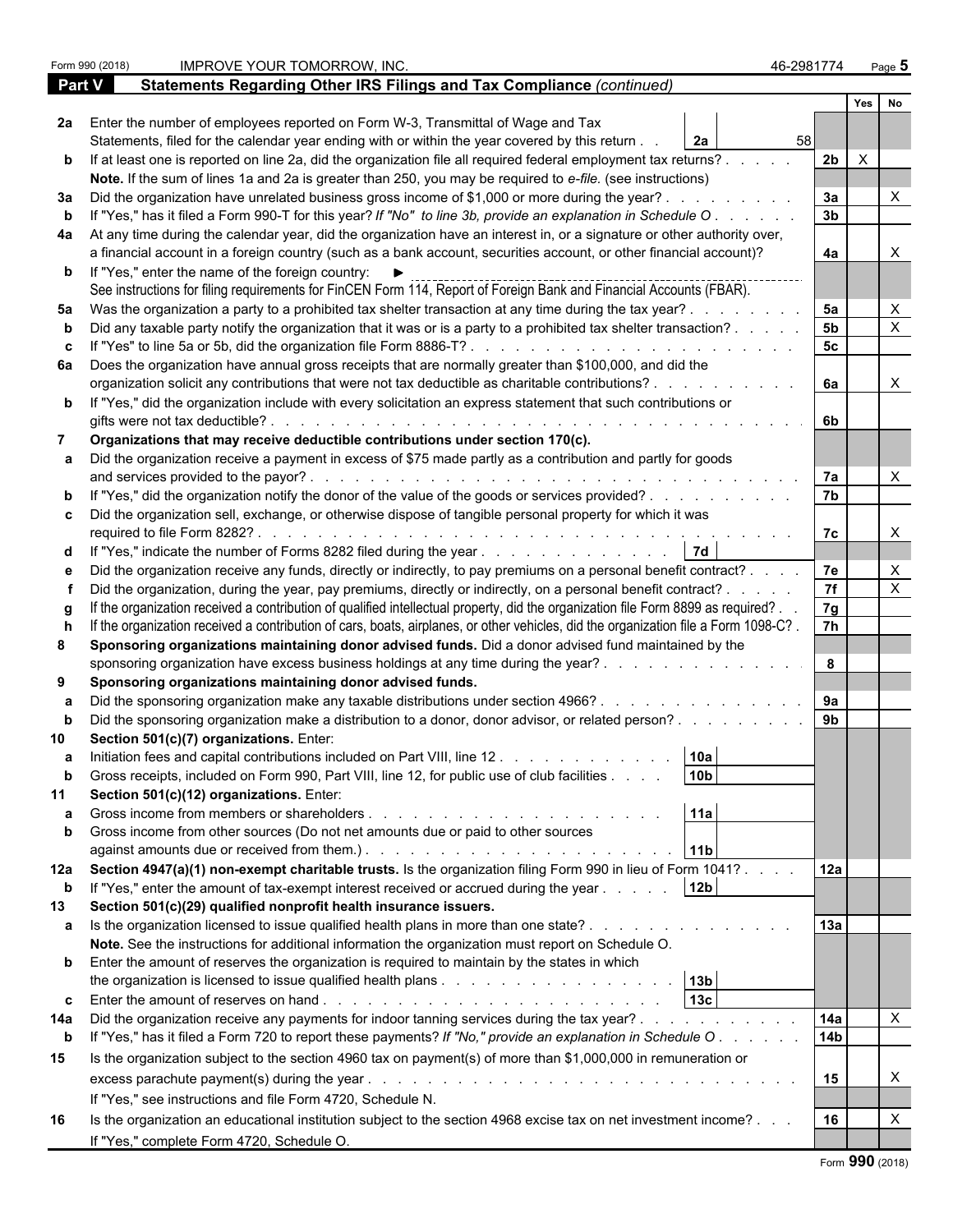|                | Form 990 (2018) | <b>IMPROVE YOUR TOMORROW. INC.</b>                                                                                                                                                                                                                              | 46-2981774              |              | Page $6$                  |  |  |
|----------------|-----------------|-----------------------------------------------------------------------------------------------------------------------------------------------------------------------------------------------------------------------------------------------------------------|-------------------------|--------------|---------------------------|--|--|
| <b>Part VI</b> |                 | Governance, Management, and Disclosure For each "Yes" response to lines 2 through 7b below, and for a "No"                                                                                                                                                      |                         |              |                           |  |  |
|                |                 | response to line 8a, 8b, or 10b below, describe the circumstances, processes, or changes in Schedule O. See instructions.                                                                                                                                       |                         |              |                           |  |  |
|                |                 |                                                                                                                                                                                                                                                                 |                         |              |                           |  |  |
|                |                 |                                                                                                                                                                                                                                                                 |                         |              |                           |  |  |
|                |                 | <b>Section A. Governing Body and Management</b>                                                                                                                                                                                                                 |                         | Yes          |                           |  |  |
|                |                 |                                                                                                                                                                                                                                                                 |                         |              |                           |  |  |
|                |                 | 1a Enter the number of voting members of the governing body at the end of the tax year<br>1a                                                                                                                                                                    |                         |              |                           |  |  |
|                |                 | If there are material differences in voting rights among members of the governing body, or                                                                                                                                                                      |                         |              |                           |  |  |
|                |                 | if the governing body delegated broad authority to an executive committee or similar                                                                                                                                                                            |                         |              |                           |  |  |
|                |                 | committee, explain in Schedule O.                                                                                                                                                                                                                               |                         |              |                           |  |  |
|                |                 | Enter the number of voting members included in line 1a, above, who are independent<br>l 1b                                                                                                                                                                      |                         |              |                           |  |  |
| $\mathbf{2}$   |                 | Did any officer, director, trustee, or key employee have a family relationship or a business relationship with                                                                                                                                                  |                         |              |                           |  |  |
|                |                 | any other officer, director, trustee, or key employee?<br>and a construction of the construction of the construction                                                                                                                                            | $\overline{2}$          |              | X                         |  |  |
| 3              |                 | Did the organization delegate control over management duties customarily performed by or under the direct                                                                                                                                                       |                         |              |                           |  |  |
|                |                 | supervision of officers, directors, or trustees, or key employees to a management company or other person?.                                                                                                                                                     | $3^{\circ}$             |              | $\boldsymbol{\mathsf{X}}$ |  |  |
|                |                 | Did the organization make any significant changes to its governing documents since the prior Form 990 was filed?                                                                                                                                                | $\overline{\mathbf{4}}$ |              | $\mathsf X$               |  |  |
|                |                 | Did the organization become aware during the year of a significant diversion of the organization's assets? .                                                                                                                                                    | 5 <sub>5</sub>          |              | $\mathsf X$               |  |  |
|                |                 | Did the organization have members or stockholders?<br>.                                                                                                                                                                                                         | 6                       |              | $\boldsymbol{\mathsf{X}}$ |  |  |
|                |                 | 7a Did the organization have members, stockholders, or other persons who had the power to elect or appoint                                                                                                                                                      |                         |              |                           |  |  |
|                |                 |                                                                                                                                                                                                                                                                 | 7a                      |              | $\mathsf{X}$              |  |  |
|                |                 | <b>b</b> Are any governance decisions of the organization reserved to (or subject to approval by) members,                                                                                                                                                      |                         |              |                           |  |  |
|                |                 |                                                                                                                                                                                                                                                                 | 7b                      |              | $\mathsf{X}$              |  |  |
|                |                 | Did the organization contemporaneously document the meetings held or written actions undertaken during                                                                                                                                                          |                         |              |                           |  |  |
|                |                 | the year by the following:                                                                                                                                                                                                                                      |                         |              |                           |  |  |
|                |                 | and the contract of the contract of the contract of the contract of the contract of the contract of the contract of the contract of the contract of the contract of the contract of the contract of the contract of the contra<br><b>a</b> The governing body?. | <b>8a</b>               | $\mathsf{X}$ |                           |  |  |
|                |                 |                                                                                                                                                                                                                                                                 | 8 <sub>b</sub>          | $\mathsf{X}$ |                           |  |  |
|                |                 |                                                                                                                                                                                                                                                                 |                         |              |                           |  |  |
| 9              |                 | Is there any officer, director, trustee, or key employee listed in Part VII, Section A, who cannot be reached                                                                                                                                                   |                         |              |                           |  |  |
|                |                 | at the organization's mailing address? If "Yes," provide the names and addresses in Schedule O. .                                                                                                                                                               | 9                       |              | $\mathsf{X}$              |  |  |
|                |                 | Section B. Policies (This Section B requests information about policies not required by the Internal Revenue Code.)                                                                                                                                             |                         |              |                           |  |  |
|                |                 |                                                                                                                                                                                                                                                                 |                         |              | Yes No                    |  |  |
|                |                 | 10a Did the organization have local chapters, branches, or affiliates?.<br>and a straightful and a straight and a                                                                                                                                               | 10a                     |              | $\mathsf{X}$              |  |  |
|                |                 | <b>b</b> If "Yes," did the organization have written policies and procedures governing the activities of such chapters,                                                                                                                                         |                         |              |                           |  |  |
|                |                 | affiliates, and branches to ensure their operations are consistent with the organization's exempt purposes? .                                                                                                                                                   | 10 <sub>b</sub>         |              |                           |  |  |
|                |                 | 11a Has the organization provided a complete copy of this Form 990 to all members of its governing body before filing the form?.                                                                                                                                | <b>11a</b>              |              | $\boldsymbol{\mathsf{X}}$ |  |  |
|                |                 | <b>b</b> Describe in Schedule O the process, if any, used by the organization to review this Form 990.                                                                                                                                                          |                         |              |                           |  |  |
|                |                 | 12a Did the organization have a written conflict of interest policy? If "No," go to line 13.                                                                                                                                                                    | 12a                     |              | X                         |  |  |
|                |                 | <b>b</b> Were officers, directors, or trustees, and key employees required to disclose annually interests that could give rise to conflicts?                                                                                                                    | 12 <sub>b</sub>         |              |                           |  |  |
|                |                 | Did the organization regularly and consistently monitor and enforce compliance with the policy? If "Yes,"                                                                                                                                                       |                         |              |                           |  |  |
|                |                 |                                                                                                                                                                                                                                                                 | 12c                     |              |                           |  |  |
| 13             |                 |                                                                                                                                                                                                                                                                 | 13                      |              | $\boldsymbol{\mathsf{X}}$ |  |  |
| 14             |                 |                                                                                                                                                                                                                                                                 | $\overline{14}$         |              | $\mathsf{X}$              |  |  |
| 15             |                 | Did the process for determining compensation of the following persons include a review and approval by                                                                                                                                                          |                         |              |                           |  |  |
|                |                 | independent persons, comparability data, and contemporaneous substantiation of the deliberation and decision?                                                                                                                                                   |                         |              |                           |  |  |
|                |                 |                                                                                                                                                                                                                                                                 | 15a                     |              | $\mathsf{X}$              |  |  |
|                |                 |                                                                                                                                                                                                                                                                 | 15 <sub>b</sub>         |              |                           |  |  |
|                |                 | If "Yes" to line 15a or 15b, describe the process in Schedule O (see instructions).                                                                                                                                                                             |                         |              |                           |  |  |
|                |                 | 16a Did the organization invest in, contribute assets to, or participate in a joint venture or similar arrangement                                                                                                                                              |                         |              |                           |  |  |
|                |                 |                                                                                                                                                                                                                                                                 | 16a                     |              | $\times$                  |  |  |
|                |                 | <b>b</b> If "Yes," did the organization follow a written policy or procedure requiring the organization to evaluate its                                                                                                                                         |                         |              |                           |  |  |
|                |                 | participation in joint venture arrangements under applicable federal tax law, and take steps to safeguard                                                                                                                                                       |                         |              |                           |  |  |
|                |                 |                                                                                                                                                                                                                                                                 | 16b                     |              |                           |  |  |
|                |                 |                                                                                                                                                                                                                                                                 |                         |              |                           |  |  |
|                |                 | <b>Section C. Disclosure</b>                                                                                                                                                                                                                                    |                         |              |                           |  |  |
| 17             |                 | List the states with which a copy of this Form 990 is required to be filed<br>$\triangleright$ CA                                                                                                                                                               |                         |              |                           |  |  |
| 18             |                 | Section 6104 requires an organization to make its Forms 1023 (1024 or 1024-A if applicable), 990, and 990-T (Section 501(c)                                                                                                                                     |                         |              |                           |  |  |
|                |                 | (3) sonly) available for public inspection. Indicate how you made these available. Check all that apply.                                                                                                                                                        |                         |              |                           |  |  |
|                |                 | $X$ Upon request<br>Other (explain in Schedule O)<br>Own website<br>  Another's website                                                                                                                                                                         |                         |              |                           |  |  |
| 19             |                 | Describe in Schedule O whether (and if so, how) the organization made its governing documents, conflict of interest policy, and                                                                                                                                 |                         |              |                           |  |  |
|                |                 | financial statements available to the public during the tax year.                                                                                                                                                                                               |                         |              |                           |  |  |
| 20             |                 | State the name, address, and telephone number of the person who possesses the organization's books and records:                                                                                                                                                 |                         |              |                           |  |  |
|                |                 | IMPROVE YOUR TOMORROW, INC.<br>---------                                                                                                                                                                                                                        | <u>(707) 497-4430</u>   |              |                           |  |  |
|                |                 | 4229 NORTHGATE BLVD., SUITE 5, SACRAMENTO, CA 95834                                                                                                                                                                                                             |                         |              |                           |  |  |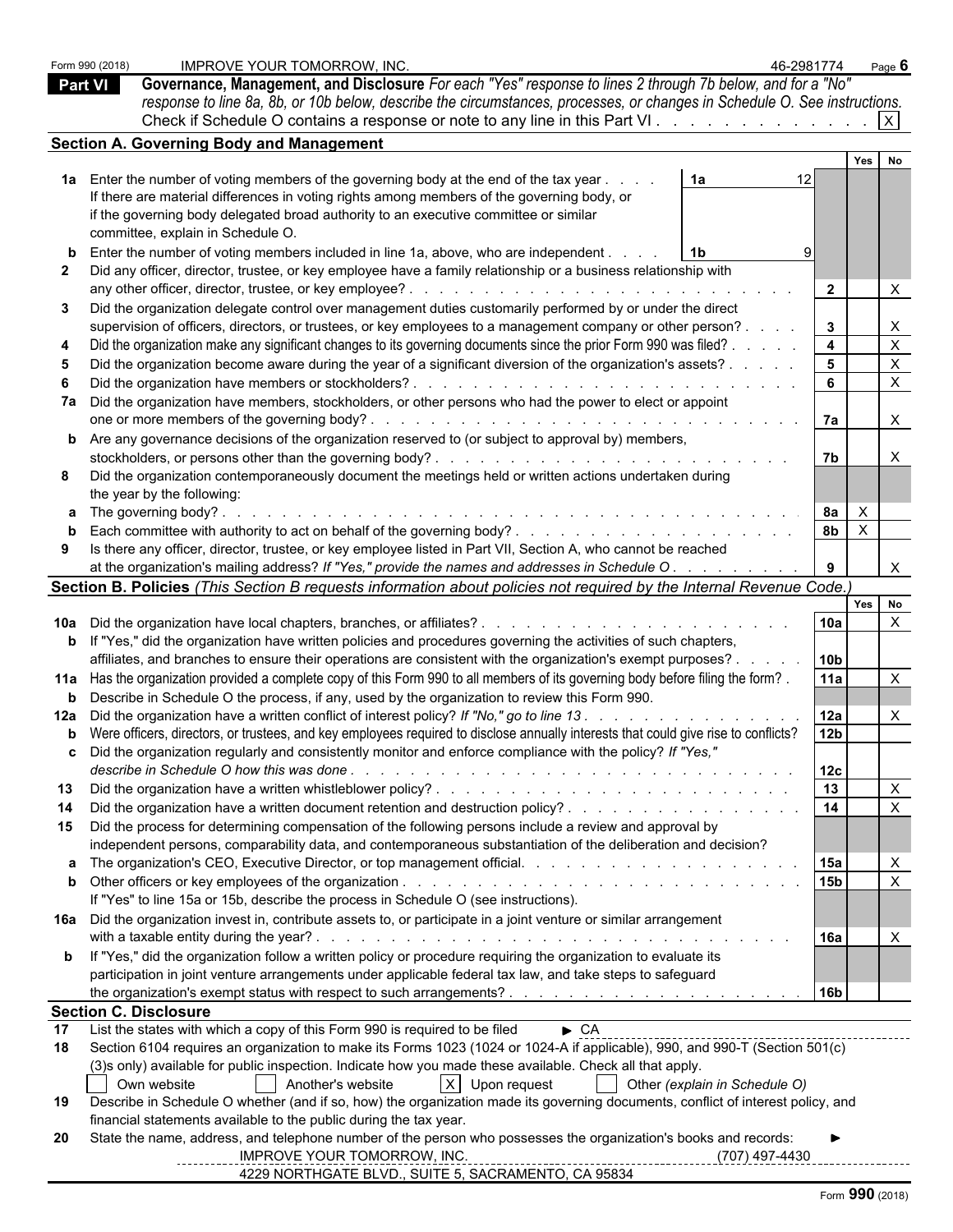| Form 990 (2018)   | IMPROVE YOUR TOMORROW. INC.                                                                                                       | 46-2981774 | Page |
|-------------------|-----------------------------------------------------------------------------------------------------------------------------------|------------|------|
| <b>Part VII</b>   | <b>Compensation of Officers, Directors, Trustees, Key Employees, Highest Compensated</b>                                          |            |      |
|                   | <b>Employees, and Independent Contractors</b><br>Check if Schedule O contains a response or note to any line in this Part VII.    |            |      |
| <b>Section A.</b> | Officers, Directors, Trustees, Key Employees, and Highest Compensated Employees                                                   |            |      |
|                   | to Complete this table for all persons required to be listed. Penert compensation for the calendar vear ending with or within the |            |      |

**1a** Complete this table for all persons required to be listed. Report compensation for the calendar year ending with or within the organization's tax year.

List all of the organization's **current** officers, directors, trustees (whether individuals or organizations), regardless of amount of compensation. Enter -0- in columns (D), (E), and (F) if no compensation was paid.

List all of the organization's **current** key employees, if any. See instructions for definition of "key employee."

List the organization's five **current** highest compensated employees (other than an officer, director, trustee, or key employee) who received reportable compensation (Box 5 of Form W-2 and/or Box 7 of Form 1099-MISC) of more than \$100,000 from the organization and any related organizations.

List all of the organization's **former** officers, key employees, and highest compensated employees who received more than \$100,000 of reportable compensation from the organization and any related organizations.

List all of the organization's **former directors or trustees** that received, in the capacity as a former director or trustee of the organization, more than \$10,000 of reportable compensation from the organization and any related organizations.

List persons in the following order: individual trustees or directors; institutional trustees; officers; key employees; highest compensated employees; and former such persons.

Check this box if neither the organization nor any related organization compensated any current officer, director, or trustee.

|                              |                                                                |                                   |                                         | (C)     |                               |                                 |            |                                        |                                  |                                                                          |  |
|------------------------------|----------------------------------------------------------------|-----------------------------------|-----------------------------------------|---------|-------------------------------|---------------------------------|------------|----------------------------------------|----------------------------------|--------------------------------------------------------------------------|--|
| (A)                          | (B)                                                            |                                   | Position<br>(do not check more than one |         |                               |                                 |            | (D)                                    | (E)                              | (F)                                                                      |  |
| Name and Title               | Average                                                        |                                   |                                         |         | box, unless person is both an |                                 | Reportable | Reportable                             | Estimated                        |                                                                          |  |
|                              | hours per<br>week (list any                                    |                                   |                                         |         |                               | officer and a director/trustee) |            | compensation<br>from                   | compensation<br>from related     | amount of<br>other                                                       |  |
|                              | hours for<br>related<br>organizations<br>below dotted<br>line) | Individual trustee<br>or director | Institutional trustee                   | Officer | Key employee                  | Highest compensated<br>employee | Former     | the<br>organization<br>(W-2/1099-MISC) | organizations<br>(W-2/1099-MISC) | compensation<br>from the<br>organization<br>and related<br>organizations |  |
|                              |                                                                |                                   |                                         |         |                               |                                 |            |                                        |                                  |                                                                          |  |
| (1) DR. LISA CARDOZA         | 1.00                                                           |                                   |                                         |         |                               |                                 |            |                                        |                                  |                                                                          |  |
| <b>BOARD CHAIRMAN</b>        | 1.00                                                           | X                                 |                                         |         |                               |                                 |            |                                        |                                  |                                                                          |  |
| (2) SUSAN WHEELER            | 1.00                                                           |                                   |                                         |         |                               |                                 |            |                                        |                                  |                                                                          |  |
| <b>SECRETARY</b>             | 1.00                                                           | X                                 |                                         |         |                               |                                 |            |                                        |                                  |                                                                          |  |
| <b>MONICA ROBERTS</b><br>(3) | 1.00                                                           |                                   |                                         |         |                               |                                 |            |                                        |                                  |                                                                          |  |
| <b>VICE CHAIRMAN</b>         | 1.00                                                           | X                                 |                                         |         |                               |                                 |            |                                        |                                  |                                                                          |  |
| (4) CHE SALINAS              | 1.00                                                           |                                   |                                         |         |                               |                                 |            |                                        |                                  |                                                                          |  |
| <b>BOARD MEMBER</b>          | 1.00                                                           | X                                 |                                         |         |                               |                                 |            |                                        |                                  |                                                                          |  |
| (5) ROBERT MENDOZA           | 1.00                                                           |                                   |                                         |         |                               |                                 |            |                                        |                                  |                                                                          |  |
| <b>BOARD MEMBER</b>          | 1.00                                                           | Χ                                 |                                         |         |                               |                                 |            |                                        |                                  |                                                                          |  |
| (6) DR. DEBRA COOPER         | 1.00                                                           |                                   |                                         |         |                               |                                 |            |                                        |                                  |                                                                          |  |
| <b>BOARD MEMBER</b>          | 1.00                                                           | $\times$                          |                                         |         |                               |                                 |            |                                        |                                  |                                                                          |  |
| (7) GUY OLLISON              | 1.00                                                           |                                   |                                         |         |                               |                                 |            |                                        |                                  |                                                                          |  |
| <b>BOARD MEMBER</b>          | 1.00                                                           | X                                 |                                         |         |                               |                                 |            |                                        |                                  |                                                                          |  |
| (8) GREG ORTIZ               | 1.00                                                           |                                   |                                         |         |                               |                                 |            |                                        |                                  |                                                                          |  |
| <b>BOARD MEMBER</b>          | 1.00                                                           | X                                 |                                         |         |                               |                                 |            |                                        |                                  |                                                                          |  |
| (9) DR. HAROLD JACKSON       | 1.00                                                           |                                   |                                         |         |                               |                                 |            |                                        |                                  |                                                                          |  |
| <b>BOARD MEMBER</b>          | 1.00                                                           | X                                 |                                         |         |                               |                                 |            |                                        |                                  |                                                                          |  |
| (10) MICHAEL LYNCH           | 40.00                                                          |                                   |                                         |         |                               |                                 |            |                                        |                                  |                                                                          |  |
| CHIEF EXECUTIVE OFFICER      | 40.00                                                          | $\times$                          |                                         | X       |                               |                                 |            | 85,132                                 |                                  |                                                                          |  |
| (11) JAY JEFFERSON, II       | 10.00                                                          |                                   |                                         |         |                               |                                 |            |                                        |                                  |                                                                          |  |
| CHIEF FINANCIAL OFFICER      | 10.00                                                          | X                                 |                                         | X       |                               |                                 |            | 12,350                                 |                                  |                                                                          |  |
| (12) MICHAEL CASPER          | 40.00                                                          |                                   |                                         |         |                               |                                 |            |                                        |                                  |                                                                          |  |
| CHIEF OPERATING OFFICER      | 40.00                                                          | $\times$                          |                                         | X       |                               |                                 |            | 69,772                                 |                                  |                                                                          |  |
| (13)                         |                                                                |                                   |                                         |         |                               |                                 |            |                                        |                                  |                                                                          |  |
| (14)                         |                                                                |                                   |                                         |         |                               |                                 |            |                                        |                                  |                                                                          |  |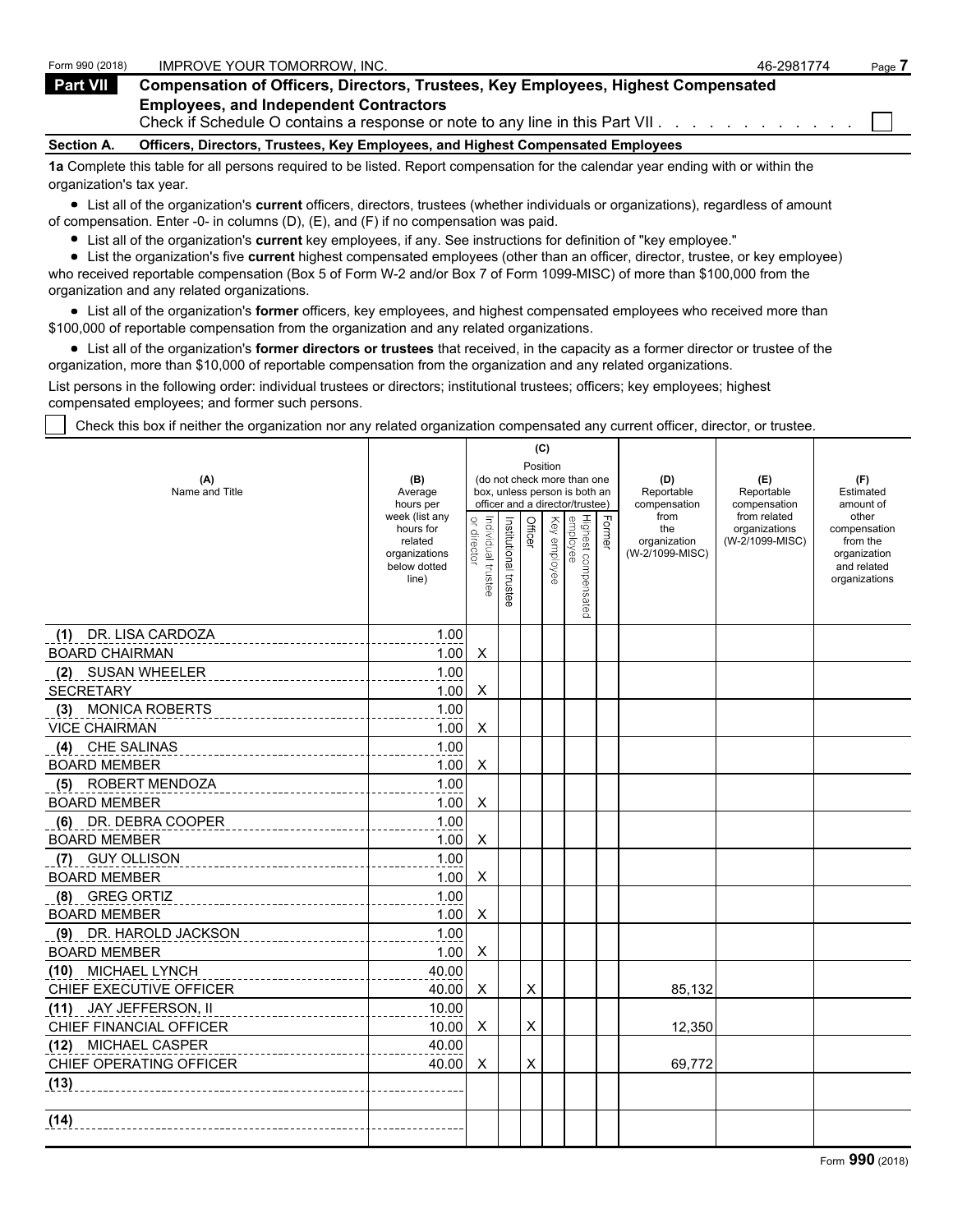|             | Form 990 (2018)<br><b>IMPROVE YOUR TOMORROW, INC.</b>                                                                                                                                                                                                     |                                                                |                                   |                       |                |          |                                                                                                 |        |                                           | 46-2981774                                        | Page 8                                                                   |
|-------------|-----------------------------------------------------------------------------------------------------------------------------------------------------------------------------------------------------------------------------------------------------------|----------------------------------------------------------------|-----------------------------------|-----------------------|----------------|----------|-------------------------------------------------------------------------------------------------|--------|-------------------------------------------|---------------------------------------------------|--------------------------------------------------------------------------|
|             | Section A. Officers, Directors, Trustees, Key Employees, and Highest Compensated Employees (continued)<br><b>Part VII</b>                                                                                                                                 |                                                                |                                   |                       |                | (C)      |                                                                                                 |        |                                           |                                                   |                                                                          |
|             | (A)<br>Name and title                                                                                                                                                                                                                                     | (B)<br>Average<br>hours per<br>week (list any                  |                                   |                       |                | Position | (do not check more than one<br>box, unless person is both an<br>officer and a director/trustee) |        | (D)<br>Reportable<br>compensation<br>from | (E)<br>Reportable<br>compensation<br>from related | (F)<br>Estimated<br>amount of<br>other                                   |
|             |                                                                                                                                                                                                                                                           | hours for<br>related<br>organizations<br>below dotted<br>line) | Individual trustee<br>or director | Institutional trustee | <b>Officer</b> |          | Highest compensated<br> <br>  Key employee<br>  Key employee                                    | Former | the<br>organization<br>(W-2/1099-MISC)    | organizations<br>(W-2/1099-MISC)                  | compensation<br>from the<br>organization<br>and related<br>organizations |
| (15)        |                                                                                                                                                                                                                                                           |                                                                |                                   |                       |                |          |                                                                                                 |        |                                           |                                                   |                                                                          |
|             | (16)                                                                                                                                                                                                                                                      |                                                                |                                   |                       |                |          |                                                                                                 |        |                                           |                                                   |                                                                          |
|             |                                                                                                                                                                                                                                                           |                                                                |                                   |                       |                |          |                                                                                                 |        |                                           |                                                   |                                                                          |
|             |                                                                                                                                                                                                                                                           |                                                                |                                   |                       |                |          |                                                                                                 |        |                                           |                                                   |                                                                          |
|             |                                                                                                                                                                                                                                                           |                                                                |                                   |                       |                |          |                                                                                                 |        |                                           |                                                   |                                                                          |
|             |                                                                                                                                                                                                                                                           |                                                                |                                   |                       |                |          |                                                                                                 |        |                                           |                                                   |                                                                          |
|             | (20)                                                                                                                                                                                                                                                      |                                                                |                                   |                       |                |          |                                                                                                 |        |                                           |                                                   |                                                                          |
|             | (21)                                                                                                                                                                                                                                                      |                                                                |                                   |                       |                |          |                                                                                                 |        |                                           |                                                   |                                                                          |
|             |                                                                                                                                                                                                                                                           |                                                                |                                   |                       |                |          |                                                                                                 |        |                                           |                                                   |                                                                          |
|             |                                                                                                                                                                                                                                                           |                                                                |                                   |                       |                |          |                                                                                                 |        |                                           |                                                   |                                                                          |
|             |                                                                                                                                                                                                                                                           |                                                                |                                   |                       |                |          |                                                                                                 |        |                                           |                                                   |                                                                          |
| (25)        |                                                                                                                                                                                                                                                           |                                                                |                                   |                       |                |          |                                                                                                 |        |                                           |                                                   |                                                                          |
| 1b          |                                                                                                                                                                                                                                                           |                                                                |                                   |                       |                |          |                                                                                                 |        | 167,254                                   | $\Omega$                                          | 0                                                                        |
| c<br>d      | Total from continuation sheets to Part VII, Section A. ▶<br>Total (add lines 1b and 1c). $\ldots$ $\ldots$ $\ldots$ $\ldots$ $\ldots$ $\ldots$ $\ldots$ $\ldots$                                                                                          |                                                                |                                   |                       |                |          |                                                                                                 |        | $\mathbf{0}$<br>167,254                   | $\mathbf 0$<br>$\Omega$                           | $\mathbf 0$<br>$\Omega$                                                  |
| 2           | Total number of individuals (including but not limited to those listed above) who received more than \$100,000 of                                                                                                                                         |                                                                |                                   |                       |                |          |                                                                                                 |        |                                           |                                                   |                                                                          |
|             | reportable compensation from the organization                                                                                                                                                                                                             |                                                                |                                   |                       | $\Omega$       |          |                                                                                                 |        |                                           |                                                   | Yes No                                                                   |
| 3           | Did the organization list any former officer, director, or trustee, key employee, or highest compensated<br>employee on line 1a? If "Yes," complete Schedule J for such individual                                                                        |                                                                |                                   |                       |                |          |                                                                                                 |        |                                           |                                                   | 3<br>X                                                                   |
| 4           | For any individual listed on line 1a, is the sum of reportable compensation and other compensation from<br>the organization and related organizations greater than \$150,000? If "Yes," complete Schedule J for such<br>individual                        |                                                                |                                   |                       |                |          |                                                                                                 |        |                                           |                                                   | X<br>4                                                                   |
| 5           | Did any person listed on line 1a receive or accrue compensation from any unrelated organization or individual                                                                                                                                             |                                                                |                                   |                       |                |          |                                                                                                 |        |                                           |                                                   |                                                                          |
|             | for services rendered to the organization? If "Yes," complete Schedule J for such person<br><b>Section B. Independent Contractors</b>                                                                                                                     |                                                                |                                   |                       |                |          |                                                                                                 |        |                                           |                                                   | $5\phantom{.0}$<br>X                                                     |
| $\mathbf 1$ | Complete this table for your five highest compensated independent contractors that received more than \$100,000 of<br>compensation from the organization. Report compensation for the calendar year ending with or within the organization's tax<br>year. |                                                                |                                   |                       |                |          |                                                                                                 |        |                                           |                                                   |                                                                          |
|             | (A)<br>Name and business address                                                                                                                                                                                                                          |                                                                |                                   |                       |                |          |                                                                                                 |        | (B)<br>Description of services            |                                                   | (C)<br>Compensation                                                      |
|             |                                                                                                                                                                                                                                                           |                                                                |                                   |                       |                |          |                                                                                                 |        |                                           |                                                   | 0<br>0                                                                   |
|             |                                                                                                                                                                                                                                                           |                                                                |                                   |                       |                |          |                                                                                                 |        |                                           |                                                   | 0<br>0                                                                   |
|             |                                                                                                                                                                                                                                                           |                                                                |                                   |                       |                |          |                                                                                                 |        |                                           |                                                   | 0                                                                        |
| 2           | Total number of independent contractors (including but not limited to those listed above) who received<br>more than \$100,000 of compensation from the organization                                                                                       |                                                                | ▶                                 |                       |                |          | 0                                                                                               |        |                                           |                                                   |                                                                          |

Form **990** (2018)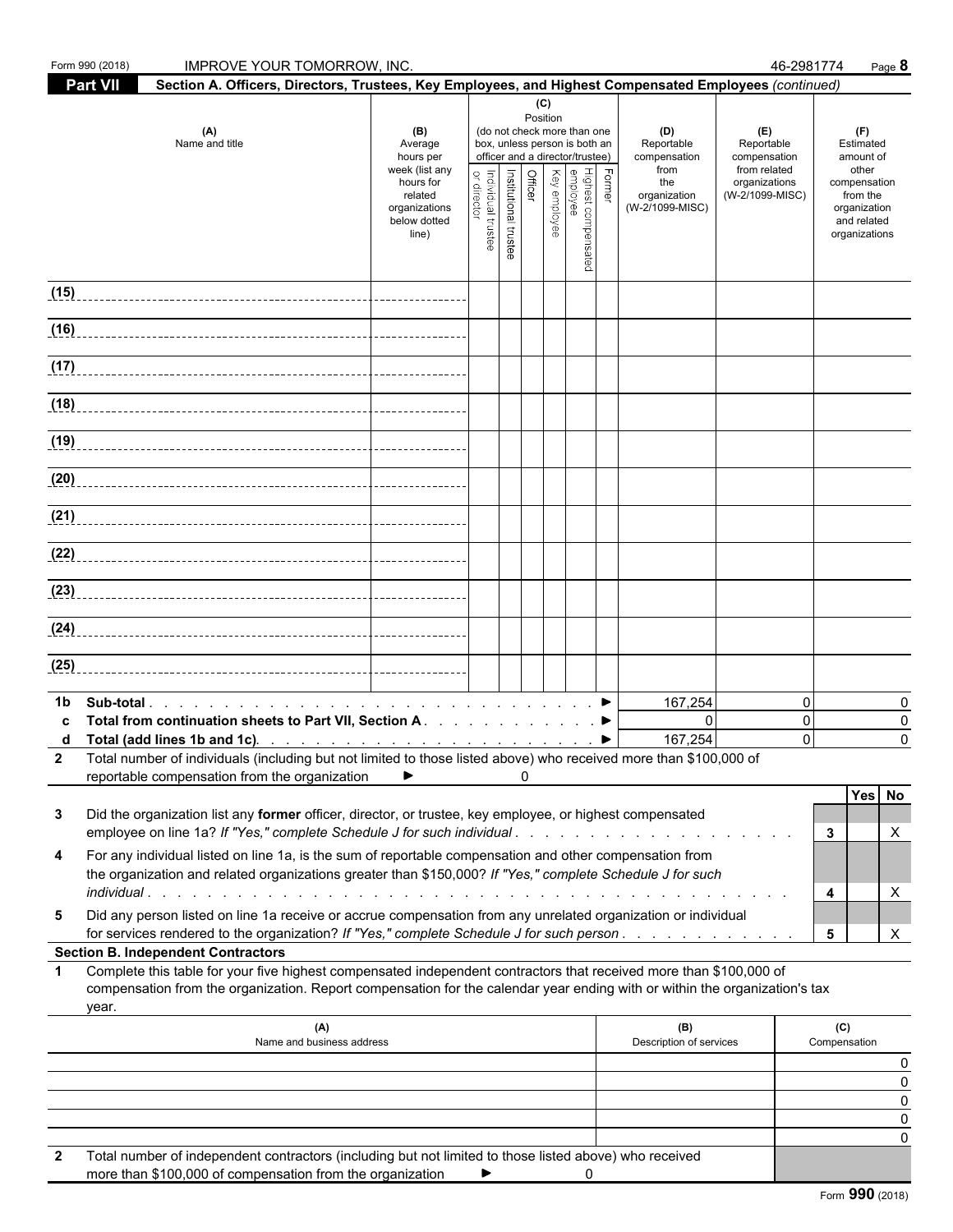|                                                           | Form 990 (2018)<br><b>Part VIII</b> | <b>IMPROVE YOUR TOMORROW, INC.</b><br><b>Statement of Revenue</b>                                                                                                                                                                                                                           |                                                                       |                                                                                             |                      |                                                    | 46-2981774                              | Page 9                                                           |
|-----------------------------------------------------------|-------------------------------------|---------------------------------------------------------------------------------------------------------------------------------------------------------------------------------------------------------------------------------------------------------------------------------------------|-----------------------------------------------------------------------|---------------------------------------------------------------------------------------------|----------------------|----------------------------------------------------|-----------------------------------------|------------------------------------------------------------------|
|                                                           |                                     |                                                                                                                                                                                                                                                                                             |                                                                       |                                                                                             |                      |                                                    |                                         |                                                                  |
|                                                           |                                     |                                                                                                                                                                                                                                                                                             |                                                                       |                                                                                             | (A)<br>Total revenue | (B)<br>Related or<br>exempt<br>function<br>revenue | (C)<br>Unrelated<br>business<br>revenue | (D)<br>Revenue<br>excluded from<br>tax under sections<br>512-514 |
| Contributions, Gifts, Grants<br>and Other Similar Amounts | 1a<br>b<br>h                        | Federated campaigns<br>Membership dues<br>Fundraising events<br>Related organizations<br>Government grants (contributions)<br>All other contributions, gifts, grants, and<br>similar amounts not included above<br>Noncash contributions included in lines 1a-1f:<br>Total. Add lines 1a-1f | 1a <br> 1 <sub>b</sub><br> 1c <br>  1d<br>1e<br>  1f<br>$\sqrt[6]{3}$ | $\Omega$<br>$\Omega$<br>60,309<br>1,008,890<br>340,353<br>$\Omega$<br>$\blacktriangleright$ | 1,409,552            |                                                    |                                         |                                                                  |
|                                                           |                                     |                                                                                                                                                                                                                                                                                             |                                                                       | <b>Business Code</b>                                                                        |                      |                                                    |                                         |                                                                  |
|                                                           | 2a                                  |                                                                                                                                                                                                                                                                                             |                                                                       |                                                                                             | $\Omega$             |                                                    |                                         |                                                                  |
| Program Service Revenue                                   |                                     |                                                                                                                                                                                                                                                                                             |                                                                       |                                                                                             | $\Omega$             |                                                    |                                         |                                                                  |
|                                                           |                                     |                                                                                                                                                                                                                                                                                             |                                                                       |                                                                                             | $\Omega$             |                                                    |                                         |                                                                  |
|                                                           |                                     |                                                                                                                                                                                                                                                                                             |                                                                       |                                                                                             | 0<br>$\Omega$        |                                                    |                                         |                                                                  |
|                                                           |                                     | All other program service revenue                                                                                                                                                                                                                                                           |                                                                       |                                                                                             | $\Omega$             |                                                    |                                         |                                                                  |
|                                                           |                                     | Total. Add lines 2a-2f.                                                                                                                                                                                                                                                                     |                                                                       | $\blacktriangleright$                                                                       | $\Omega$             |                                                    |                                         |                                                                  |
|                                                           | 3                                   | Investment income (including dividends, interest, and                                                                                                                                                                                                                                       |                                                                       |                                                                                             |                      |                                                    |                                         |                                                                  |
|                                                           |                                     | other similar amounts). $\ldots$ $\ldots$ $\ldots$ $\ldots$ $\ldots$ $\ldots$                                                                                                                                                                                                               |                                                                       |                                                                                             | 31                   |                                                    |                                         |                                                                  |
|                                                           | 4                                   | Income from investment of tax-exempt bond proceeds ▶                                                                                                                                                                                                                                        |                                                                       |                                                                                             | $\Omega$             |                                                    |                                         |                                                                  |
|                                                           | 5                                   |                                                                                                                                                                                                                                                                                             |                                                                       |                                                                                             | $\Omega$             |                                                    |                                         |                                                                  |
|                                                           |                                     | (i) Real                                                                                                                                                                                                                                                                                    |                                                                       | (ii) Personal                                                                               |                      |                                                    |                                         |                                                                  |
|                                                           | 6а                                  | Gross rents<br>Less: rental expenses                                                                                                                                                                                                                                                        |                                                                       |                                                                                             |                      |                                                    |                                         |                                                                  |
|                                                           |                                     | Rental income or (loss)                                                                                                                                                                                                                                                                     | $\overline{0}$                                                        | $\Omega$                                                                                    |                      |                                                    |                                         |                                                                  |
|                                                           | d                                   | Net rental income or (loss) $\ldots$ $\ldots$ $\ldots$ $\ldots$ $\ldots$ $\ldots$                                                                                                                                                                                                           |                                                                       |                                                                                             | $\Omega$             |                                                    |                                         |                                                                  |
|                                                           | 7а                                  | (i) Securities<br>Gross amount from sales of                                                                                                                                                                                                                                                |                                                                       | (ii) Other                                                                                  |                      |                                                    |                                         |                                                                  |
|                                                           |                                     | assets other than inventory                                                                                                                                                                                                                                                                 | $\Omega$                                                              | O                                                                                           |                      |                                                    |                                         |                                                                  |
|                                                           |                                     | Less: cost or other basis                                                                                                                                                                                                                                                                   |                                                                       |                                                                                             |                      |                                                    |                                         |                                                                  |
|                                                           |                                     | and sales expenses                                                                                                                                                                                                                                                                          | $\overline{0}$<br>∩I                                                  | 0                                                                                           |                      |                                                    |                                         |                                                                  |
|                                                           |                                     | <b>c</b> Gain or (loss) $\ldots$ $\ldots$                                                                                                                                                                                                                                                   |                                                                       | <u>ັບ</u>                                                                                   |                      |                                                    |                                         |                                                                  |
|                                                           | d                                   | Net gain or $(\text{loss})$ .                                                                                                                                                                                                                                                               |                                                                       |                                                                                             |                      |                                                    |                                         |                                                                  |
| Other Revenue                                             | 8а                                  | Gross income from fundraising<br>of contributions reported on line 1c).                                                                                                                                                                                                                     |                                                                       | 60,309                                                                                      |                      |                                                    |                                         |                                                                  |
|                                                           |                                     | Less: direct expenses<br>Net income or (loss) from fundraising events ▶                                                                                                                                                                                                                     | $\mathbf b$                                                           | 10,844                                                                                      | 49,465               |                                                    |                                         |                                                                  |
|                                                           |                                     | 9a Gross income from gaming activities.                                                                                                                                                                                                                                                     |                                                                       |                                                                                             |                      |                                                    |                                         |                                                                  |
|                                                           |                                     | See Part IV, line 19. $\ldots$ $\ldots$ $\ldots$ $\ldots$ a                                                                                                                                                                                                                                 |                                                                       |                                                                                             |                      |                                                    |                                         |                                                                  |
|                                                           |                                     | Less: direct expenses b                                                                                                                                                                                                                                                                     |                                                                       | $\Omega$                                                                                    |                      |                                                    |                                         |                                                                  |
|                                                           | c                                   | Net income or (loss) from gaming activities <u>.</u> ▶                                                                                                                                                                                                                                      |                                                                       |                                                                                             | $\overline{0}$       |                                                    |                                         |                                                                  |
|                                                           |                                     | 10a Gross sales of inventory, less                                                                                                                                                                                                                                                          |                                                                       |                                                                                             |                      |                                                    |                                         |                                                                  |
|                                                           |                                     | returns and allowances $\mathbf{a}$                                                                                                                                                                                                                                                         |                                                                       |                                                                                             |                      |                                                    |                                         |                                                                  |
|                                                           |                                     | Less: $\cosh$ of goods sold $\mathbf{b}$                                                                                                                                                                                                                                                    |                                                                       |                                                                                             |                      |                                                    |                                         |                                                                  |
|                                                           | C                                   | Net income or (loss) from sales of inventory                                                                                                                                                                                                                                                |                                                                       | <b>Business Code</b>                                                                        | $\Omega$             |                                                    |                                         |                                                                  |
|                                                           | 11a                                 | Miscellaneous Revenue                                                                                                                                                                                                                                                                       |                                                                       |                                                                                             | $\Omega$             |                                                    |                                         |                                                                  |
|                                                           | b                                   |                                                                                                                                                                                                                                                                                             |                                                                       |                                                                                             | $\Omega$             |                                                    |                                         |                                                                  |
|                                                           |                                     |                                                                                                                                                                                                                                                                                             |                                                                       |                                                                                             | $\Omega$             |                                                    |                                         |                                                                  |
|                                                           |                                     | All other revenue                                                                                                                                                                                                                                                                           |                                                                       |                                                                                             | $\Omega$             |                                                    |                                         |                                                                  |
|                                                           |                                     |                                                                                                                                                                                                                                                                                             |                                                                       |                                                                                             | $\Omega$             |                                                    |                                         |                                                                  |
|                                                           | 12                                  | Total revenue. See instructions. ▶                                                                                                                                                                                                                                                          |                                                                       |                                                                                             | 1,459,048            | $\overline{0}$                                     | $\overline{0}$                          | $\sim$                                                           |

Form **990** (2018)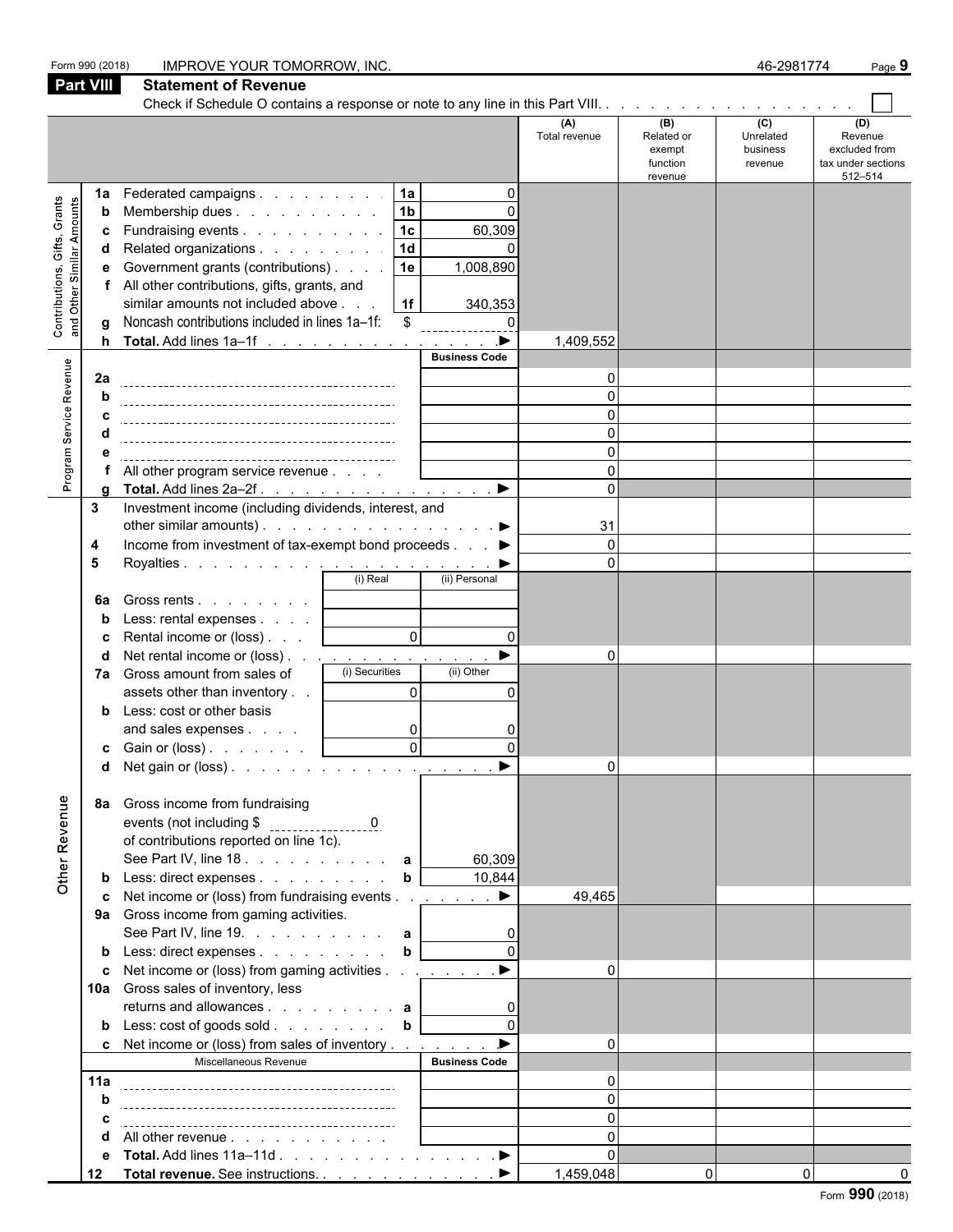#### Form 990 (2018) IMPROVE YOUR TOMORROW, INC. 46-2981774 Page **10**

fundraising solicitation. Check here  $\blacktriangleright$   $\blacksquare$  if

following SOP 98-2 (ASC 958-720)

|                  | <b>Part IX</b><br><b>Statement of Functional Expenses</b>                                                                  |                       |                                    |                                           |                                |
|------------------|----------------------------------------------------------------------------------------------------------------------------|-----------------------|------------------------------------|-------------------------------------------|--------------------------------|
|                  | Section 501(c)(3) and 501(c)(4) organizations must complete all columns. All other organizations must complete column (A). |                       |                                    |                                           |                                |
|                  |                                                                                                                            |                       |                                    |                                           |                                |
|                  | Do not include amounts reported on lines 6b, 7b,<br>8b, 9b, and 10b of Part VIII.                                          | (A)<br>Total expenses | (B)<br>Program service<br>expenses | (C)<br>Management and<br>general expenses | (D)<br>Fundraising<br>expenses |
| $\mathbf 1$      | Grants and other assistance to domestic organizations                                                                      |                       |                                    |                                           |                                |
|                  | domestic governments. See Part IV, line 21                                                                                 | $\Omega$              |                                    |                                           |                                |
| $\mathbf{2}$     | Grants and other assistance to domestic                                                                                    |                       |                                    |                                           |                                |
|                  | individuals. See Part IV, line 22.<br>and the service control of the                                                       | 0                     |                                    |                                           |                                |
| 3                | Grants and other assistance to foreign                                                                                     |                       |                                    |                                           |                                |
|                  | organizations, foreign governments, and foreign                                                                            |                       |                                    |                                           |                                |
|                  | individuals. See Part IV, lines 15 and 16.                                                                                 | 0                     |                                    |                                           |                                |
| 4                | Benefits paid to or for members                                                                                            | $\Omega$              |                                    |                                           |                                |
| 5                | Compensation of current officers, directors,                                                                               |                       |                                    |                                           |                                |
|                  | trustees, and key employees                                                                                                | 713,597               | 546,343                            | 167,254                                   |                                |
| 6                | Compensation not included above, to disqualified                                                                           |                       |                                    |                                           |                                |
|                  | persons (as defined under section 4958(f)(1)) and                                                                          |                       |                                    |                                           |                                |
|                  | persons described in section 4958(c)(3)(B)                                                                                 | 0                     | 0                                  | 0                                         | 0                              |
| 7                | Other salaries and wages                                                                                                   | $\Omega$              |                                    |                                           |                                |
| 8                | Pension plan accruals and contributions (include                                                                           |                       |                                    |                                           |                                |
|                  | section $401(k)$ and $403(b)$ employer contributions).                                                                     | 6,843                 | 5,239                              | 1,604                                     |                                |
| 9                | Other employee benefits                                                                                                    | 38,307                | 29,329                             | 8,978                                     |                                |
| 10               | Payroll taxes                                                                                                              | 63,065                | 48,284                             | 14,781                                    |                                |
| 11               | Fees for services (non-employees):                                                                                         |                       |                                    |                                           |                                |
| a                | Management.                                                                                                                | 36,426                | 27,889                             | 8,537                                     |                                |
| b                |                                                                                                                            | $\Omega$              |                                    |                                           |                                |
|                  |                                                                                                                            | 3,098                 |                                    | 3,098                                     |                                |
| d                |                                                                                                                            | $\Omega$              |                                    |                                           |                                |
| е                | Professional fundraising services. See Part IV, line 17.                                                                   | $\Omega$              |                                    |                                           | 0                              |
|                  | Investment management fees                                                                                                 | $\Omega$              |                                    |                                           |                                |
| q                | Other. (If line 11g amount exceeds 10% of line 25, column                                                                  |                       |                                    |                                           |                                |
|                  | (A) amount, list line 11g expenses on Schedule O.)                                                                         | 0                     |                                    | 0                                         |                                |
| 12 <sup>12</sup> | Advertising and promotion                                                                                                  | 14,839                | 3,478                              | 11,361                                    |                                |
|                  |                                                                                                                            | 108,835               | 83,326                             | 25,509                                    |                                |
| 13               | Office expenses                                                                                                            |                       |                                    |                                           |                                |
| 14               | Information technology                                                                                                     | 4,345                 |                                    | 4,345                                     |                                |
| 15               |                                                                                                                            | $\mathbf 0$           |                                    |                                           |                                |
| 16               | Occupancy                                                                                                                  | 5,107                 |                                    |                                           | 5,107                          |
| 17               |                                                                                                                            | 16,361                | 12,526                             | 3,835                                     |                                |
| 18               | Payments of travel or entertainment expenses                                                                               |                       |                                    |                                           |                                |
|                  | for any federal, state, or local public officials                                                                          | 0                     |                                    |                                           |                                |
| 19               | Conferences, conventions, and meetings                                                                                     | $\Omega$              |                                    |                                           |                                |
| 20               |                                                                                                                            | 0                     |                                    |                                           |                                |
| 21               | Payments to affiliates                                                                                                     | $\Omega$              |                                    |                                           |                                |
| 22               | Depreciation, depletion, and amortization                                                                                  | 1,907                 | 1,907                              | $\Omega$                                  |                                |
| 23               |                                                                                                                            | 14,212                | 10,881                             | 3,331                                     |                                |
| 24               | Other expenses. Itemize expenses not covered                                                                               |                       |                                    |                                           |                                |
|                  | above (List miscellaneous expenses in line 24e. If                                                                         |                       |                                    |                                           |                                |
|                  | line 24e amount exceeds 10% of line 25, column                                                                             |                       |                                    |                                           |                                |
|                  | (A) amount, list line 24e expenses on Schedule O.)                                                                         |                       |                                    |                                           |                                |
|                  | a PROGRAM EXPENSES<br>---------------------------------                                                                    | 140,051               | 140,051                            |                                           |                                |
|                  |                                                                                                                            | 58,040                | 58,040                             |                                           |                                |
| c                |                                                                                                                            | 2,803                 | 2,803                              |                                           |                                |
| d                | <b>FOOD</b>                                                                                                                | 5,737                 |                                    |                                           | 5,737                          |
| е                | All other expenses                                                                                                         | $\mathbf{0}$          |                                    |                                           |                                |
| 25               | Total functional expenses. Add lines 1 through 24e                                                                         | 1,233,573             | 970,096                            | 252,633                                   | 10,844                         |
| 26               | Joint costs. Complete this line only if the                                                                                |                       |                                    |                                           |                                |
|                  | organization reported in column (B) joint costs                                                                            |                       |                                    |                                           |                                |
|                  | from a combined educational campaign and                                                                                   |                       |                                    |                                           |                                |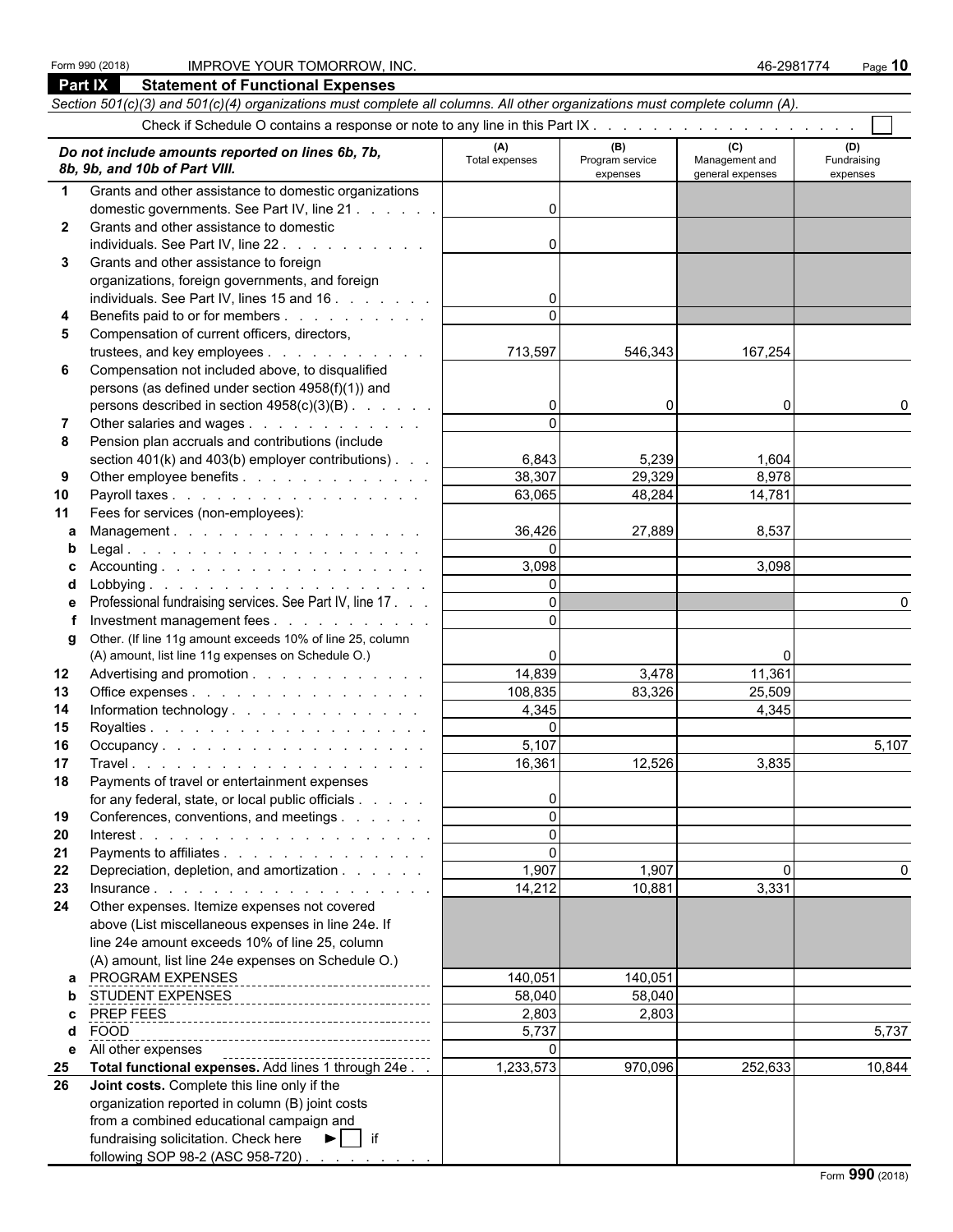|  |  | Form 990 (2018) |
|--|--|-----------------|
|--|--|-----------------|

Form 990 (2018) IMPROVE YOUR TOMORROW, INC. And the set of the set of the set of the set of the set of the set of the set of the set of the set of the set of the set of the set of the set of the set of the set of the set o

|                   | Part $\overline{X}$ | <b>Balance Sheet</b>                                                                                         |                          |                         |                    |
|-------------------|---------------------|--------------------------------------------------------------------------------------------------------------|--------------------------|-------------------------|--------------------|
|                   |                     |                                                                                                              |                          |                         |                    |
|                   |                     |                                                                                                              | (A)<br>Beginning of year |                         | (B)<br>End of year |
|                   |                     |                                                                                                              | 152,830                  | $\overline{\mathbf{1}}$ | 290,059            |
|                   | -2                  |                                                                                                              | $\Omega$                 | $\overline{2}$          |                    |
|                   | -3                  |                                                                                                              | $\Omega$                 | $\mathbf{3}$            |                    |
|                   | 4                   |                                                                                                              | 40,727                   | $\overline{\mathbf{4}}$ | 52,336             |
|                   | 5                   | Loans and other receivables from current and former officers, directors,                                     |                          |                         |                    |
|                   |                     | trustees, key employees, and highest compensated employees.                                                  |                          |                         |                    |
|                   |                     |                                                                                                              | $\overline{0}$           | $5\phantom{.0}$         |                    |
|                   | 6                   | Loans and other receivables from other disqualified persons (as defined under section                        |                          |                         |                    |
|                   |                     | 4958(f)(1)), persons described in section 4958(c)(3)(B), and contributing employers and                      |                          |                         |                    |
|                   |                     | sponsoring organizations of section 501(c)(9) voluntary employees' beneficiary                               |                          |                         |                    |
|                   |                     | organizations (see instructions). Complete Part II of Schedule L.                                            | $\overline{0}$           | 6                       |                    |
| Assets            | -7                  |                                                                                                              |                          | $\overline{7}$          |                    |
|                   | -8                  | Inventories for sale or use $\ldots$ $\ldots$ $\ldots$ $\ldots$ $\ldots$ $\ldots$ $\ldots$ $\ldots$ $\ldots$ | $\Omega$                 | 8                       |                    |
|                   | 9                   | Prepaid expenses and deferred charges                                                                        | $\overline{0}$           | 9                       |                    |
|                   | 10a                 | Land, buildings, and equipment: cost or                                                                      |                          |                         |                    |
|                   |                     | other basis. Complete Part VI of Schedule D<br>10a<br>12,162                                                 |                          |                         |                    |
|                   | $\mathbf b$         | 10 <sub>b</sub><br>9,302<br>Less: accumulated depreciation                                                   | 12,162 10c               |                         | 2,860              |
|                   | 11                  | Investments—publicly traded securities                                                                       | $\Omega$                 | 11                      |                    |
|                   | 12                  | Investments—other securities. See Part IV, line 11                                                           | $\overline{0}$           | 12                      |                    |
|                   | 13                  | Investments---program-related. See Part IV, line 11                                                          | $\Omega$                 | 13                      | $\Omega$           |
|                   | 14                  |                                                                                                              | $\Omega$                 | 14                      | $\Omega$           |
|                   | 15                  |                                                                                                              |                          | 15                      | 2,949              |
|                   | 16                  | Total assets. Add lines 1 through 15 (must equal line 34)                                                    | 205,719                  | 16                      | 348,204            |
|                   | 17                  | Accounts payable and accrued expenses                                                                        | $23,448$ 17              |                         | 16,056             |
|                   | 18                  |                                                                                                              |                          | 18                      |                    |
|                   | 19                  |                                                                                                              | ΩL                       | 19                      |                    |
|                   | 20                  |                                                                                                              | $\overline{0}$           | 20                      |                    |
|                   | 21                  | Escrow or custodial account liability. Complete Part IV of Schedule D                                        | $\overline{0}$           | 21                      |                    |
|                   | 22                  | Loans and other payables to current and former officers, directors,                                          |                          |                         |                    |
|                   |                     | trustees, key employees, highest compensated employees, and                                                  |                          |                         |                    |
| Liabilities       |                     | disqualified persons. Complete Part II of Schedule L.                                                        | $\overline{0}$           | 22                      |                    |
|                   | 23                  | Secured mortgages and notes payable to unrelated third parties                                               | $\overline{0}$           | 23                      |                    |
|                   | 24                  | Unsecured notes and loans payable to unrelated third parties                                                 | $\overline{0}$           | 24                      | O                  |
|                   | 25                  | Other liabilities (including federal income tax, payables to related third                                   |                          |                         |                    |
|                   |                     | parties, and other liabilities not included on lines 17-24). Complete Part X                                 |                          |                         |                    |
|                   |                     |                                                                                                              |                          | 25                      | 0                  |
|                   | 26                  | Total liabilities. Add lines 17 through 25.                                                                  | 23,448                   | 26                      | 16,056             |
|                   |                     | Organizations that follow SFAS 117 (ASC 958), check here $\blacktriangleright$ $ \times $ and                |                          |                         |                    |
|                   |                     | complete lines 27 through 29, and lines 33 and 34.                                                           |                          |                         |                    |
| <b>Balances</b>   | 27                  |                                                                                                              | 182,271 27               |                         | 332,148            |
|                   | 28                  |                                                                                                              | $\overline{0}$           | 28                      |                    |
|                   | 29                  |                                                                                                              |                          | 29                      |                    |
|                   |                     | Organizations that do not follow SFAS 117 (ASC958), check here<br>$\blacktriangleright$   and                |                          |                         |                    |
| or Fund           |                     | complete lines 30 through 34.                                                                                |                          |                         |                    |
|                   | 30                  | Capital stock or trust principal, or current funds                                                           | $\overline{0}$           | 30                      |                    |
|                   | 31                  | Paid-in or capital surplus, or land, building, or equipment fund                                             |                          | 31                      |                    |
| <b>Net Assets</b> | 32                  | Retained earnings, endowment, accumulated income, or other funds                                             |                          | 32                      |                    |
|                   | 33                  |                                                                                                              | 182,271                  | 33                      | 332,148            |
|                   | 34                  | Total liabilities and net assets/fund balances                                                               | 205,719 34               |                         | 348,204            |

Form **990** (2018)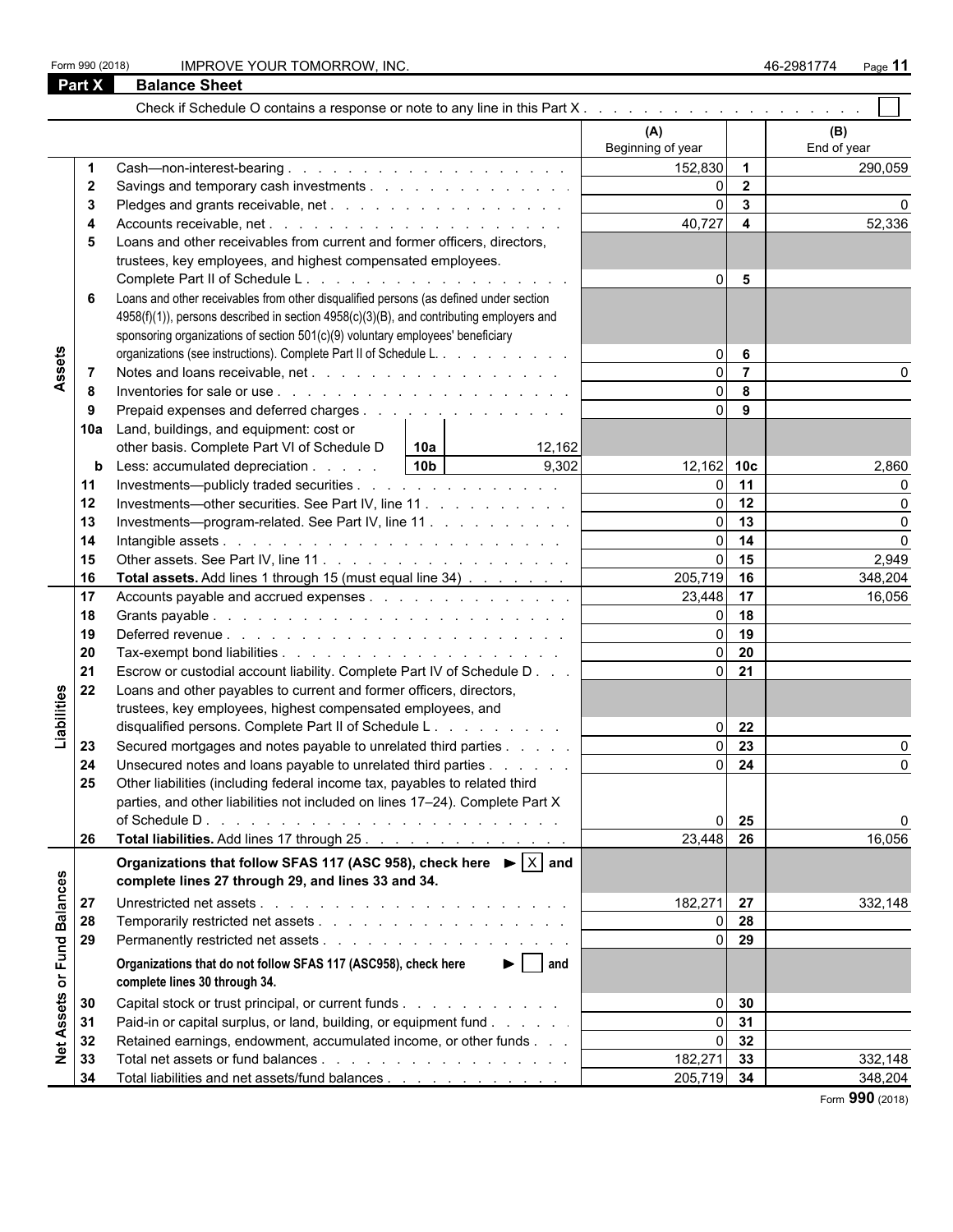| <b>Part XI</b><br><b>Reconciliation of Net Assets</b><br>Check if Schedule O contains a response or note to any line in this Part XI<br>1,459,048<br>$\overline{2}$<br>1,233,573<br>$\mathbf{3}$<br>225,475<br>Net assets or fund balances at beginning of year (must equal Part X, line 33, column (A))<br>$\overline{\mathbf{4}}$<br>182,271<br>$5\phantom{.0}$<br>5<br>6<br>Donated services and use of facilities entering to the entries of the contract of the contract of the contract of the contract of the contract of the contract of the contract of the contract of the contract of the contract<br>$-75,598$<br>8<br>8<br>Other changes in net assets or fund balances (explain in Schedule O).<br>9<br>Net assets or fund balances at end of year. Combine lines 3 through 9 (must equal Part X, line 33,<br>10<br>332,148<br>10<br><b>Part XII</b> Financial Statements and Reporting<br>Check if Schedule O contains a response or note to any line in this Part XII.<br>Yes I<br><b>No</b><br>$X$ Accrual<br>Accounting method used to prepare the Form 990:<br>Cash<br>Other<br>If the organization changed its method of accounting from a prior year or checked "Other," explain in<br>Schedule O.<br>Were the organization's financial statements compiled or reviewed by an independent accountant?.<br>X<br><b>2a</b><br>2a<br>If "Yes," check a box below to indicate whether the financial statements for the year were compiled or<br>reviewed on a separate basis, consolidated basis, or both:<br>Separate basis<br>Consolidated basis<br>Both consolidated and separate basis<br>Were the organization's financial statements audited by an independent accountant?<br>2 <sub>b</sub><br>$\times$<br>If "Yes," check a box below to indicate whether the financial statements for the year were audited on a<br>separate basis, consolidated basis, or both:<br>Separate basis<br>Consolidated basis<br>Both consolidated and separate basis<br>If "Yes" to line 2a or 2b, does the organization have a committee that assumes responsibility for oversight of<br>the audit, review, or compilation of its financial statements and selection of an independent accountant?.<br>2c<br>If the organization changed either its oversight process or selection process during the tax year, explain in<br>Schedule O.<br>As a result of a federal award, was the organization required to undergo an audit or audits as set forth in<br>За<br>$\mathsf{X}$<br>За<br>If "Yes," did the organization undergo the required audit or audits? If the organization did not undergo the<br>required audit or audits, explain why in Schedule O and describe any steps taken to undergo such audits<br>3 <sub>b</sub> | Form 990 (2018)<br>IMPROVE YOUR TOMORROW, INC. | 46-2981774 | Page 12 |
|------------------------------------------------------------------------------------------------------------------------------------------------------------------------------------------------------------------------------------------------------------------------------------------------------------------------------------------------------------------------------------------------------------------------------------------------------------------------------------------------------------------------------------------------------------------------------------------------------------------------------------------------------------------------------------------------------------------------------------------------------------------------------------------------------------------------------------------------------------------------------------------------------------------------------------------------------------------------------------------------------------------------------------------------------------------------------------------------------------------------------------------------------------------------------------------------------------------------------------------------------------------------------------------------------------------------------------------------------------------------------------------------------------------------------------------------------------------------------------------------------------------------------------------------------------------------------------------------------------------------------------------------------------------------------------------------------------------------------------------------------------------------------------------------------------------------------------------------------------------------------------------------------------------------------------------------------------------------------------------------------------------------------------------------------------------------------------------------------------------------------------------------------------------------------------------------------------------------------------------------------------------------------------------------------------------------------------------------------------------------------------------------------------------------------------------------------------------------------------------------------------------------------------------------------------------------------------------------------------------------------------------------------------------------------------------------------------------------------------------|------------------------------------------------|------------|---------|
|                                                                                                                                                                                                                                                                                                                                                                                                                                                                                                                                                                                                                                                                                                                                                                                                                                                                                                                                                                                                                                                                                                                                                                                                                                                                                                                                                                                                                                                                                                                                                                                                                                                                                                                                                                                                                                                                                                                                                                                                                                                                                                                                                                                                                                                                                                                                                                                                                                                                                                                                                                                                                                                                                                                                          |                                                |            |         |
|                                                                                                                                                                                                                                                                                                                                                                                                                                                                                                                                                                                                                                                                                                                                                                                                                                                                                                                                                                                                                                                                                                                                                                                                                                                                                                                                                                                                                                                                                                                                                                                                                                                                                                                                                                                                                                                                                                                                                                                                                                                                                                                                                                                                                                                                                                                                                                                                                                                                                                                                                                                                                                                                                                                                          |                                                |            |         |
|                                                                                                                                                                                                                                                                                                                                                                                                                                                                                                                                                                                                                                                                                                                                                                                                                                                                                                                                                                                                                                                                                                                                                                                                                                                                                                                                                                                                                                                                                                                                                                                                                                                                                                                                                                                                                                                                                                                                                                                                                                                                                                                                                                                                                                                                                                                                                                                                                                                                                                                                                                                                                                                                                                                                          |                                                |            |         |
|                                                                                                                                                                                                                                                                                                                                                                                                                                                                                                                                                                                                                                                                                                                                                                                                                                                                                                                                                                                                                                                                                                                                                                                                                                                                                                                                                                                                                                                                                                                                                                                                                                                                                                                                                                                                                                                                                                                                                                                                                                                                                                                                                                                                                                                                                                                                                                                                                                                                                                                                                                                                                                                                                                                                          |                                                |            |         |
|                                                                                                                                                                                                                                                                                                                                                                                                                                                                                                                                                                                                                                                                                                                                                                                                                                                                                                                                                                                                                                                                                                                                                                                                                                                                                                                                                                                                                                                                                                                                                                                                                                                                                                                                                                                                                                                                                                                                                                                                                                                                                                                                                                                                                                                                                                                                                                                                                                                                                                                                                                                                                                                                                                                                          |                                                |            |         |
|                                                                                                                                                                                                                                                                                                                                                                                                                                                                                                                                                                                                                                                                                                                                                                                                                                                                                                                                                                                                                                                                                                                                                                                                                                                                                                                                                                                                                                                                                                                                                                                                                                                                                                                                                                                                                                                                                                                                                                                                                                                                                                                                                                                                                                                                                                                                                                                                                                                                                                                                                                                                                                                                                                                                          |                                                |            |         |
|                                                                                                                                                                                                                                                                                                                                                                                                                                                                                                                                                                                                                                                                                                                                                                                                                                                                                                                                                                                                                                                                                                                                                                                                                                                                                                                                                                                                                                                                                                                                                                                                                                                                                                                                                                                                                                                                                                                                                                                                                                                                                                                                                                                                                                                                                                                                                                                                                                                                                                                                                                                                                                                                                                                                          |                                                |            |         |
|                                                                                                                                                                                                                                                                                                                                                                                                                                                                                                                                                                                                                                                                                                                                                                                                                                                                                                                                                                                                                                                                                                                                                                                                                                                                                                                                                                                                                                                                                                                                                                                                                                                                                                                                                                                                                                                                                                                                                                                                                                                                                                                                                                                                                                                                                                                                                                                                                                                                                                                                                                                                                                                                                                                                          |                                                |            |         |
|                                                                                                                                                                                                                                                                                                                                                                                                                                                                                                                                                                                                                                                                                                                                                                                                                                                                                                                                                                                                                                                                                                                                                                                                                                                                                                                                                                                                                                                                                                                                                                                                                                                                                                                                                                                                                                                                                                                                                                                                                                                                                                                                                                                                                                                                                                                                                                                                                                                                                                                                                                                                                                                                                                                                          |                                                |            |         |
|                                                                                                                                                                                                                                                                                                                                                                                                                                                                                                                                                                                                                                                                                                                                                                                                                                                                                                                                                                                                                                                                                                                                                                                                                                                                                                                                                                                                                                                                                                                                                                                                                                                                                                                                                                                                                                                                                                                                                                                                                                                                                                                                                                                                                                                                                                                                                                                                                                                                                                                                                                                                                                                                                                                                          |                                                |            |         |
|                                                                                                                                                                                                                                                                                                                                                                                                                                                                                                                                                                                                                                                                                                                                                                                                                                                                                                                                                                                                                                                                                                                                                                                                                                                                                                                                                                                                                                                                                                                                                                                                                                                                                                                                                                                                                                                                                                                                                                                                                                                                                                                                                                                                                                                                                                                                                                                                                                                                                                                                                                                                                                                                                                                                          |                                                |            |         |
|                                                                                                                                                                                                                                                                                                                                                                                                                                                                                                                                                                                                                                                                                                                                                                                                                                                                                                                                                                                                                                                                                                                                                                                                                                                                                                                                                                                                                                                                                                                                                                                                                                                                                                                                                                                                                                                                                                                                                                                                                                                                                                                                                                                                                                                                                                                                                                                                                                                                                                                                                                                                                                                                                                                                          |                                                |            |         |
|                                                                                                                                                                                                                                                                                                                                                                                                                                                                                                                                                                                                                                                                                                                                                                                                                                                                                                                                                                                                                                                                                                                                                                                                                                                                                                                                                                                                                                                                                                                                                                                                                                                                                                                                                                                                                                                                                                                                                                                                                                                                                                                                                                                                                                                                                                                                                                                                                                                                                                                                                                                                                                                                                                                                          |                                                |            |         |
|                                                                                                                                                                                                                                                                                                                                                                                                                                                                                                                                                                                                                                                                                                                                                                                                                                                                                                                                                                                                                                                                                                                                                                                                                                                                                                                                                                                                                                                                                                                                                                                                                                                                                                                                                                                                                                                                                                                                                                                                                                                                                                                                                                                                                                                                                                                                                                                                                                                                                                                                                                                                                                                                                                                                          |                                                |            |         |
|                                                                                                                                                                                                                                                                                                                                                                                                                                                                                                                                                                                                                                                                                                                                                                                                                                                                                                                                                                                                                                                                                                                                                                                                                                                                                                                                                                                                                                                                                                                                                                                                                                                                                                                                                                                                                                                                                                                                                                                                                                                                                                                                                                                                                                                                                                                                                                                                                                                                                                                                                                                                                                                                                                                                          |                                                |            |         |
|                                                                                                                                                                                                                                                                                                                                                                                                                                                                                                                                                                                                                                                                                                                                                                                                                                                                                                                                                                                                                                                                                                                                                                                                                                                                                                                                                                                                                                                                                                                                                                                                                                                                                                                                                                                                                                                                                                                                                                                                                                                                                                                                                                                                                                                                                                                                                                                                                                                                                                                                                                                                                                                                                                                                          |                                                |            |         |
|                                                                                                                                                                                                                                                                                                                                                                                                                                                                                                                                                                                                                                                                                                                                                                                                                                                                                                                                                                                                                                                                                                                                                                                                                                                                                                                                                                                                                                                                                                                                                                                                                                                                                                                                                                                                                                                                                                                                                                                                                                                                                                                                                                                                                                                                                                                                                                                                                                                                                                                                                                                                                                                                                                                                          |                                                |            |         |
|                                                                                                                                                                                                                                                                                                                                                                                                                                                                                                                                                                                                                                                                                                                                                                                                                                                                                                                                                                                                                                                                                                                                                                                                                                                                                                                                                                                                                                                                                                                                                                                                                                                                                                                                                                                                                                                                                                                                                                                                                                                                                                                                                                                                                                                                                                                                                                                                                                                                                                                                                                                                                                                                                                                                          |                                                |            |         |
|                                                                                                                                                                                                                                                                                                                                                                                                                                                                                                                                                                                                                                                                                                                                                                                                                                                                                                                                                                                                                                                                                                                                                                                                                                                                                                                                                                                                                                                                                                                                                                                                                                                                                                                                                                                                                                                                                                                                                                                                                                                                                                                                                                                                                                                                                                                                                                                                                                                                                                                                                                                                                                                                                                                                          |                                                |            |         |
|                                                                                                                                                                                                                                                                                                                                                                                                                                                                                                                                                                                                                                                                                                                                                                                                                                                                                                                                                                                                                                                                                                                                                                                                                                                                                                                                                                                                                                                                                                                                                                                                                                                                                                                                                                                                                                                                                                                                                                                                                                                                                                                                                                                                                                                                                                                                                                                                                                                                                                                                                                                                                                                                                                                                          |                                                |            |         |
|                                                                                                                                                                                                                                                                                                                                                                                                                                                                                                                                                                                                                                                                                                                                                                                                                                                                                                                                                                                                                                                                                                                                                                                                                                                                                                                                                                                                                                                                                                                                                                                                                                                                                                                                                                                                                                                                                                                                                                                                                                                                                                                                                                                                                                                                                                                                                                                                                                                                                                                                                                                                                                                                                                                                          |                                                |            |         |
|                                                                                                                                                                                                                                                                                                                                                                                                                                                                                                                                                                                                                                                                                                                                                                                                                                                                                                                                                                                                                                                                                                                                                                                                                                                                                                                                                                                                                                                                                                                                                                                                                                                                                                                                                                                                                                                                                                                                                                                                                                                                                                                                                                                                                                                                                                                                                                                                                                                                                                                                                                                                                                                                                                                                          |                                                |            |         |
|                                                                                                                                                                                                                                                                                                                                                                                                                                                                                                                                                                                                                                                                                                                                                                                                                                                                                                                                                                                                                                                                                                                                                                                                                                                                                                                                                                                                                                                                                                                                                                                                                                                                                                                                                                                                                                                                                                                                                                                                                                                                                                                                                                                                                                                                                                                                                                                                                                                                                                                                                                                                                                                                                                                                          |                                                |            |         |
|                                                                                                                                                                                                                                                                                                                                                                                                                                                                                                                                                                                                                                                                                                                                                                                                                                                                                                                                                                                                                                                                                                                                                                                                                                                                                                                                                                                                                                                                                                                                                                                                                                                                                                                                                                                                                                                                                                                                                                                                                                                                                                                                                                                                                                                                                                                                                                                                                                                                                                                                                                                                                                                                                                                                          |                                                |            |         |
|                                                                                                                                                                                                                                                                                                                                                                                                                                                                                                                                                                                                                                                                                                                                                                                                                                                                                                                                                                                                                                                                                                                                                                                                                                                                                                                                                                                                                                                                                                                                                                                                                                                                                                                                                                                                                                                                                                                                                                                                                                                                                                                                                                                                                                                                                                                                                                                                                                                                                                                                                                                                                                                                                                                                          |                                                |            |         |
|                                                                                                                                                                                                                                                                                                                                                                                                                                                                                                                                                                                                                                                                                                                                                                                                                                                                                                                                                                                                                                                                                                                                                                                                                                                                                                                                                                                                                                                                                                                                                                                                                                                                                                                                                                                                                                                                                                                                                                                                                                                                                                                                                                                                                                                                                                                                                                                                                                                                                                                                                                                                                                                                                                                                          |                                                |            |         |
|                                                                                                                                                                                                                                                                                                                                                                                                                                                                                                                                                                                                                                                                                                                                                                                                                                                                                                                                                                                                                                                                                                                                                                                                                                                                                                                                                                                                                                                                                                                                                                                                                                                                                                                                                                                                                                                                                                                                                                                                                                                                                                                                                                                                                                                                                                                                                                                                                                                                                                                                                                                                                                                                                                                                          |                                                |            |         |
|                                                                                                                                                                                                                                                                                                                                                                                                                                                                                                                                                                                                                                                                                                                                                                                                                                                                                                                                                                                                                                                                                                                                                                                                                                                                                                                                                                                                                                                                                                                                                                                                                                                                                                                                                                                                                                                                                                                                                                                                                                                                                                                                                                                                                                                                                                                                                                                                                                                                                                                                                                                                                                                                                                                                          |                                                |            |         |
|                                                                                                                                                                                                                                                                                                                                                                                                                                                                                                                                                                                                                                                                                                                                                                                                                                                                                                                                                                                                                                                                                                                                                                                                                                                                                                                                                                                                                                                                                                                                                                                                                                                                                                                                                                                                                                                                                                                                                                                                                                                                                                                                                                                                                                                                                                                                                                                                                                                                                                                                                                                                                                                                                                                                          |                                                |            |         |
|                                                                                                                                                                                                                                                                                                                                                                                                                                                                                                                                                                                                                                                                                                                                                                                                                                                                                                                                                                                                                                                                                                                                                                                                                                                                                                                                                                                                                                                                                                                                                                                                                                                                                                                                                                                                                                                                                                                                                                                                                                                                                                                                                                                                                                                                                                                                                                                                                                                                                                                                                                                                                                                                                                                                          |                                                |            |         |
|                                                                                                                                                                                                                                                                                                                                                                                                                                                                                                                                                                                                                                                                                                                                                                                                                                                                                                                                                                                                                                                                                                                                                                                                                                                                                                                                                                                                                                                                                                                                                                                                                                                                                                                                                                                                                                                                                                                                                                                                                                                                                                                                                                                                                                                                                                                                                                                                                                                                                                                                                                                                                                                                                                                                          |                                                |            |         |
|                                                                                                                                                                                                                                                                                                                                                                                                                                                                                                                                                                                                                                                                                                                                                                                                                                                                                                                                                                                                                                                                                                                                                                                                                                                                                                                                                                                                                                                                                                                                                                                                                                                                                                                                                                                                                                                                                                                                                                                                                                                                                                                                                                                                                                                                                                                                                                                                                                                                                                                                                                                                                                                                                                                                          |                                                |            |         |
|                                                                                                                                                                                                                                                                                                                                                                                                                                                                                                                                                                                                                                                                                                                                                                                                                                                                                                                                                                                                                                                                                                                                                                                                                                                                                                                                                                                                                                                                                                                                                                                                                                                                                                                                                                                                                                                                                                                                                                                                                                                                                                                                                                                                                                                                                                                                                                                                                                                                                                                                                                                                                                                                                                                                          |                                                |            |         |
|                                                                                                                                                                                                                                                                                                                                                                                                                                                                                                                                                                                                                                                                                                                                                                                                                                                                                                                                                                                                                                                                                                                                                                                                                                                                                                                                                                                                                                                                                                                                                                                                                                                                                                                                                                                                                                                                                                                                                                                                                                                                                                                                                                                                                                                                                                                                                                                                                                                                                                                                                                                                                                                                                                                                          |                                                |            |         |
|                                                                                                                                                                                                                                                                                                                                                                                                                                                                                                                                                                                                                                                                                                                                                                                                                                                                                                                                                                                                                                                                                                                                                                                                                                                                                                                                                                                                                                                                                                                                                                                                                                                                                                                                                                                                                                                                                                                                                                                                                                                                                                                                                                                                                                                                                                                                                                                                                                                                                                                                                                                                                                                                                                                                          |                                                |            |         |

|  | Form 990 (2018) |  |
|--|-----------------|--|
|  |                 |  |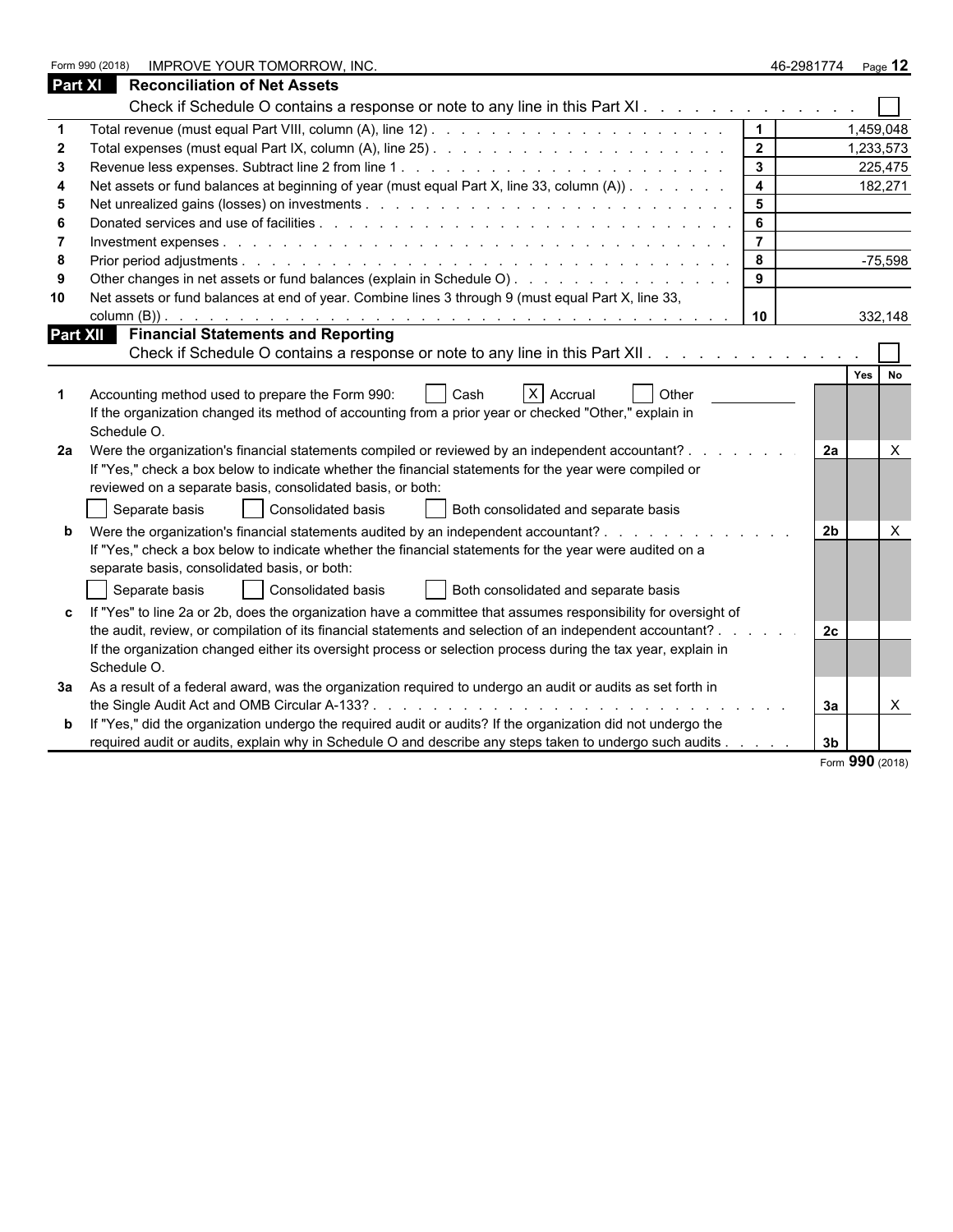| 4562<br>Form                                                                                                                                                                                                                   |                                    |                                                                                                          | OMB No. 1545-0172                                |                |                    |                            |          |  |  |
|--------------------------------------------------------------------------------------------------------------------------------------------------------------------------------------------------------------------------------|------------------------------------|----------------------------------------------------------------------------------------------------------|--------------------------------------------------|----------------|--------------------|----------------------------|----------|--|--|
|                                                                                                                                                                                                                                |                                    | (Including Information on Listed Property)                                                               |                                                  |                |                    |                            |          |  |  |
| Department of the Treasury                                                                                                                                                                                                     |                                    |                                                                                                          | $\blacktriangleright$ Attach to your tax return. |                |                    |                            |          |  |  |
| Internal Revenue Service<br>(99)                                                                                                                                                                                               |                                    | Go to www.irs.gov/Form4562 for instructions and the latest information.                                  |                                                  |                |                    | Sequence No. 179           |          |  |  |
| Name(s) shown on return<br>IMPROVE YOUR TOMORROW, INC.                                                                                                                                                                         |                                    | Business or activity to which this form relates                                                          |                                                  |                | Identifying number |                            |          |  |  |
| Part I                                                                                                                                                                                                                         |                                    | 990<br><b>Election To Expense Certain Property Under Section 179</b>                                     |                                                  |                | 46-2981774         |                            |          |  |  |
|                                                                                                                                                                                                                                |                                    | Note: If you have any listed property, complete Part V before you complete Part I.                       |                                                  |                |                    |                            |          |  |  |
| 1 Maximum amount (see instructions) with a contract of the contract of the contract of the contract of the contract of the contract of the contract of the contract of the contract of the contract of the contract of the con |                                    |                                                                                                          |                                                  |                |                    | $\blacktriangleleft$       |          |  |  |
|                                                                                                                                                                                                                                |                                    |                                                                                                          |                                                  |                |                    | $\overline{2}$             |          |  |  |
| 3 Threshold cost of section 179 property before reduction in limitation (see instructions).                                                                                                                                    |                                    |                                                                                                          |                                                  |                |                    | $\mathbf{3}$               |          |  |  |
|                                                                                                                                                                                                                                |                                    |                                                                                                          |                                                  |                |                    | $\overline{4}$             | $\Omega$ |  |  |
| 5 Dollar limitation for tax year. Subtract line 4 from line 1. If zero or less, enter -0-. If married filing                                                                                                                   |                                    |                                                                                                          |                                                  |                |                    |                            |          |  |  |
|                                                                                                                                                                                                                                |                                    |                                                                                                          | (b) Cost (business use only)                     |                |                    | 5                          |          |  |  |
| 6                                                                                                                                                                                                                              | (a) Description of property        |                                                                                                          |                                                  |                | (c) Elected cost   |                            |          |  |  |
|                                                                                                                                                                                                                                |                                    |                                                                                                          |                                                  |                |                    |                            |          |  |  |
| 7 Listed property. Enter the amount from line 29 rundless and contact the contact of the contact of the amount from line 29 rundless and contact the contact of the contact of the contact of the contact of the contact of th |                                    |                                                                                                          |                                                  | $\overline{7}$ |                    |                            |          |  |  |
| 8 Total elected cost of section 179 property. Add amounts in column (c), lines 6 and 7                                                                                                                                         |                                    |                                                                                                          |                                                  |                |                    | 8                          | 0        |  |  |
|                                                                                                                                                                                                                                |                                    |                                                                                                          |                                                  |                |                    | 9                          |          |  |  |
|                                                                                                                                                                                                                                |                                    |                                                                                                          |                                                  |                |                    | 10                         |          |  |  |
| 11 Business income limitation. Enter the smaller of business income (not less than zero) or line 5. See instructions                                                                                                           |                                    |                                                                                                          |                                                  |                |                    | 11                         |          |  |  |
| 12 Section 179 expense deduction. Add lines 9 and 10, but don't enter more than line 11                                                                                                                                        |                                    |                                                                                                          |                                                  |                |                    | 12                         | O        |  |  |
| 13 Carryover of disallowed deduction to 2019. Add lines 9 and 10, less line 12 ▶ 13                                                                                                                                            |                                    |                                                                                                          |                                                  |                |                    | $\Omega$                   |          |  |  |
| Note: Don't use Part II or Part III below for listed property. Instead, use Part V.                                                                                                                                            |                                    |                                                                                                          |                                                  |                |                    |                            |          |  |  |
| Part II<br>14 Special depreciation allowance for qualified property (other than listed property) placed in service                                                                                                             |                                    | Special Depreciation Allowance and Other Depreciation (Don't include listed property. See instructions.) |                                                  |                |                    |                            |          |  |  |
|                                                                                                                                                                                                                                |                                    |                                                                                                          |                                                  |                |                    | 14                         |          |  |  |
|                                                                                                                                                                                                                                |                                    |                                                                                                          |                                                  |                |                    | 15                         |          |  |  |
|                                                                                                                                                                                                                                |                                    |                                                                                                          |                                                  |                |                    | 16                         |          |  |  |
| Part III                                                                                                                                                                                                                       |                                    | <b>MACRS Depreciation (Don't include listed property. See instructions.)</b>                             |                                                  |                |                    |                            |          |  |  |
|                                                                                                                                                                                                                                |                                    | <b>Section A</b>                                                                                         |                                                  |                |                    |                            |          |  |  |
| 17 MACRS deductions for assets placed in service in tax years beginning before 2018                                                                                                                                            |                                    |                                                                                                          |                                                  |                |                    | 17                         | 608      |  |  |
| 18 If you are electing to group any assets placed in service during the tax year into one or more general                                                                                                                      |                                    |                                                                                                          |                                                  |                |                    |                            |          |  |  |
|                                                                                                                                                                                                                                |                                    |                                                                                                          |                                                  |                |                    |                            |          |  |  |
|                                                                                                                                                                                                                                |                                    | Section B - Assets Placed in Service During 2018 Tax Year Using the General Depreciation System          |                                                  |                |                    |                            |          |  |  |
|                                                                                                                                                                                                                                | (b) Month and                      | (c) Basis for depreciation                                                                               |                                                  |                |                    |                            |          |  |  |
| (a) Classification of property                                                                                                                                                                                                 | year placed                        | (business/investment use                                                                                 | (d) Recovery<br>period                           | (e) Convention | (f) Method         | (g) Depreciation deduction |          |  |  |
|                                                                                                                                                                                                                                | in service                         | only-see instructions)                                                                                   |                                                  |                |                    |                            |          |  |  |
| 19 a 3-year property                                                                                                                                                                                                           |                                    |                                                                                                          |                                                  |                |                    |                            |          |  |  |
| <b>b</b> 5-year property                                                                                                                                                                                                       |                                    |                                                                                                          |                                                  |                |                    |                            |          |  |  |
| c 7-year property                                                                                                                                                                                                              |                                    |                                                                                                          |                                                  |                |                    |                            |          |  |  |
| $d$ 10-year property<br>e 15-year property                                                                                                                                                                                     |                                    |                                                                                                          |                                                  |                |                    |                            |          |  |  |
| f 20-year property                                                                                                                                                                                                             |                                    |                                                                                                          |                                                  |                |                    |                            |          |  |  |
| g 25-year property                                                                                                                                                                                                             |                                    |                                                                                                          | 25 yrs.                                          |                | S/L                |                            |          |  |  |
| h Residential rental                                                                                                                                                                                                           |                                    |                                                                                                          | 27.5 yrs.                                        | MM             | S/L                |                            |          |  |  |
| property                                                                                                                                                                                                                       |                                    |                                                                                                          | 27.5 yrs.                                        | MM             | S/L                |                            |          |  |  |
| <i>i</i> Nonresidential real                                                                                                                                                                                                   |                                    |                                                                                                          | 39 yrs.                                          | MM             | S/L                |                            |          |  |  |
| property                                                                                                                                                                                                                       |                                    |                                                                                                          |                                                  | <b>MM</b>      | S/L                |                            |          |  |  |
|                                                                                                                                                                                                                                |                                    | Section C - Assets Placed in Service During 2018 Tax Year Using the Alternative Depreciation System      |                                                  |                |                    |                            |          |  |  |
| 20 a Class life                                                                                                                                                                                                                |                                    |                                                                                                          |                                                  |                | S/L                |                            |          |  |  |
| $b$ 12-year                                                                                                                                                                                                                    |                                    |                                                                                                          | 12 yrs.                                          |                | S/L                |                            |          |  |  |
| c 30-year                                                                                                                                                                                                                      |                                    |                                                                                                          | 30 yrs.                                          | MM             | S/L                |                            |          |  |  |
| $d$ 40-year                                                                                                                                                                                                                    |                                    |                                                                                                          | 40 yrs.                                          | MM             | S/L                |                            |          |  |  |
| Part IV                                                                                                                                                                                                                        | <b>Summary</b> (See instructions.) |                                                                                                          |                                                  |                |                    |                            |          |  |  |
| 21 Listed property. Enter amount from line 28                                                                                                                                                                                  |                                    |                                                                                                          |                                                  |                |                    | 21                         | 1,299    |  |  |
| 22 Total. Add amounts from line 12, lines 14 through 17, lines 19 and 20 in column (g), and line 21. Enter                                                                                                                     |                                    |                                                                                                          |                                                  |                |                    |                            |          |  |  |
| here and on the appropriate lines of your return. Partnerships and S corporations—see instructions                                                                                                                             |                                    |                                                                                                          |                                                  |                |                    | 22                         | 1,907    |  |  |
| 23 For assets shown above and placed in service during the current year, enter the                                                                                                                                             |                                    |                                                                                                          |                                                  |                |                    |                            |          |  |  |
| portion of the basis attributable to section 263A costs entitled and an amount of the basis attributable to section 263A costs<br>For Paperwork Reduction Act Notice, see separate instructions.                               |                                    |                                                                                                          |                                                  | 23             |                    | Form 4562 (2018)           |          |  |  |
|                                                                                                                                                                                                                                |                                    |                                                                                                          |                                                  |                |                    |                            |          |  |  |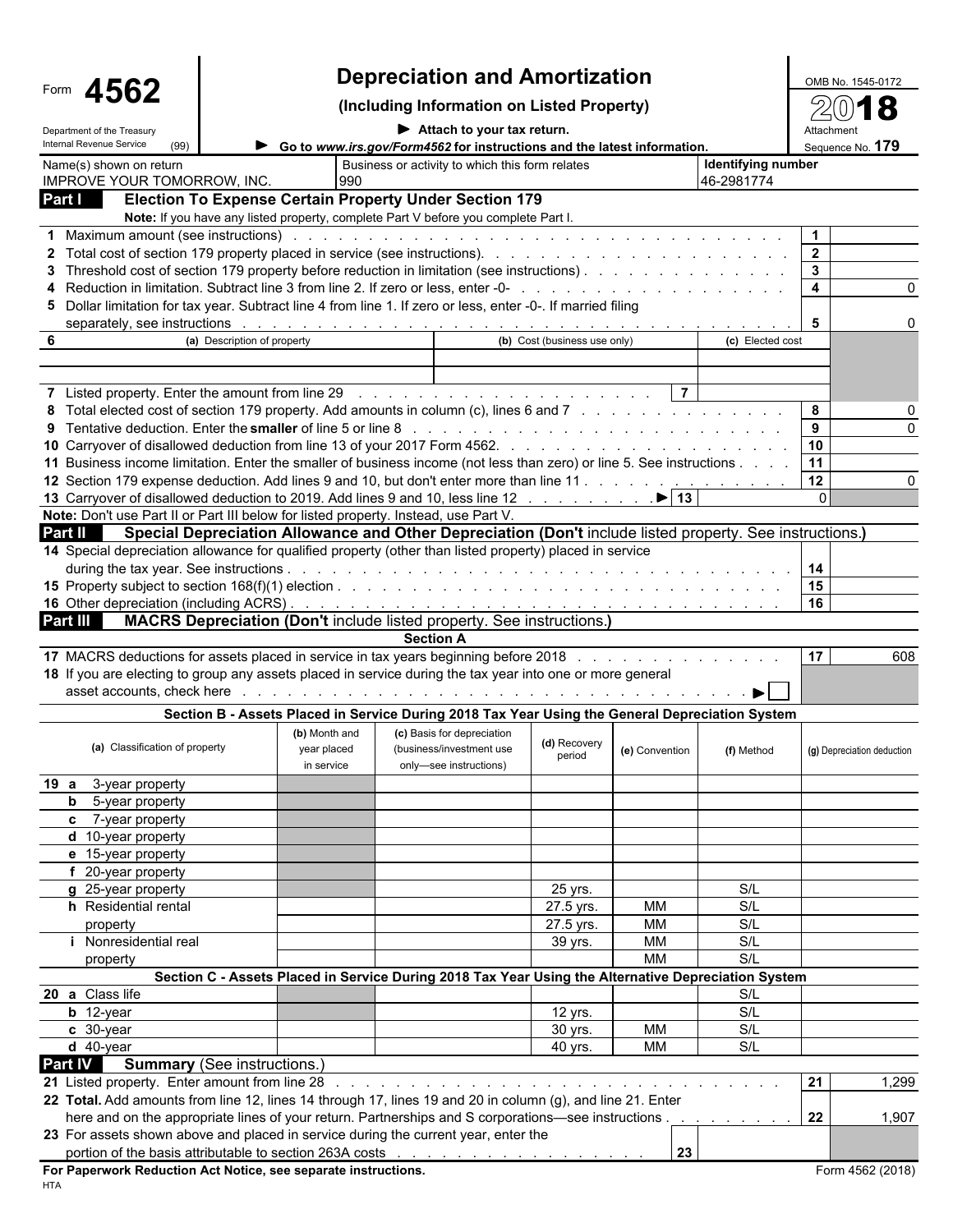|                | Form 4562 (2018)                                                                                                                                                                                                              |                           |                                                                                                                                                                                                                     |     |                             | <b>IMPROVE YOUR TOMORROW, INC.</b>       |                                   |       |                    |                                               |                       |                         | 46-2981774                |                             | Page 2    |
|----------------|-------------------------------------------------------------------------------------------------------------------------------------------------------------------------------------------------------------------------------|---------------------------|---------------------------------------------------------------------------------------------------------------------------------------------------------------------------------------------------------------------|-----|-----------------------------|------------------------------------------|-----------------------------------|-------|--------------------|-----------------------------------------------|-----------------------|-------------------------|---------------------------|-----------------------------|-----------|
| <b>Part V</b>  |                                                                                                                                                                                                                               |                           | Listed Property (Include automobiles, certain other vehicles, certain aircraft, and property used for                                                                                                               |     |                             |                                          |                                   |       |                    |                                               |                       |                         |                           |                             |           |
|                |                                                                                                                                                                                                                               |                           | entertainment, recreation, or amusement.)                                                                                                                                                                           |     |                             |                                          |                                   |       |                    |                                               |                       |                         |                           |                             |           |
|                |                                                                                                                                                                                                                               |                           | Note: For any vehicle for which you are using the standard mileage rate or deducting lease expense, complete only 24a,<br>24b, columns (a) through (c) of Section A, all of Section B, and Section C if applicable. |     |                             |                                          |                                   |       |                    |                                               |                       |                         |                           |                             |           |
|                |                                                                                                                                                                                                                               |                           | Section A-Depreciation and Other Information (Caution: See the instructions for limits for passenger automobiles.)                                                                                                  |     |                             |                                          |                                   |       |                    |                                               |                       |                         |                           |                             |           |
|                | 24a Do you have evidence to support the business/investment use claimed?                                                                                                                                                      |                           |                                                                                                                                                                                                                     |     |                             | Yes                                      | $\overline{\mathsf{No}}$          |       |                    | <b>24b</b> If "Yes," is the evidence written? |                       |                         |                           |                             | <b>No</b> |
|                |                                                                                                                                                                                                                               |                           |                                                                                                                                                                                                                     |     |                             |                                          |                                   |       |                    |                                               |                       |                         |                           | Yes                         |           |
|                | (a)                                                                                                                                                                                                                           | (b)                       | (c)<br>Business/                                                                                                                                                                                                    |     | (d)                         |                                          | Basis for depreciation            |       | (f)                |                                               | (g)                   |                         | (h)                       | (i)                         |           |
|                | Type of property<br>(list vehicles first)                                                                                                                                                                                     | Date placed<br>in service | investment use<br>percentage                                                                                                                                                                                        |     | Cost or other basis         |                                          | (business/investment<br>use only) |       | Recovery<br>period |                                               | Method/<br>Convention |                         | Depreciation<br>deduction | Elected section 179<br>cost |           |
|                | 25 Special depreciation allowance for qualified listed property placed in service during                                                                                                                                      |                           |                                                                                                                                                                                                                     |     |                             |                                          |                                   |       |                    |                                               |                       |                         |                           |                             |           |
|                | the tax year and used more than 50% in a qualified business use. See instructions                                                                                                                                             |                           |                                                                                                                                                                                                                     |     |                             |                                          |                                   |       |                    |                                               | 25                    |                         |                           |                             |           |
| 26             | Property used more than 50% in a qualified business use:                                                                                                                                                                      |                           |                                                                                                                                                                                                                     |     |                             |                                          |                                   |       |                    |                                               |                       |                         |                           |                             |           |
|                | 30 LAPTOPS                                                                                                                                                                                                                    | 10/29/2015                | 100.00%                                                                                                                                                                                                             |     | 9,494                       |                                          |                                   | 9,494 | 5                  |                                               | 200DB - MQ            |                         | 1,299                     |                             |           |
|                |                                                                                                                                                                                                                               |                           |                                                                                                                                                                                                                     |     |                             |                                          |                                   |       |                    |                                               |                       |                         |                           |                             |           |
|                |                                                                                                                                                                                                                               |                           |                                                                                                                                                                                                                     |     |                             |                                          |                                   |       |                    |                                               |                       |                         |                           |                             |           |
|                | Property used 50% or less in a qualified business use:                                                                                                                                                                        |                           |                                                                                                                                                                                                                     |     |                             |                                          |                                   |       |                    |                                               |                       |                         |                           |                             |           |
|                |                                                                                                                                                                                                                               |                           | %                                                                                                                                                                                                                   |     |                             |                                          |                                   |       |                    | $S/L -$                                       |                       |                         |                           |                             |           |
|                |                                                                                                                                                                                                                               |                           | $\%$                                                                                                                                                                                                                |     |                             |                                          |                                   |       |                    | $S/L -$                                       |                       |                         |                           |                             |           |
|                |                                                                                                                                                                                                                               |                           | $\frac{0}{0}$                                                                                                                                                                                                       |     |                             |                                          |                                   |       |                    | $S/L -$                                       |                       |                         |                           |                             |           |
| 28             | Add amounts in column (h), lines 25 through 27. Enter here and on line 21, page 1                                                                                                                                             |                           |                                                                                                                                                                                                                     |     |                             |                                          |                                   |       |                    |                                               | 28                    |                         | 1,299<br>29               |                             |           |
| 29             |                                                                                                                                                                                                                               |                           |                                                                                                                                                                                                                     |     |                             | Section B-Information on Use of Vehicles |                                   |       |                    |                                               |                       |                         |                           |                             |           |
|                | Complete this section for vehicles used by a sole proprietor, partner, or other "more than 5% owner," or related person. If you provided vehicles                                                                             |                           |                                                                                                                                                                                                                     |     |                             |                                          |                                   |       |                    |                                               |                       |                         |                           |                             |           |
|                | to your employees, first answer the questions in Section C to see if you meet an exception to completing this section for those vehicles.                                                                                     |                           |                                                                                                                                                                                                                     |     |                             |                                          |                                   |       |                    |                                               |                       |                         |                           |                             |           |
|                |                                                                                                                                                                                                                               |                           |                                                                                                                                                                                                                     |     | (a)                         |                                          | (b)                               |       | (c)                |                                               | (d)                   |                         | (e)                       | (f)                         |           |
| 30             | Total business/investment miles driven during                                                                                                                                                                                 |                           |                                                                                                                                                                                                                     |     | Vehicle 1                   |                                          | Vehicle 2                         |       | Vehicle 3          |                                               | Vehicle 4             |                         | Vehicle 5                 | Vehicle 6                   |           |
|                | the year (don't include commuting miles)                                                                                                                                                                                      |                           |                                                                                                                                                                                                                     |     |                             |                                          |                                   |       |                    |                                               |                       |                         |                           |                             |           |
| 31             | Total commuting miles driven during the year .                                                                                                                                                                                |                           |                                                                                                                                                                                                                     |     |                             |                                          |                                   |       |                    |                                               |                       |                         |                           |                             |           |
| 32             | Total other personal (noncommuting)                                                                                                                                                                                           |                           |                                                                                                                                                                                                                     |     |                             |                                          |                                   |       |                    |                                               |                       |                         |                           |                             |           |
|                | miles driven in the set of the set of the set of the set of the set of the set of the set of the set of the set of the set of the set of the set of the set of the set of the set of the set of the set of the set of the set |                           |                                                                                                                                                                                                                     |     |                             |                                          |                                   |       |                    |                                               |                       |                         |                           |                             |           |
| 33             | Total miles driven during the year. Add                                                                                                                                                                                       |                           |                                                                                                                                                                                                                     |     |                             |                                          |                                   |       |                    |                                               |                       |                         |                           |                             |           |
|                | lines 30 through $32$                                                                                                                                                                                                         |                           |                                                                                                                                                                                                                     |     |                             |                                          |                                   |       |                    |                                               |                       |                         |                           |                             |           |
| 34.            | Was the vehicle available for personal                                                                                                                                                                                        |                           |                                                                                                                                                                                                                     | Yes | No                          | <b>Yes</b>                               | No                                | Yes   | No                 | Yes                                           | No                    | Yes                     | No                        | <b>Yes</b>                  | No        |
|                | use during off-duty hours?                                                                                                                                                                                                    |                           |                                                                                                                                                                                                                     |     |                             |                                          |                                   |       |                    |                                               |                       |                         |                           |                             |           |
| 35             | Was the vehicle used primarily by a more than                                                                                                                                                                                 |                           |                                                                                                                                                                                                                     |     |                             |                                          |                                   |       |                    |                                               |                       |                         |                           |                             |           |
|                | 5% owner or related person?                                                                                                                                                                                                   |                           |                                                                                                                                                                                                                     |     |                             |                                          |                                   |       |                    |                                               |                       |                         |                           |                             |           |
|                | 36 Is another vehicle available for personal use? .                                                                                                                                                                           |                           | Section C-Questions for Employers Who Provide Vehicles for Use by Their Employees                                                                                                                                   |     |                             |                                          |                                   |       |                    |                                               |                       |                         |                           |                             |           |
|                | Answer these questions to determine if you meet an exception to completing Section B for vehicles used by employees who aren't                                                                                                |                           |                                                                                                                                                                                                                     |     |                             |                                          |                                   |       |                    |                                               |                       |                         |                           |                             |           |
|                | more than 5% owners or related persons. See instructions.                                                                                                                                                                     |                           |                                                                                                                                                                                                                     |     |                             |                                          |                                   |       |                    |                                               |                       |                         |                           |                             |           |
| 37             | Do you maintain a written policy statement that prohibits all personal use of vehicles, including commuting, by                                                                                                               |                           |                                                                                                                                                                                                                     |     |                             |                                          |                                   |       |                    |                                               |                       |                         |                           | Yes                         | No        |
|                |                                                                                                                                                                                                                               |                           |                                                                                                                                                                                                                     |     |                             |                                          |                                   |       |                    |                                               |                       |                         |                           |                             |           |
| 38             | Do you maintain a written policy statement that prohibits personal use of vehicles, except commuting, by your                                                                                                                 |                           |                                                                                                                                                                                                                     |     |                             |                                          |                                   |       |                    |                                               |                       |                         |                           |                             |           |
|                | employees? See the instructions for vehicles used by corporate officers, directors, or 1% or more owners                                                                                                                      |                           |                                                                                                                                                                                                                     |     |                             |                                          |                                   |       |                    |                                               |                       |                         |                           |                             |           |
| 39             |                                                                                                                                                                                                                               |                           |                                                                                                                                                                                                                     |     |                             |                                          |                                   |       |                    |                                               |                       |                         |                           |                             |           |
| 40             | Do you provide more than five vehicles to your employees, obtain information from your employees about the                                                                                                                    |                           |                                                                                                                                                                                                                     |     |                             |                                          |                                   |       |                    |                                               |                       |                         |                           |                             |           |
|                |                                                                                                                                                                                                                               |                           |                                                                                                                                                                                                                     |     |                             |                                          |                                   |       |                    |                                               |                       |                         |                           |                             |           |
| 41             | Do you meet the requirements concerning qualified automobile demonstration use? See instructions                                                                                                                              |                           |                                                                                                                                                                                                                     |     |                             |                                          |                                   |       |                    |                                               |                       |                         |                           |                             |           |
|                | Note: If your answer to 37, 38, 39, 40, or 41 is "Yes," don't complete Section B for the covered vehicles.                                                                                                                    |                           |                                                                                                                                                                                                                     |     |                             |                                          |                                   |       |                    |                                               |                       |                         |                           |                             |           |
| <b>Part VI</b> | Amortization                                                                                                                                                                                                                  |                           |                                                                                                                                                                                                                     |     |                             |                                          |                                   |       |                    |                                               |                       |                         |                           |                             |           |
|                |                                                                                                                                                                                                                               | (a)                       |                                                                                                                                                                                                                     |     | (b)                         |                                          | (c)                               |       |                    | (d)                                           |                       | (e)<br>Amortization     |                           | (f)                         |           |
|                |                                                                                                                                                                                                                               | Description of costs      |                                                                                                                                                                                                                     |     | Date amortization<br>begins |                                          | Amortizable amount                |       |                    | Code section                                  |                       | period or<br>percentage |                           | Amortization for this year  |           |
|                | 42 Amortization of costs that begins during your 2018 tax year (see instructions):                                                                                                                                            |                           |                                                                                                                                                                                                                     |     |                             |                                          |                                   |       |                    |                                               |                       |                         |                           |                             |           |
|                |                                                                                                                                                                                                                               |                           |                                                                                                                                                                                                                     |     |                             |                                          |                                   |       |                    |                                               |                       |                         |                           |                             |           |
|                |                                                                                                                                                                                                                               |                           |                                                                                                                                                                                                                     |     |                             |                                          |                                   |       |                    |                                               |                       |                         |                           |                             |           |
| 43             |                                                                                                                                                                                                                               |                           |                                                                                                                                                                                                                     |     |                             |                                          |                                   |       |                    |                                               |                       |                         | 43                        |                             |           |
| 44             | Total. Add amounts in column (f). See the instructions for where to report                                                                                                                                                    |                           |                                                                                                                                                                                                                     |     |                             |                                          |                                   |       |                    |                                               |                       |                         | 44                        |                             |           |
|                |                                                                                                                                                                                                                               |                           |                                                                                                                                                                                                                     |     |                             |                                          |                                   |       |                    |                                               |                       |                         |                           | Form 4562 (2018)            |           |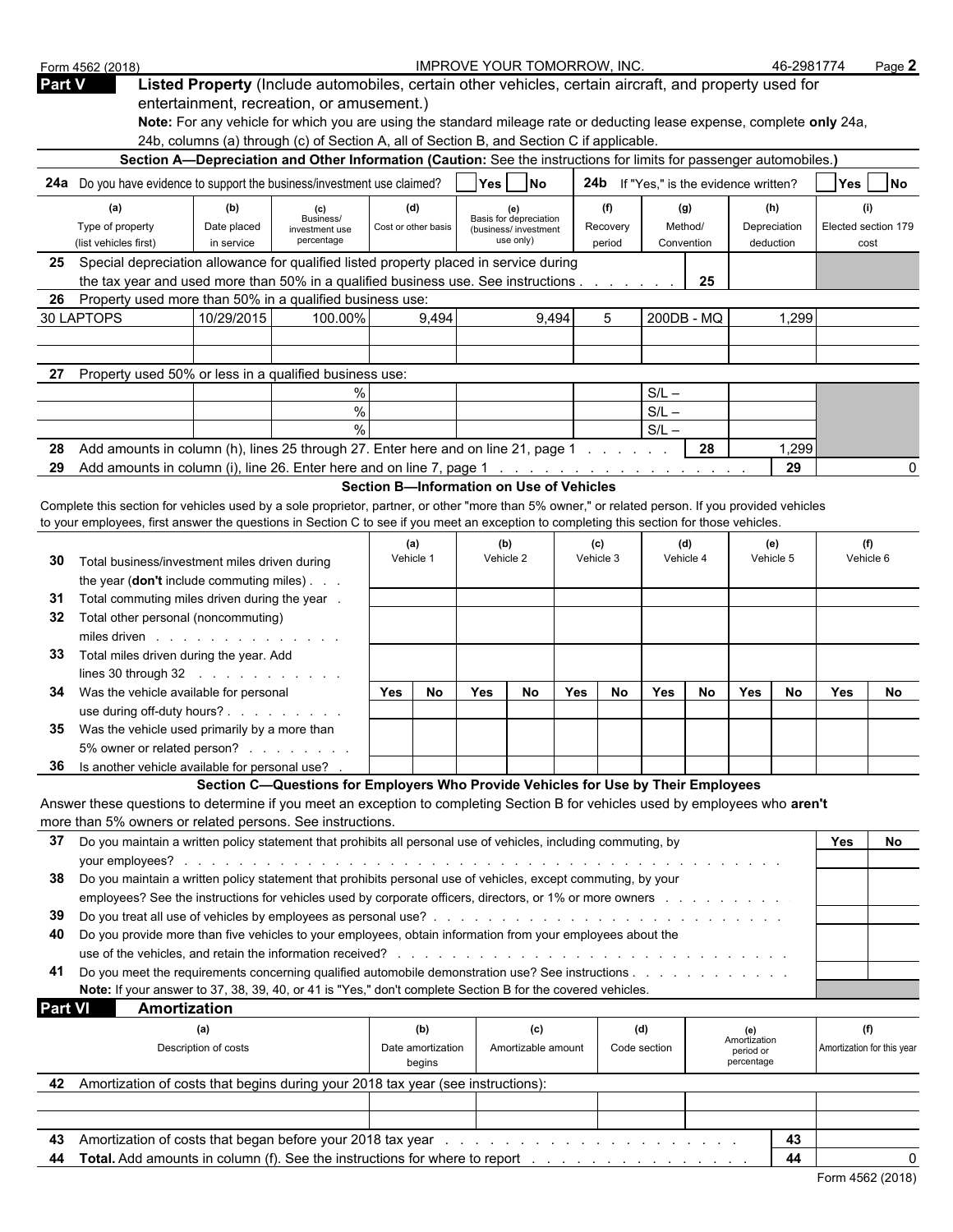| <b>SCHEDULE A</b> |  |                      |
|-------------------|--|----------------------|
|                   |  | (Form 990 or 990-EZ) |

# **Public Charity Status and Public Support**  $\frac{\text{OMB NO. 1545-0047}}{20}$

**Complete if the organization is a section 501(c)(3) organization or a section 4947(a)(1) nonexempt charitable trust.**

▶ Attach to Form 990 or Form 990-EZ. **Dem to Public** 

72

|                |                                                                                                                                                                                                                                                                                                                                                                                                                                                                                                  | Department of the Treasury                           |                                               |                                                               | ALLECTI TO LOLLII ABO OL LOLLII ABO-ET<br>► Go to www.irs.gov/Form990 for instructions and the latest information.                                                                                                                                             |     |                                       |                                                                                  | open to Fublic<br>Inspection                          |  |  |  |  |
|----------------|--------------------------------------------------------------------------------------------------------------------------------------------------------------------------------------------------------------------------------------------------------------------------------------------------------------------------------------------------------------------------------------------------------------------------------------------------------------------------------------------------|------------------------------------------------------|-----------------------------------------------|---------------------------------------------------------------|----------------------------------------------------------------------------------------------------------------------------------------------------------------------------------------------------------------------------------------------------------------|-----|---------------------------------------|----------------------------------------------------------------------------------|-------------------------------------------------------|--|--|--|--|
|                |                                                                                                                                                                                                                                                                                                                                                                                                                                                                                                  | Internal Revenue Service<br>Name of the organization |                                               |                                                               |                                                                                                                                                                                                                                                                |     |                                       | <b>Employer identification number</b>                                            |                                                       |  |  |  |  |
|                |                                                                                                                                                                                                                                                                                                                                                                                                                                                                                                  | <b>IMPROVE YOUR TOMORROW, INC.</b>                   |                                               |                                                               |                                                                                                                                                                                                                                                                |     |                                       |                                                                                  | 46-2981774                                            |  |  |  |  |
| Part I         |                                                                                                                                                                                                                                                                                                                                                                                                                                                                                                  |                                                      |                                               |                                                               | Reason for Public Charity Status (All organizations must complete this part.) See instructions.                                                                                                                                                                |     |                                       |                                                                                  |                                                       |  |  |  |  |
| 1              |                                                                                                                                                                                                                                                                                                                                                                                                                                                                                                  |                                                      |                                               |                                                               | The organization is not a private foundation because it is: (For lines 1 through 12, check only one box.)<br>A church, convention of churches, or association of churches described in section 170(b)(1)(A)(i).                                                |     |                                       |                                                                                  |                                                       |  |  |  |  |
| $\mathbf{2}$   |                                                                                                                                                                                                                                                                                                                                                                                                                                                                                                  |                                                      |                                               |                                                               |                                                                                                                                                                                                                                                                |     |                                       |                                                                                  |                                                       |  |  |  |  |
| 3              |                                                                                                                                                                                                                                                                                                                                                                                                                                                                                                  |                                                      |                                               |                                                               | A school described in section 170(b)(1)(A)(ii). (Attach Schedule E (Form 990 or 990-EZ).)                                                                                                                                                                      |     |                                       |                                                                                  |                                                       |  |  |  |  |
|                |                                                                                                                                                                                                                                                                                                                                                                                                                                                                                                  |                                                      |                                               |                                                               | A hospital or a cooperative hospital service organization described in section 170(b)(1)(A)(iii).                                                                                                                                                              |     |                                       |                                                                                  |                                                       |  |  |  |  |
|                | A medical research organization operated in conjunction with a hospital described in section 170(b)(1)(A)(iii). Enter the<br>hospital's name, city, and state:<br>An organization operated for the benefit of a college or university owned or operated by a governmental unit described in                                                                                                                                                                                                      |                                                      |                                               |                                                               |                                                                                                                                                                                                                                                                |     |                                       |                                                                                  |                                                       |  |  |  |  |
| 5              |                                                                                                                                                                                                                                                                                                                                                                                                                                                                                                  |                                                      | section 170(b)(1)(A)(iv). (Complete Part II.) |                                                               |                                                                                                                                                                                                                                                                |     |                                       |                                                                                  |                                                       |  |  |  |  |
| 6              |                                                                                                                                                                                                                                                                                                                                                                                                                                                                                                  |                                                      |                                               |                                                               | A federal, state, or local government or governmental unit described in section 170(b)(1)(A)(v).                                                                                                                                                               |     |                                       |                                                                                  |                                                       |  |  |  |  |
| $\overline{7}$ | An organization that normally receives a substantial part of its support from a governmental unit or from the general public<br>ΙX<br>described in section 170(b)(1)(A)(vi). (Complete Part II.)                                                                                                                                                                                                                                                                                                 |                                                      |                                               |                                                               |                                                                                                                                                                                                                                                                |     |                                       |                                                                                  |                                                       |  |  |  |  |
| 8              |                                                                                                                                                                                                                                                                                                                                                                                                                                                                                                  |                                                      |                                               |                                                               | A community trust described in section 170(b)(1)(A)(vi). (Complete Part II.)                                                                                                                                                                                   |     |                                       |                                                                                  |                                                       |  |  |  |  |
| 9              | An agricultural research organization described in section 170(b)(1)(A)(ix) operated in conjunction with a land-grant college<br>or university or a non-land-grant college of agriculture (see instructions). Enter the name, city, and state of the college or<br>university:                                                                                                                                                                                                                   |                                                      |                                               |                                                               |                                                                                                                                                                                                                                                                |     |                                       |                                                                                  |                                                       |  |  |  |  |
| 10             | diliversity.<br>An organization that normally receives: (1) more than 33 1/3% of its support from contributions, membership fees, and gross<br>receipts from activities related to its exempt functions—subject to certain exceptions, and (2) no more than 33 1/3% of its<br>support from gross investment income and unrelated business taxable income (less section 511 tax) from businesses<br>acquired by the organization after June 30, 1975. See section 509(a)(2). (Complete Part III.) |                                                      |                                               |                                                               |                                                                                                                                                                                                                                                                |     |                                       |                                                                                  |                                                       |  |  |  |  |
| 11             |                                                                                                                                                                                                                                                                                                                                                                                                                                                                                                  |                                                      |                                               |                                                               | An organization organized and operated exclusively to test for public safety. See section 509(a)(4).                                                                                                                                                           |     |                                       |                                                                                  |                                                       |  |  |  |  |
| $12 \,$        |                                                                                                                                                                                                                                                                                                                                                                                                                                                                                                  |                                                      |                                               |                                                               | An organization organized and operated exclusively for the benefit of, to perform the functions of, or to carry out the purposes                                                                                                                               |     |                                       |                                                                                  |                                                       |  |  |  |  |
|                |                                                                                                                                                                                                                                                                                                                                                                                                                                                                                                  |                                                      |                                               |                                                               | of one or more publicly supported organizations described in section 509(a)(1) or section 509(a)(2). See section 509(a)(3).<br>Check the box in lines 12a through 12d that describes the type of supporting organization and complete lines 12e, 12f, and 12g. |     |                                       |                                                                                  |                                                       |  |  |  |  |
| a              |                                                                                                                                                                                                                                                                                                                                                                                                                                                                                                  |                                                      |                                               |                                                               | Type I. A supporting organization operated, supervised, or controlled by its supported organization(s), typically by giving<br>the supported organization(s) the power to regularly appoint or elect a majority of the directors or trustees of the supporting |     |                                       |                                                                                  |                                                       |  |  |  |  |
| b              |                                                                                                                                                                                                                                                                                                                                                                                                                                                                                                  |                                                      |                                               | organization. You must complete Part IV, Sections A and B.    | Type II. A supporting organization supervised or controlled in connection with its supported organization(s), by having<br>control or management of the supporting organization vested in the same persons that control or manage the supported                |     |                                       |                                                                                  |                                                       |  |  |  |  |
|                |                                                                                                                                                                                                                                                                                                                                                                                                                                                                                                  |                                                      |                                               | organization(s). You must complete Part IV, Sections A and C. |                                                                                                                                                                                                                                                                |     |                                       |                                                                                  |                                                       |  |  |  |  |
| c              |                                                                                                                                                                                                                                                                                                                                                                                                                                                                                                  |                                                      |                                               |                                                               | Type III functionally integrated. A supporting organization operated in connection with, and functionally integrated with,                                                                                                                                     |     |                                       |                                                                                  |                                                       |  |  |  |  |
| d              |                                                                                                                                                                                                                                                                                                                                                                                                                                                                                                  |                                                      |                                               |                                                               | its supported organization(s) (see instructions). You must complete Part IV, Sections A, D, and E.<br>Type III non-functionally integrated. A supporting organization operated in connection with its supported organization(s)                                |     |                                       |                                                                                  |                                                       |  |  |  |  |
|                |                                                                                                                                                                                                                                                                                                                                                                                                                                                                                                  |                                                      |                                               |                                                               | that is not functionally integrated. The organization generally must satisfy a distribution requirement and an attentiveness                                                                                                                                   |     |                                       |                                                                                  |                                                       |  |  |  |  |
|                |                                                                                                                                                                                                                                                                                                                                                                                                                                                                                                  |                                                      |                                               |                                                               | requirement (see instructions). You must complete Part IV, Sections A and D, and Part V.                                                                                                                                                                       |     |                                       |                                                                                  |                                                       |  |  |  |  |
| е              |                                                                                                                                                                                                                                                                                                                                                                                                                                                                                                  |                                                      |                                               |                                                               | Check this box if the organization received a written determination from the IRS that it is a Type I, Type II, Type III<br>functionally integrated, or Type III non-functionally integrated supporting organization.                                           |     |                                       |                                                                                  |                                                       |  |  |  |  |
|                |                                                                                                                                                                                                                                                                                                                                                                                                                                                                                                  |                                                      |                                               |                                                               |                                                                                                                                                                                                                                                                |     |                                       |                                                                                  | $\overline{0}$                                        |  |  |  |  |
| a              |                                                                                                                                                                                                                                                                                                                                                                                                                                                                                                  |                                                      |                                               |                                                               | Provide the following information about the supported organization(s).                                                                                                                                                                                         |     |                                       |                                                                                  |                                                       |  |  |  |  |
|                |                                                                                                                                                                                                                                                                                                                                                                                                                                                                                                  | (i) Name of supported organization                   |                                               | $(ii)$ EIN                                                    | (iii) Type of organization<br>(described on lines 1-10<br>above (see instructions))                                                                                                                                                                            |     | listed in your governing<br>document? | (iv) Is the organization (v) Amount of monetary<br>support (see<br>instructions) | (vi) Amount of<br>other support (see<br>instructions) |  |  |  |  |
|                |                                                                                                                                                                                                                                                                                                                                                                                                                                                                                                  |                                                      |                                               |                                                               |                                                                                                                                                                                                                                                                |     |                                       |                                                                                  |                                                       |  |  |  |  |
|                |                                                                                                                                                                                                                                                                                                                                                                                                                                                                                                  |                                                      |                                               |                                                               |                                                                                                                                                                                                                                                                | Yes | No                                    |                                                                                  |                                                       |  |  |  |  |
| (A)            |                                                                                                                                                                                                                                                                                                                                                                                                                                                                                                  |                                                      |                                               |                                                               |                                                                                                                                                                                                                                                                |     |                                       |                                                                                  |                                                       |  |  |  |  |
| (B)            |                                                                                                                                                                                                                                                                                                                                                                                                                                                                                                  |                                                      |                                               |                                                               |                                                                                                                                                                                                                                                                |     |                                       |                                                                                  |                                                       |  |  |  |  |
| (C)            |                                                                                                                                                                                                                                                                                                                                                                                                                                                                                                  |                                                      |                                               |                                                               |                                                                                                                                                                                                                                                                |     |                                       |                                                                                  |                                                       |  |  |  |  |
| (D)            |                                                                                                                                                                                                                                                                                                                                                                                                                                                                                                  |                                                      |                                               |                                                               |                                                                                                                                                                                                                                                                |     |                                       |                                                                                  |                                                       |  |  |  |  |
| (E)            |                                                                                                                                                                                                                                                                                                                                                                                                                                                                                                  |                                                      |                                               |                                                               |                                                                                                                                                                                                                                                                |     |                                       |                                                                                  |                                                       |  |  |  |  |
|                |                                                                                                                                                                                                                                                                                                                                                                                                                                                                                                  |                                                      |                                               |                                                               |                                                                                                                                                                                                                                                                |     |                                       |                                                                                  |                                                       |  |  |  |  |
| <b>Total</b>   |                                                                                                                                                                                                                                                                                                                                                                                                                                                                                                  |                                                      |                                               |                                                               |                                                                                                                                                                                                                                                                |     |                                       | $\mathbf 0$                                                                      | $\Omega$                                              |  |  |  |  |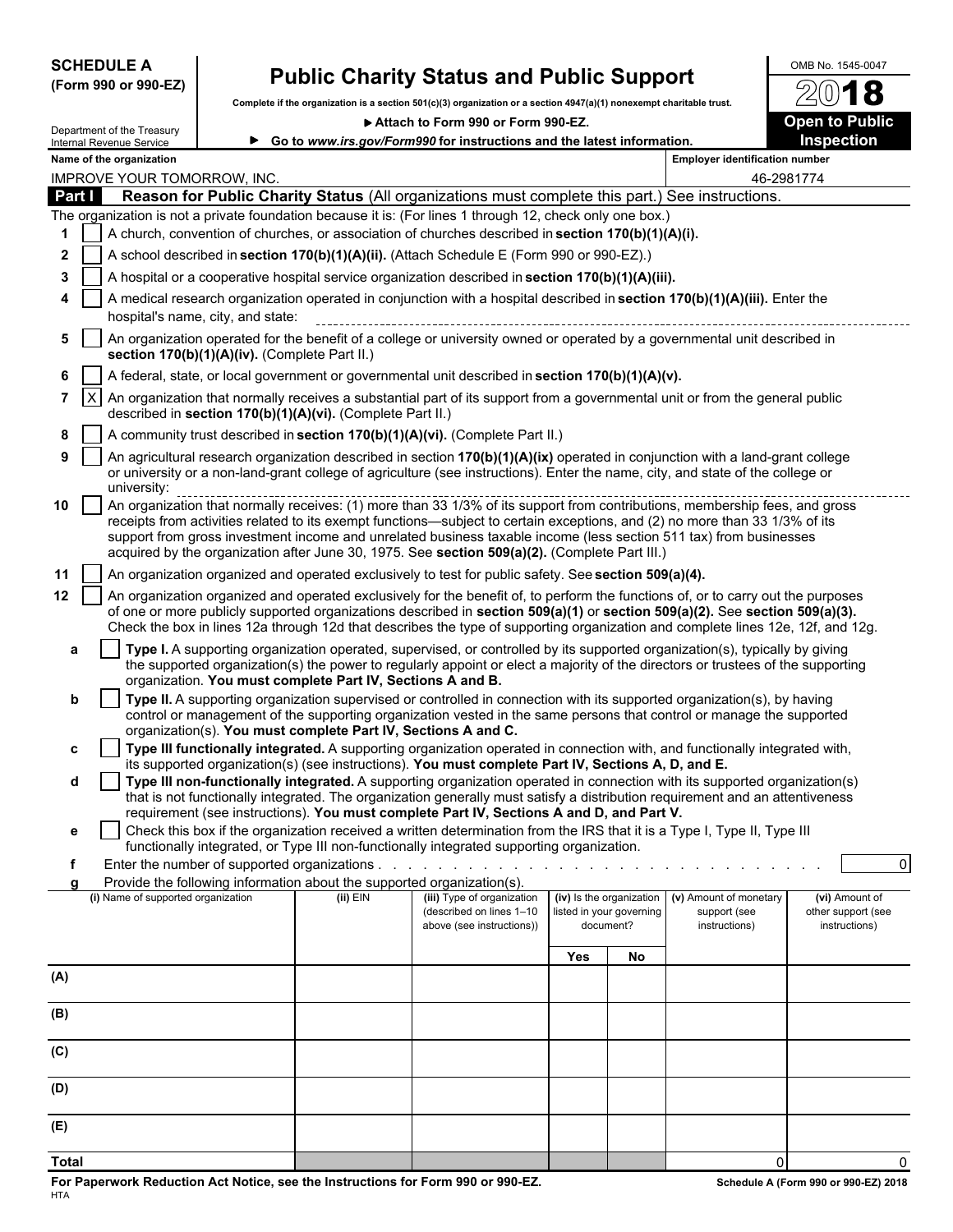|              | Part II<br>Support Schedule for Organizations Described in Sections 170(b)(1)(A)(iv) and 170(b)(1)(A)(vi)<br>(Complete only if you checked the box on line 5, 7, or 8 of Part I or if the organization failed to qualify under                                                                                                                                                     |          |          |            |            |           |                      |
|--------------|------------------------------------------------------------------------------------------------------------------------------------------------------------------------------------------------------------------------------------------------------------------------------------------------------------------------------------------------------------------------------------|----------|----------|------------|------------|-----------|----------------------|
|              | Part III. If the organization fails to qualify under the tests listed below, please complete Part III.)                                                                                                                                                                                                                                                                            |          |          |            |            |           |                      |
|              | <b>Section A. Public Support</b>                                                                                                                                                                                                                                                                                                                                                   |          |          |            |            |           |                      |
|              | Calendar year (or fiscal year beginning in)<br>▶                                                                                                                                                                                                                                                                                                                                   | (a) 2014 | (b) 2015 | $(c)$ 2016 | $(d)$ 2017 | (e) 2018  | (f) Total            |
| $\mathbf{1}$ | Gifts, grants, contributions, and<br>membership fees received. (Do not<br>include any "unusual grants.")                                                                                                                                                                                                                                                                           | 29,321   | 144,859  | 469,274    | 1,054,875  | 1,409,552 | 3,107,881            |
| $\mathbf{2}$ | Tax revenues levied for the<br>organization's benefit and either paid<br>to or expended on its behalf.                                                                                                                                                                                                                                                                             |          |          |            |            |           | 0                    |
| 3            | The value of services or facilities<br>furnished by a governmental unit to the<br>organization without charge                                                                                                                                                                                                                                                                      |          |          |            |            |           | 0                    |
| 4<br>5       | Total. Add lines 1 through 3<br>The portion of total contributions by<br>each person (other than a<br>governmental unit or publicly<br>supported organization) included on<br>line 1 that exceeds 2% of the amount<br>shown on line 11, column $(f)$ .                                                                                                                             | 29,321   | 144,859  | 469,274    | 1,054,875  | 1,409,552 | 3,107,881            |
| 6            | Public support. Subtract line 5 from line 4                                                                                                                                                                                                                                                                                                                                        |          |          |            |            |           | 3,107,881            |
|              | <b>Section B. Total Support</b>                                                                                                                                                                                                                                                                                                                                                    |          |          |            |            |           |                      |
|              | Calendar year (or fiscal year beginning in)                                                                                                                                                                                                                                                                                                                                        | (a) 2014 | (b) 2015 | $(c)$ 2016 | $(d)$ 2017 | (e) 2018  | (f) Total            |
| 8            | Amounts from line 4.<br>Gross income from interest, dividends,<br>payments received on securities loans,<br>rents, royalties, and income from                                                                                                                                                                                                                                      | 29,321   | 144,859  | 469,274    | 1,054,875  | 1,409,552 | 3,107,881            |
| 9            | Net income from unrelated business<br>activities, whether or not the business is<br>regularly carried on                                                                                                                                                                                                                                                                           |          |          |            | 22         | 31        | 53<br>0              |
| 10           | Other income. Do not include gain or<br>loss from the sale of capital assets<br>(Explain in Part VI.)                                                                                                                                                                                                                                                                              |          |          |            |            |           | 0                    |
| 11           | Total support. Add lines 7 through 10.                                                                                                                                                                                                                                                                                                                                             |          |          |            |            |           | 3,107,934            |
|              | 13 First five years. If the Form 990 is for the organization's first, second, third, fourth, or fifth tax year as a section 501(c)(3)                                                                                                                                                                                                                                              |          |          |            |            | 12        |                      |
|              | Section C. Computation of Public Support Percentage Manager Assembly Proposed Section 1.1 Apr 2.1 Apr 2.1 Apr 2.1 Apr 2.1 Apr 2.1 Apr 2.1 Apr 2.1 Apr 2.1 Apr 2.1 Apr 2.1 Apr 2.1 Apr 2.1 Apr 2.1 Apr 2.1 Apr 2.1 Apr 2.1 Apr                                                                                                                                                      |          |          |            |            |           |                      |
| 14<br>15     | Public support percentage for 2018 (line 6, column (f) divided by line 11, column (f)).                                                                                                                                                                                                                                                                                            |          |          |            |            | 14<br>15  | $0.00\%$<br>$0.00\%$ |
|              | 16a 33 1/3% support test-2018. If the organization did not check the box on line 13, and line 14 is 33 1/3% or more, check this box                                                                                                                                                                                                                                                |          |          |            |            |           |                      |
|              | b 33 1/3% support test-2017. If the organization did not check a box on line 13 or 16a, and line 15 is 33 1/3% or more, check this                                                                                                                                                                                                                                                 |          |          |            |            |           |                      |
|              | 17a 10%-facts-and-circumstances test-2018. If the organization did not check a box on line 13, 16a, or 16b, and line 14<br>10% or more, and if the organization meets the "facts-and-circumstances" test, check this box and stop here. Explain in<br>Part VI how the organization meets the "facts-and-circumstances" test. The organization qualifies as a publicly supported    |          |          |            |            |           |                      |
|              | <b>b 10%-facts-and-circumstances test-2017.</b> If the organization did not check a box on line 13, 16a, 16b, or 17a, and line<br>15 is 10% or more, and if the organization meets the "facts-and-circumstances" test, check this box and stop here.<br>Explain in Part VI how the organization meets the "facts-and-circumstances" test. The organization qualifies as a publicly |          |          |            |            |           |                      |
| 18           | <b>Private foundation.</b> If the organization did not check a box on line 13, 16a, 16b, 17a, or 17b, check this box and see                                                                                                                                                                                                                                                       |          |          |            |            |           |                      |

Schedule A (Form 990 or 990-EZ) 2018 IMPROVE YOUR TOMORROW, INC. 46-2981774 Page 2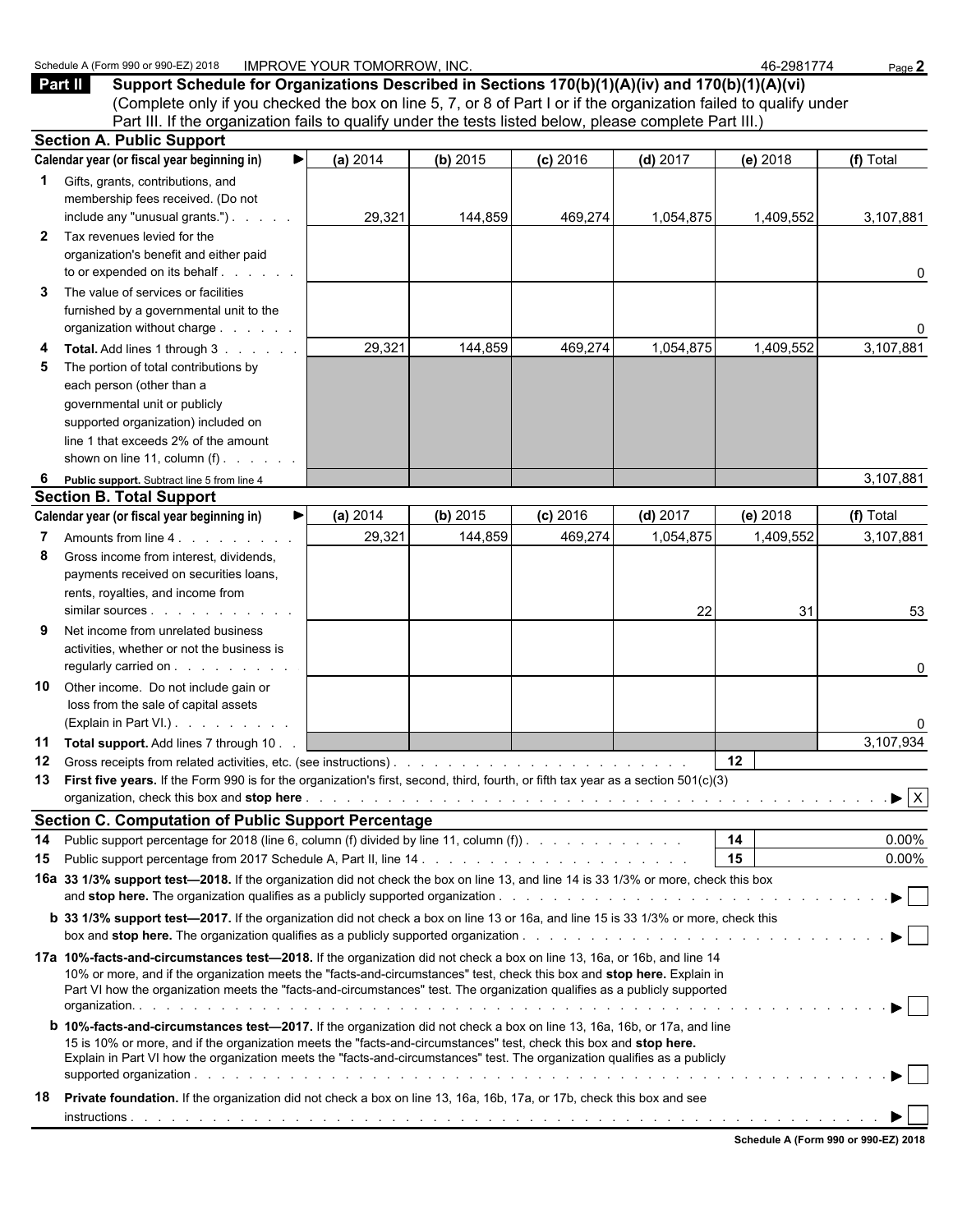**Part III Support Schedule for Organizations Described in Section 509(a)(2)** (Complete only if you checked the box on line 10 of Part I or if the organization failed to qualify under Part II. If the organization fails to qualify under the tests listed below, please complete Part II.)

|    | <b>Section A. Public Support</b>                                                                                                                                                                                              |          |                      |            |              |          |           |
|----|-------------------------------------------------------------------------------------------------------------------------------------------------------------------------------------------------------------------------------|----------|----------------------|------------|--------------|----------|-----------|
|    | Calendar year (or fiscal year beginning in)                                                                                                                                                                                   | (a) 2014 | (b) 2015             | $(c)$ 2016 | $(d)$ 2017   | (e) 2018 | (f) Total |
|    | <b>1</b> Gifts, grants, contributions, and membership fees                                                                                                                                                                    |          |                      |            |              |          |           |
|    | received. (Do not include any "unusual grants.")                                                                                                                                                                              |          |                      |            |              |          | 0         |
| 2  | Gross receipts from admissions, merchandise<br>sold or services performed, or facilities<br>furnished in any activity that is related to the                                                                                  |          |                      |            |              |          |           |
|    | organization's tax-exempt purpose                                                                                                                                                                                             |          |                      |            |              |          | 0         |
| 3  | Gross receipts from activities that are not an                                                                                                                                                                                |          |                      |            |              |          |           |
|    | unrelated trade or business under section 513.                                                                                                                                                                                |          |                      |            |              |          | 0         |
| 4  | Tax revenues levied for the                                                                                                                                                                                                   |          |                      |            |              |          |           |
|    | organization's benefit and either paid to                                                                                                                                                                                     |          |                      |            |              |          |           |
|    | or expended on its behalf.                                                                                                                                                                                                    |          |                      |            |              |          | 0         |
| 5  | The value of services or facilities                                                                                                                                                                                           |          |                      |            |              |          |           |
|    | furnished by a governmental unit to the                                                                                                                                                                                       |          |                      |            |              |          |           |
|    | organization without charge                                                                                                                                                                                                   |          |                      |            |              |          | 0         |
| 6  | <b>Total.</b> Add lines 1 through 5.                                                                                                                                                                                          |          | $\Omega$<br>0        | $\Omega$   | $\mathbf{0}$ | 0        | 0         |
|    | 7a Amounts included on lines 1, 2, and 3                                                                                                                                                                                      |          |                      |            |              |          |           |
|    | received from disqualified persons                                                                                                                                                                                            |          |                      |            |              |          | 0         |
|    | <b>b</b> Amounts included on lines 2 and 3                                                                                                                                                                                    |          |                      |            |              |          |           |
|    | received from other than disqualified                                                                                                                                                                                         |          |                      |            |              |          |           |
|    | persons that exceed the greater of \$5,000                                                                                                                                                                                    |          |                      |            |              |          |           |
|    | or 1% of the amount on line 13 for the year                                                                                                                                                                                   |          |                      |            |              |          | 0         |
|    | c Add lines $7a$ and $7b$ .                                                                                                                                                                                                   |          | $\Omega$<br>0        | $\Omega$   | $\Omega$     | 0        | $\Omega$  |
| 8  | <b>Public support (Subtract line 7c from</b>                                                                                                                                                                                  |          |                      |            |              |          |           |
|    | $line 6.)$ .                                                                                                                                                                                                                  |          |                      |            |              |          | 0         |
|    | <b>Section B. Total Support</b>                                                                                                                                                                                               |          |                      |            |              |          |           |
|    | Calendar year (or fiscal year beginning in)<br>▶                                                                                                                                                                              | (a) 2014 | (b) 2015             | $(c)$ 2016 | $(d)$ 2017   | (e) 2018 | (f) Total |
| 9  | Amounts from line 6.                                                                                                                                                                                                          |          | $\Omega$<br>$\Omega$ | $\Omega$   | $\Omega$     | $\Omega$ | $\Omega$  |
|    | <b>10a</b> Gross income from interest, dividends,                                                                                                                                                                             |          |                      |            |              |          |           |
|    | payments received on securities loans, rents,                                                                                                                                                                                 |          |                      |            |              |          |           |
|    | royalties, and income from similar sources.                                                                                                                                                                                   |          |                      |            |              |          | 0         |
|    | <b>b</b> Unrelated business taxable income (less                                                                                                                                                                              |          |                      |            |              |          |           |
|    | section 511 taxes) from businesses                                                                                                                                                                                            |          |                      |            |              |          |           |
|    | acquired after June 30, 1975                                                                                                                                                                                                  |          |                      |            |              |          | 0         |
|    | c Add lines 10a and 10b                                                                                                                                                                                                       |          | $\Omega$<br>0        | O          | $\Omega$     | 0        | $\Omega$  |
| 11 | Net income from unrelated business                                                                                                                                                                                            |          |                      |            |              |          |           |
|    | activities not included in line 10b, whether                                                                                                                                                                                  |          |                      |            |              |          |           |
|    | or not the business is regularly carried on.                                                                                                                                                                                  |          |                      |            |              |          |           |
|    | 12 Other income. Do not include gain or                                                                                                                                                                                       |          |                      |            |              |          |           |
|    | loss from the sale of capital assets                                                                                                                                                                                          |          |                      |            |              |          |           |
|    | (Explain in Part VI.)                                                                                                                                                                                                         |          |                      |            |              |          | 0         |
|    | 13 Total support. (Add lines 9, 10c, 11,                                                                                                                                                                                      |          | n                    |            |              |          |           |
|    | and $12.$ ). $\ldots$ $\ldots$ $\ldots$ $\ldots$<br>14 First five years. If the Form 990 is for the organization's first, second, third, fourth, or fifth tax year as a section 501(c)(3)                                     |          |                      |            | 0            | 0        | 0         |
|    | organization, check this box and stop here enterpresent and the content of the content of the content of the content of the content of the content of the content of the content of the content of the content of the content |          |                      |            |              |          |           |
|    | <b>Section C. Computation of Public Support Percentage</b>                                                                                                                                                                    |          |                      |            |              |          |           |
|    |                                                                                                                                                                                                                               |          |                      |            |              | 15       | $0.00\%$  |
|    | 15 Public support percentage for 2018 (line 8, column (f), divided by line 13, column (f)).                                                                                                                                   |          |                      |            |              | 16       | $0.00\%$  |
|    | <b>Section D. Computation of Investment Income Percentage</b>                                                                                                                                                                 |          |                      |            |              |          |           |
| 17 | Investment income percentage for 2018 (line 10c, column (f), divided by line 13, column (f)).                                                                                                                                 |          |                      |            |              | 17       | $0.00\%$  |
| 18 |                                                                                                                                                                                                                               |          |                      |            |              | 18       | $0.00\%$  |
|    | 19a 33 1/3% support tests-2018. If the organization did not check the box on line 14, and line 15 is more than 33 1/3%, and line 17 is                                                                                        |          |                      |            |              |          |           |
|    |                                                                                                                                                                                                                               |          |                      |            |              |          | ▶         |
|    | b 33 1/3% support tests—2017. If the organization did not check a box on line 14 or line 19a, and line 16 is more than 33 1/3%, and                                                                                           |          |                      |            |              |          |           |
|    | line 18 is not more than 33 1/3%, check this box and stop here. The organization qualifies as a publicly supported organization                                                                                               |          |                      |            |              |          |           |
|    |                                                                                                                                                                                                                               |          |                      |            |              |          |           |
|    |                                                                                                                                                                                                                               |          |                      |            |              |          |           |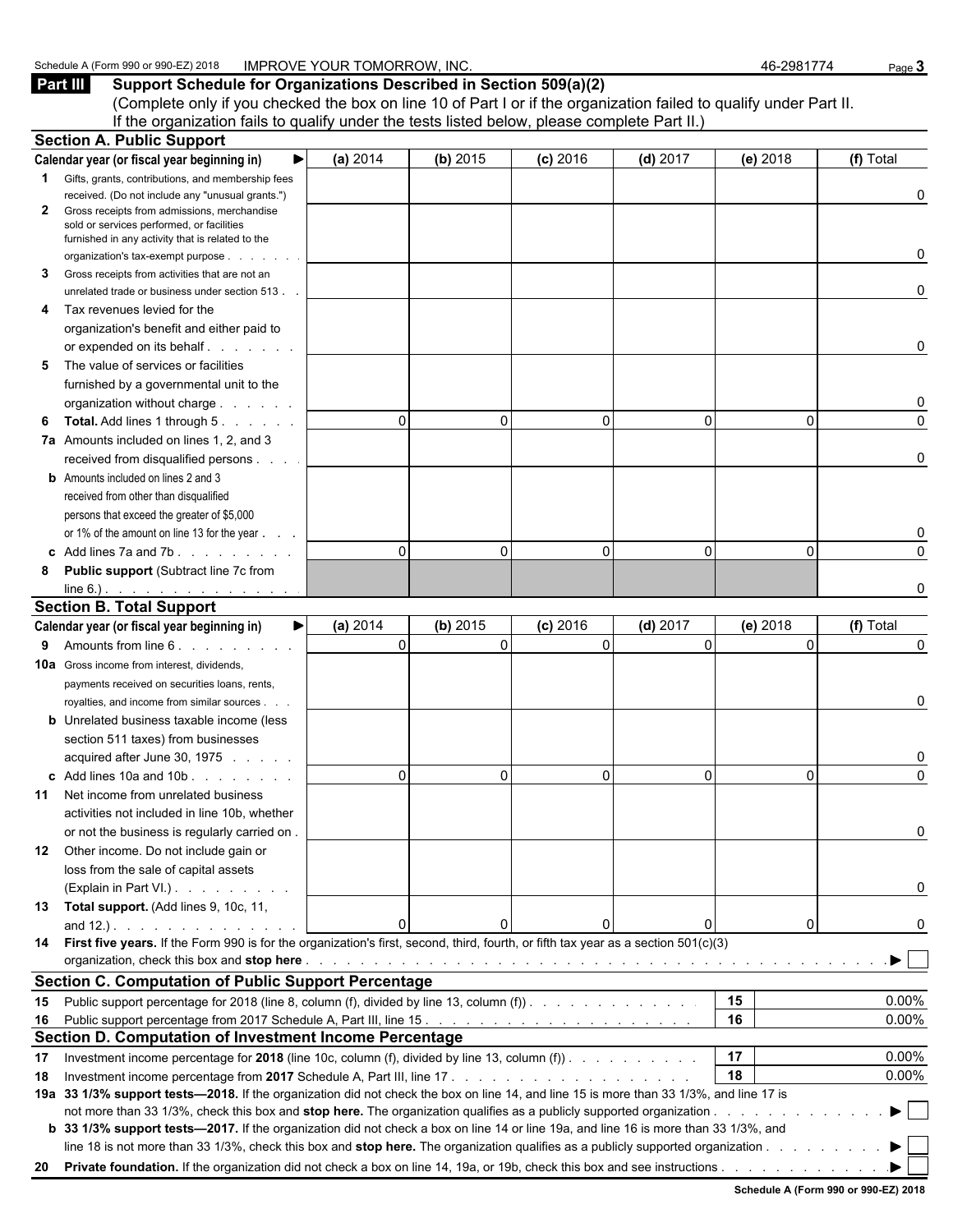#### **Part IV Supporting Organizations**

(Complete only if you checked a box in line 12 on Part I. If you checked 12a of Part I, complete Sections A and B. If you checked 12b of Part I, complete Sections A and C. If you checked 12c of Part I, complete Sections A, D, and E. If you checked 12d of Part I, complete Sections A and D, and complete Part V.)

#### **Section A. All Supporting Organizations**

- **1** Are all of the organization's supported organizations listed by name in the organization's governing documents? *If "No," describe in Part VI how the supported organizations are designated. If designated by class or purpose, describe the designation. If historic and continuing relationship, explain.* **1**
- **2** Did the organization have any supported organization that does not have an IRS determination of status under section 509(a)(1) or (2)? *If "Yes," explain in Part VI how the organization determined that the supported organization was described in section 509(a)(1) or (2).*
- **3a** Did the organization have a supported organization described in section 501(c)(4), (5), or (6)? *If "Yes," answer (b) and (c) below.* **3a**
- **b** Did the organization confirm that each supported organization qualified under section 501(c)(4), (5), or (6) and satisfied the public support tests under section 509(a)(2)? *If "Yes," describe in Part VI when and how the organization made the determination.* **3b**
- **c** Did the organization ensure that all support to such organizations was used exclusively for section 170(c)(2) (B) purposes? *If* "*Yes,*" *explain in Part VI what controls the organization put in place to ensure such use.* **3c**
- **4a** Was any supported organization not organized in the United States ("foreign supported organization")? *If "Yes," and if you checked 12a or 12b in Part I, answer (b) and (c) below.* **4a**
- **b** Did the organization have ultimate control and discretion in deciding whether to make grants to the foreign supported organization? *If* "*Yes,*" *describe in Part VI how the organization had such control and discretion despite being controlled or supervised by or in connection with its supported organizations.* **4b**
- **c** Did the organization support any foreign supported organization that does not have an IRS determination under sections 501(c)(3) and 509(a)(1) or (2)? *If* "*Yes,*" *explain in Part VI what controls the organization used to ensure that all support to the foreign supported organization was used exclusively for section 170(c)(2)(B) purposes.* **4c**
- **5a** Did the organization add, substitute, or remove any supported organizations during the tax year? *If* "*Yes,*" *answer (b) and (c) below (if applicable). Also, provide detail in Part VI, including (i) the names and EIN numbers of the supported organizations added, substituted, or removed; (ii) the reasons for each such action; (iii) the authority under the organization's organizing document authorizing such action; and (iv) how the action was accomplished (such as by amendment to the organizing document).* **5a**
- **b Type I or Type II only.** Was any added or substituted supported organization part of a class already designated in the organization's organizing document? **5b**
- **c Substitutions only.** Was the substitution the result of an event beyond the organization's control? **5c**
- **6** Did the organization provide support (whether in the form of grants or the provision of services or facilities) to anyone other than (i) its supported organizations, (ii) individuals that are part of the charitable class benefited by one or more of its supported organizations, or (iii) other supporting organizations that also support or benefit one or more of the filing organization's supported organizations? *If "Yes," provide detail in Part VI.* **6**
- **7** Did the organization provide a grant, loan, compensation, or other similar payment to a substantial contributor (as defined in section 4958(c)(3)(C)), a family member of a substantial contributor, or a 35% controlled entity with regard to a substantial contribut*or? If "Yes," complete Part I of Schedule L (Form 990 or 990-EZ).* **7**
- **8** Did the organization make a loan to a disqualified person (as defined in section 4958) not described in line 7? *If "Yes," complete Part I of Schedule L (Form 990 or 990-EZ).* **8**
- **9a** Was the organization controlled directly or indirectly at any time during the tax year by one or more disqualified persons as defined in section 4946 (other than foundation managers and organizations described in section 509(a)(1) or (2))? *If* "*Yes*," *provide detail in Part VI.*
- **b** Did one or more disqualified persons (as defined in line 9a) hold a controlling interest in any entity in which the supporting organization had an interest? *If* "*Yes,*" *provide detail in Part VI.* **9b**
- **c** Did a disqualified person (as defined in line 9a) have an ownership interest in, or derive any personal benefit from, assets in which the supporting organization also had an interest? *If* "*Yes,*" *provide detail in Part VI.* **9c**
- **10a** Was the organization subject to the excess business holdings rules of section 4943 because of section 4943(f) (regarding certain Type II supporting organizations, and all Type III non-functionally integrated supporting organizations)? If "Yes," answer 10b below.
	- **b** Did the organization have any excess business holdings in the tax year? *(Use Schedule C, Form 4720, to determine whether the organization had excess business holdings.)* **10b**

|                | Yes<br>$\overline{\phantom{a}}$ | <u>No</u> |
|----------------|---------------------------------|-----------|
|                |                                 |           |
| 1              |                                 |           |
|                |                                 |           |
| $\overline{2}$ |                                 |           |
|                |                                 |           |
| 3a             |                                 |           |
|                |                                 |           |
| 3 <sub>b</sub> |                                 |           |
|                |                                 |           |
| 3c             |                                 |           |
|                |                                 |           |
| 4a             |                                 |           |
|                |                                 |           |
| 4b             |                                 |           |
|                |                                 |           |
| 4c             |                                 |           |
|                |                                 |           |
| 5a             |                                 |           |
| 5 <sub>b</sub> |                                 |           |
| 5 <u>c</u>     |                                 |           |
|                |                                 |           |
| 6              |                                 |           |
|                |                                 |           |
| j<br>7         |                                 |           |
| 8              |                                 |           |
|                |                                 |           |
| 9а             |                                 |           |
|                |                                 |           |
| 9b             |                                 |           |
| 9с             |                                 |           |
|                |                                 |           |
| 10a            |                                 |           |
| ı              |                                 |           |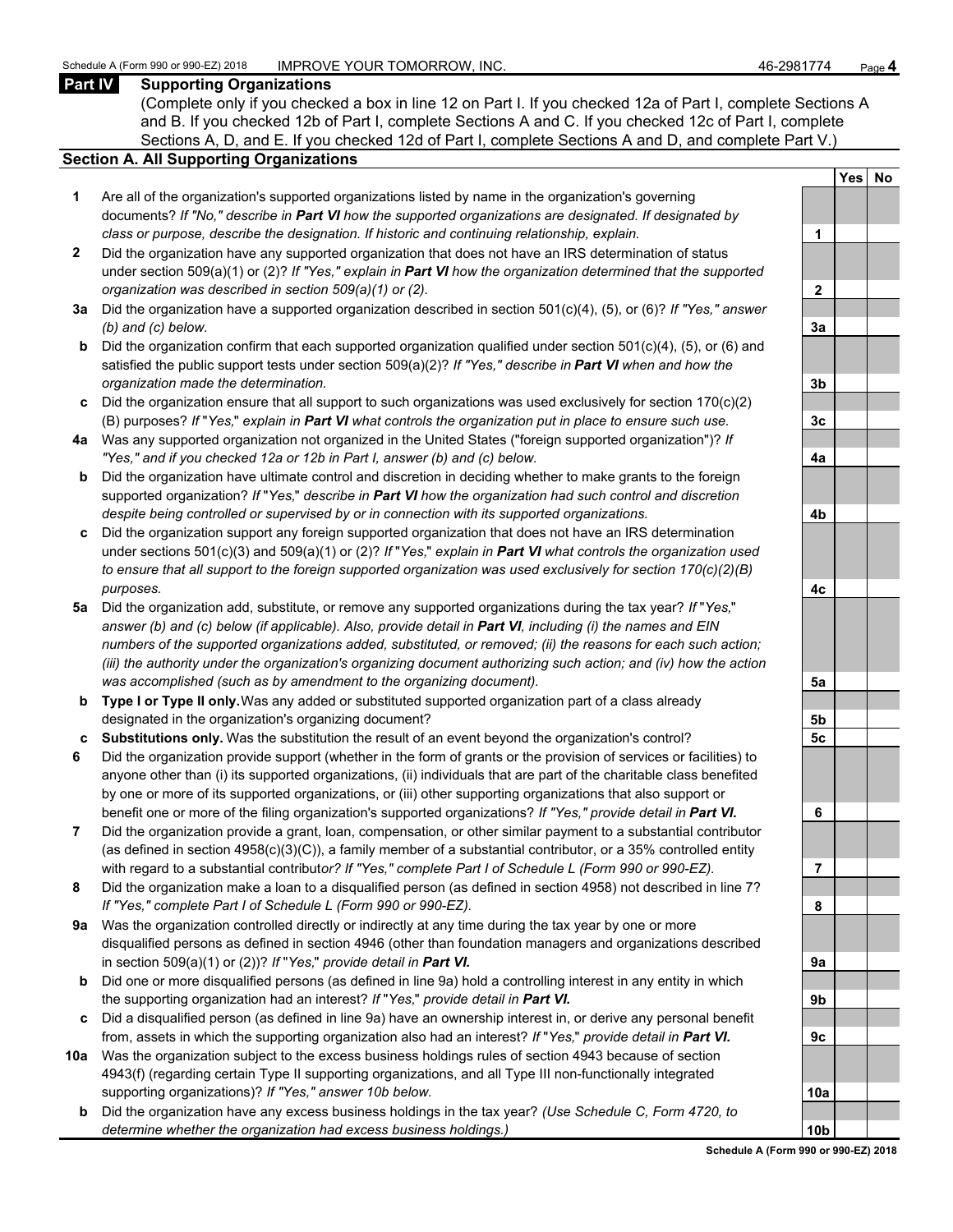**Part IV Supporting Organizations** *(continued)*

| 46-2981774 |  |
|------------|--|
|            |  |

| Part IV      | supporting Urganizations ( <i>commuta)</i>                                                                                        |                 |            |           |
|--------------|-----------------------------------------------------------------------------------------------------------------------------------|-----------------|------------|-----------|
|              |                                                                                                                                   |                 | Yesl       | No        |
| 11           | Has the organization accepted a gift or contribution from any of the following persons?                                           |                 |            |           |
| a            | A person who directly or indirectly controls, either alone or together with persons described in (b) and (c)                      |                 |            |           |
|              | below, the governing body of a supported organization?                                                                            | 11a             |            |           |
| b            | A family member of a person described in (a) above?                                                                               | 11 <sub>b</sub> |            |           |
| c            | A 35% controlled entity of a person described in (a) or (b) above? If "Yes" to a, b, or c, provide detail in Part VI.             | 11c             |            |           |
|              | <b>Section B. Type I Supporting Organizations</b>                                                                                 |                 |            |           |
|              |                                                                                                                                   |                 | <b>Yes</b> | <b>No</b> |
| 1            | Did the directors, trustees, or membership of one or more supported organizations have the power to                               |                 |            |           |
|              | regularly appoint or elect at least a majority of the organization's directors or trustees at all times during the                |                 |            |           |
|              | tax year? If "No," describe in Part VI how the supported organization(s) effectively operated, supervised, or                     |                 |            |           |
|              | controlled the organization's activities. If the organization had more than one supported organization,                           |                 |            |           |
|              | describe how the powers to appoint and/or remove directors or trustees were allocated among the supported                         |                 |            |           |
|              | organizations and what conditions or restrictions, if any, applied to such powers during the tax year.                            | 1               |            |           |
| $\mathbf{2}$ | Did the organization operate for the benefit of any supported organization other than the supported                               |                 |            |           |
|              | organization(s) that operated, supervised, or controlled the supporting organization? If "Yes," explain in Part                   |                 |            |           |
|              | VI how providing such benefit carried out the purposes of the supported organization(s) that operated,                            |                 |            |           |
|              | supervised, or controlled the supporting organization.                                                                            | $\mathbf{2}$    |            |           |
|              | <b>Section C. Type II Supporting Organizations</b>                                                                                |                 |            |           |
|              |                                                                                                                                   |                 | Yes        | <b>No</b> |
| 1            | Were a majority of the organization's directors or trustees during the tax year also a majority of the directors                  |                 |            |           |
|              | or trustees of each of the organization's supported organization(s)? If "No," describe in Part VI how control                     |                 |            |           |
|              | or management of the supporting organization was vested in the same persons that controlled or managed                            |                 |            |           |
|              | the supported organization(s).                                                                                                    | 1               |            |           |
|              | <b>Section D. All Type III Supporting Organizations</b>                                                                           |                 |            |           |
|              |                                                                                                                                   |                 | Yes        | <b>No</b> |
| 1            | Did the organization provide to each of its supported organizations, by the last day of the fifth month of the                    |                 |            |           |
|              | organization's tax year, (i) a written notice describing the type and amount of support provided during the prior tax             |                 |            |           |
|              | year, (ii) a copy of the Form 990 that was most recently filed as of the date of notification, and (iii) copies of the            |                 |            |           |
|              | organization's governing documents in effect on the date of notification, to the extent not previously provided?                  | 1               |            |           |
| $\mathbf{2}$ | Were any of the organization's officers, directors, or trustees either (i) appointed or elected by the supported                  |                 |            |           |
|              | organization(s) or (ii) serving on the governing body of a supported organization? If "No," explain in Part VI how                |                 |            |           |
|              | the organization maintained a close and continuous working relationship with the supported organization(s).                       | $\mathbf{2}$    |            |           |
| 3            | By reason of the relationship described in (2), did the organization's supported organizations have a                             |                 |            |           |
|              | significant voice in the organization's investment policies and in directing the use of the organization's                        |                 |            |           |
|              | income or assets at all times during the tax year? If "Yes," describe in Part VI the role the organization's                      |                 |            |           |
|              | supported organizations played in this regard.                                                                                    | 3               |            |           |
|              | Section E. Type III Functionally Integrated Supporting Organizations                                                              |                 |            |           |
| 1            | Check the box next to the method that the organization used to satisfy the Integral Part Test during the year (see instructions). |                 |            |           |
| a            | The organization satisfied the Activities Test. Complete line 2 below.                                                            |                 |            |           |
|              | $\mathbf{h}$   The examization is the parent of each of its supported examizations. Complete line 2 below                         |                 |            |           |

- **b** The organization is the parent of each of its supported organizations. *Complete line 3 below.*
- **c** The organization supported a governmental entity. *Describe in Part VI how you supported a government entity (see instructions).*
- **2** Activities Test. *Answer (a) and (b) below.* **Yes No**
- **a** Did substantially all of the organization's activities during the tax year directly further the exempt purposes of the supported organization(s) to which the organization was responsive? *If* "*Yes,*" *then in Part VI identify those supported organizations and explain how these activities directly furthered their exempt purposes, how the organization was responsive to those supported organizations, and how the organization determined that these activities constituted substantially all of its activities.* **2a**
- **b** Did the activities described in (a) constitute activities that, but for the organization's involvement, one or more of the organization's supported organization(s) would have been engaged in? *If* "*Yes,*" *explain in Part VI the reasons for the organization's position that its supported organization(s) would have engaged in these activities but for the organization's involvement.* **2b**
- **3** Parent of Supported Organizations. *Answer (a) and (b) below.*
- **a** Did the organization have the power to regularly appoint or elect a majority of the officers, directors, or trustees of each of the supported organizations? *Provide details in Part VI.* **3a**
- **b** Did the organization exercise a substantial degree of direction over the policies, programs, and activities of each of its supported organizations? *If* "*Yes,*" *describe in Part VI the role played by the organization in this regard.* **3b**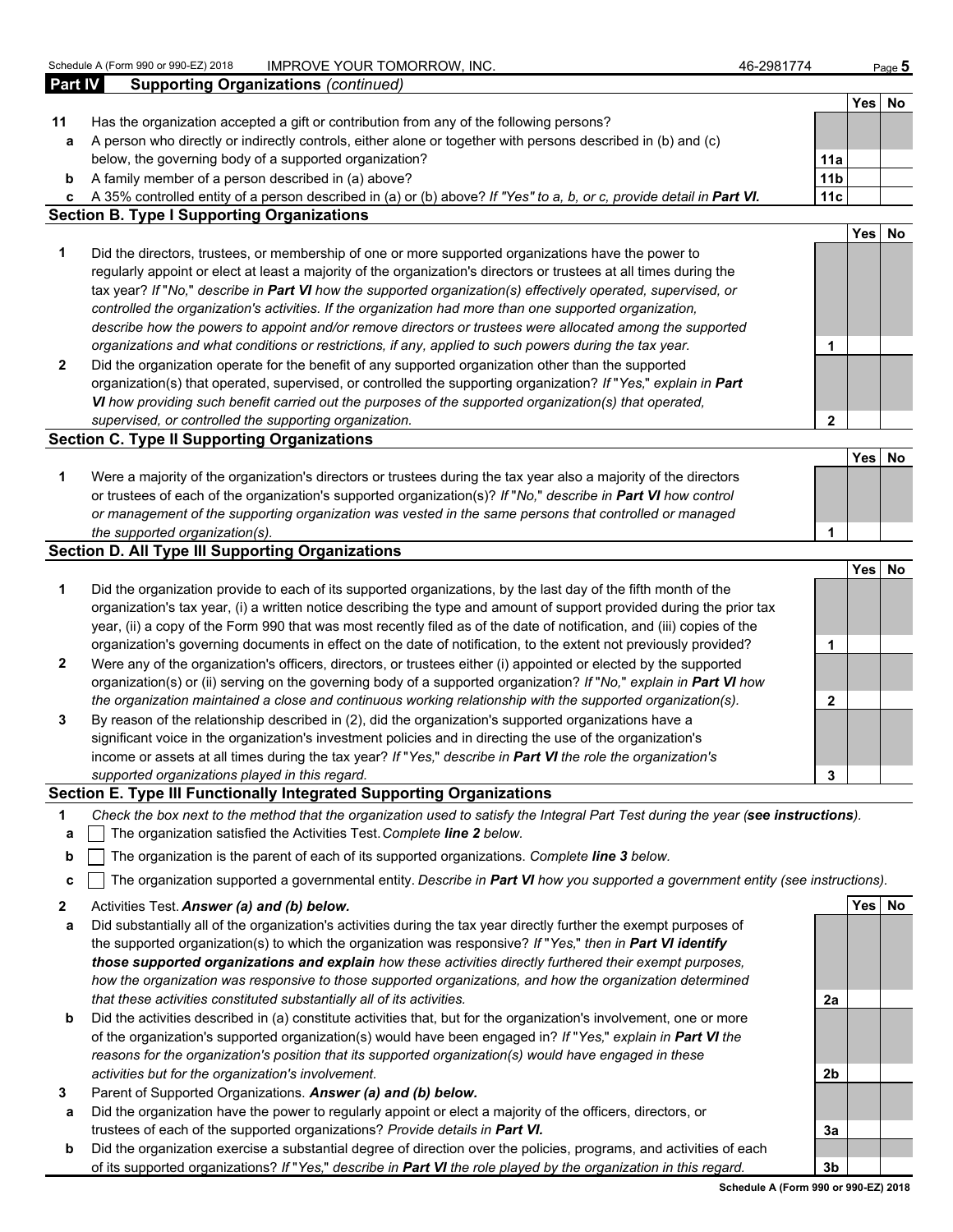Schedule A (Form 990 or 990-EZ) 2018 **IMPROVE YOUR TOMORROW, INC.** 46-2981774 Page 6

| <b>Part V</b><br>Type III Non-Functionally Integrated 509(a)(3) Supporting Organizations                                         |                         |                |                                |
|----------------------------------------------------------------------------------------------------------------------------------|-------------------------|----------------|--------------------------------|
| Check here if the organization satisfied the Integral Part Test as a qualifying trust on Nov. 20, 1970 (explain in Part VI). See |                         |                |                                |
| instructions. All other Type III non-functionally integrated supporting organizations must complete Sections A through E.        |                         |                |                                |
| <b>Section A - Adjusted Net Income</b>                                                                                           |                         | (A) Prior Year | (B) Current Year<br>(optional) |
| 1 Net short-term capital gain                                                                                                    | 1                       |                |                                |
| 2 Recoveries of prior-year distributions                                                                                         | $\overline{\mathbf{2}}$ |                |                                |
| 3 Other gross income (see instructions)                                                                                          | 3                       |                |                                |
| 4 Add lines 1 through 3.                                                                                                         | 4                       | 0              |                                |
| 5 Depreciation and depletion                                                                                                     | 5                       |                |                                |
| 6 Portion of operating expenses paid or incurred for production or                                                               |                         |                |                                |
| collection of gross income or for management, conservation, or                                                                   |                         |                |                                |
| maintenance of property held for production of income (see instructions)                                                         | 6                       |                |                                |
| 7 Other expenses (see instructions)                                                                                              | $\overline{7}$          |                |                                |
| 8 Adjusted Net Income (subtract lines 5, 6, and 7 from line 4).                                                                  | 8                       | 0              |                                |
| <b>Section B - Minimum Asset Amount</b>                                                                                          |                         | (A) Prior Year | (B) Current Year<br>(optional) |
| 1 Aggregate fair market value of all non-exempt-use assets (see                                                                  |                         |                |                                |
| instructions for short tax year or assets held for part of year):                                                                |                         |                |                                |
| a Average monthly value of securities                                                                                            | 1a                      |                |                                |
| <b>b</b> Average monthly cash balances                                                                                           | 1 <sub>b</sub>          |                |                                |
| c Fair market value of other non-exempt-use assets                                                                               | 1c                      |                |                                |
| d Total (add lines 1a, 1b, and 1c)                                                                                               | 1d                      | 0              | 0                              |
| e Discount claimed for blockage or other                                                                                         |                         |                |                                |
| factors (explain in detail in Part VI):                                                                                          |                         |                |                                |
| 2 Acquisition indebtedness applicable to non-exempt-use assets                                                                   | $\boldsymbol{2}$        |                |                                |
| 3 Subtract line 2 from line 1d.                                                                                                  | 3                       | $\Omega$       | 0                              |
| 4 Cash deemed held for exempt use. Enter 1-1/2% of line 3 (for greater amount,                                                   |                         |                |                                |
| see instructions)                                                                                                                | 4                       | 0              | 0                              |
| 5 Net value of non-exempt-use assets (subtract line 4 from line 3)                                                               | 5                       | $\mathsf 0$    | 0                              |
| 6 Multiply line 5 by .035.                                                                                                       | 6                       | $\mathbf 0$    | $\pmb{0}$                      |
| 7 Recoveries of prior-year distributions                                                                                         | $\overline{7}$          | 0              | 0                              |
| 8 Minimum Asset Amount (add line 7 to line 6)                                                                                    | 8                       | $\Omega$       | $\mathbf{0}$                   |
| <b>Section C - Distributable Amount</b>                                                                                          |                         |                | <b>Current Year</b>            |
| 1 Adjusted net income for prior year (from Section A, line 8, Column A)                                                          | 1                       |                | 0                              |
| 2 Enter 85% of line 1                                                                                                            | $\mathbf{2}$            |                | 0                              |
| 3 Minimum asset amount for prior year (from Section B, line 8, Column A)                                                         | 3                       |                | 0                              |
| 4 Enter greater of line 2 or line 3.                                                                                             | 4                       |                | 0                              |
| 5 Income tax imposed in prior year                                                                                               | 5                       |                |                                |
| 6 Distributable Amount. Subtract line 5 from line 4, unless subject to                                                           |                         |                |                                |
| emergency temporary reduction (see instructions).                                                                                | 6                       |                | 0                              |
|                                                                                                                                  |                         |                |                                |

**7** Check here if the current year is the organization's first as a non-functionally integrated Type III supporting organization (see instructions).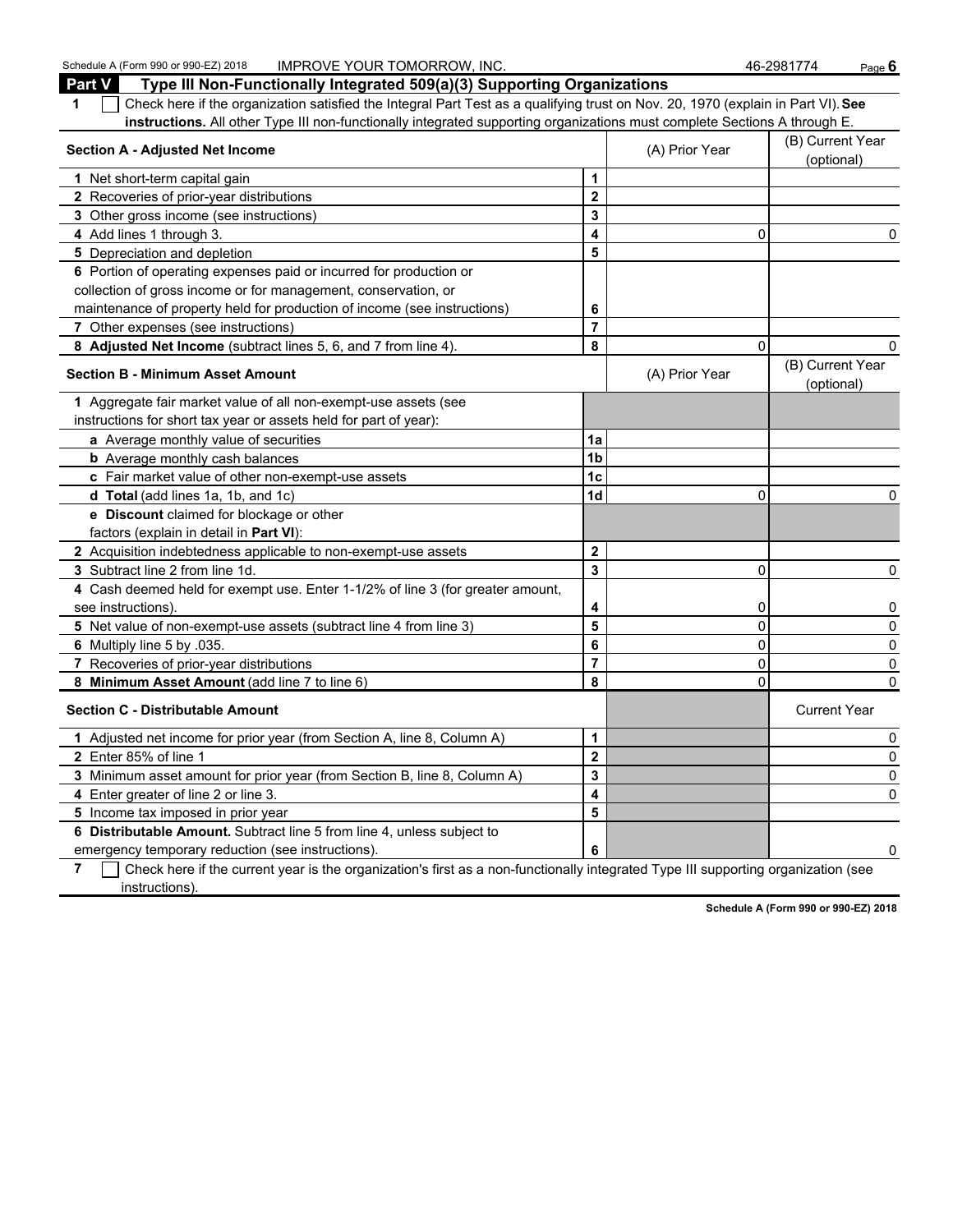| <b>Part V</b>  | Type III Non-Functionally Integrated 509(a)(3) Supporting Organizations (continued)                                                           |                             |                                   |                               |
|----------------|-----------------------------------------------------------------------------------------------------------------------------------------------|-----------------------------|-----------------------------------|-------------------------------|
|                | <b>Section D - Distributions</b>                                                                                                              |                             |                                   | <b>Current Year</b>           |
| 1              | Amounts paid to supported organizations to accomplish exempt purposes                                                                         |                             |                                   |                               |
|                | 2 Amounts paid to perform activity that directly furthers exempt purposes of supported                                                        |                             |                                   |                               |
|                | organizations, in excess of income from activity                                                                                              |                             |                                   |                               |
|                | 3 Administrative expenses paid to accomplish exempt purposes of supported organizations                                                       |                             |                                   |                               |
|                | 4 Amounts paid to acquire exempt-use assets                                                                                                   |                             |                                   |                               |
|                | 5 Qualified set-aside amounts (prior IRS approval required)                                                                                   |                             |                                   |                               |
|                | 6 Other distributions (describe in Part VI). See instructions.                                                                                |                             |                                   |                               |
|                | 7 Total annual distributions. Add lines 1 through 6.                                                                                          |                             |                                   |                               |
| 8              | Distributions to attentive supported organizations to which the organization is responsive<br>(provide details in Part VI). See instructions. |                             |                                   |                               |
| 9              | Distributable amount for 2018 from Section C, line 6                                                                                          |                             |                                   |                               |
|                | 10 Line 8 amount divided by line 9 amount                                                                                                     |                             |                                   | 0.000                         |
|                | Section E - Distribution Allocations (see instructions)                                                                                       | <b>Excess Distributions</b> | (ii)<br><b>Underdistributions</b> | (iii)<br><b>Distributable</b> |
| 1              | Distributable amount for 2018 from Section C, line 6                                                                                          |                             | Pre-2018                          | Amount for 2018               |
| $\mathbf{2}$   | Underdistributions, if any, for years prior to 2018                                                                                           |                             |                                   |                               |
|                | (reasonable cause required-explain in Part VI). See                                                                                           |                             |                                   |                               |
|                | instructions.                                                                                                                                 |                             |                                   |                               |
| 3.             | Excess distributions carryover, if any, to 2018                                                                                               |                             |                                   |                               |
| a              | From 2013. $\ldots$<br>ΩI                                                                                                                     |                             |                                   |                               |
|                | <b>b</b> From 2014. <u>.</u><br>ΩI                                                                                                            |                             |                                   |                               |
|                | ΩI<br>c From 2015. <u>.</u>                                                                                                                   |                             |                                   |                               |
|                | d From 2016. <u>.</u><br>ΩI                                                                                                                   |                             |                                   |                               |
|                | e From 2017.<br>ΩI                                                                                                                            |                             |                                   |                               |
|                | f Total of lines 3a through e                                                                                                                 | 0                           |                                   |                               |
|                | g Applied to underdistributions of prior years                                                                                                |                             | n                                 |                               |
|                | h Applied to 2018 distributable amount                                                                                                        |                             |                                   |                               |
|                | Carryover from 2013 not applied (see instructions)                                                                                            |                             |                                   |                               |
|                | Remainder. Subtract lines 3g, 3h, and 3i from 3f.                                                                                             | 0                           |                                   |                               |
| 4              | Distributions for 2018 from                                                                                                                   |                             |                                   |                               |
|                | Section D, line 7:<br>\$<br>01                                                                                                                |                             |                                   |                               |
|                | a Applied to underdistributions of prior years                                                                                                |                             | 0                                 |                               |
|                | <b>b</b> Applied to 2018 distributable amount                                                                                                 |                             |                                   |                               |
|                | c Remainder. Subtract lines 4a and 4b from 4                                                                                                  | U.                          |                                   |                               |
| 5              | Remaining underdistributions for years prior to 2018, if                                                                                      |                             |                                   |                               |
|                | any. Subtract lines 3g and 4a from line 2. For result                                                                                         |                             |                                   |                               |
|                | greater than zero, explain in Part VI. See instructions.                                                                                      |                             | 0                                 |                               |
| 6              | Remaining underdistributions for 2018. Subtract lines 3h                                                                                      |                             |                                   |                               |
|                | and 4b from line 1. For result greater than zero, explain in                                                                                  |                             |                                   |                               |
|                | Part VI. See instructions.                                                                                                                    |                             |                                   |                               |
| $\overline{7}$ | Excess distributions carryover to 2019. Add lines 3j                                                                                          |                             |                                   |                               |
|                | and 4c.                                                                                                                                       | 0                           |                                   |                               |
| 8              | Breakdown of line 7:                                                                                                                          |                             |                                   |                               |
| a              | Excess from $2014.$ $\ldots$ $\ldots$<br>$\Omega$                                                                                             |                             |                                   |                               |
| b              | Excess from $2015$ .<br>$\Omega$                                                                                                              |                             |                                   |                               |
|                | c Excess from $2016.$ $\ldots$ $\ldots$<br>$\Omega$                                                                                           |                             |                                   |                               |
| d              | Excess from 2017.<br>$\Omega$                                                                                                                 |                             |                                   |                               |
|                | e Excess from 2018.<br>$\Omega$                                                                                                               |                             |                                   |                               |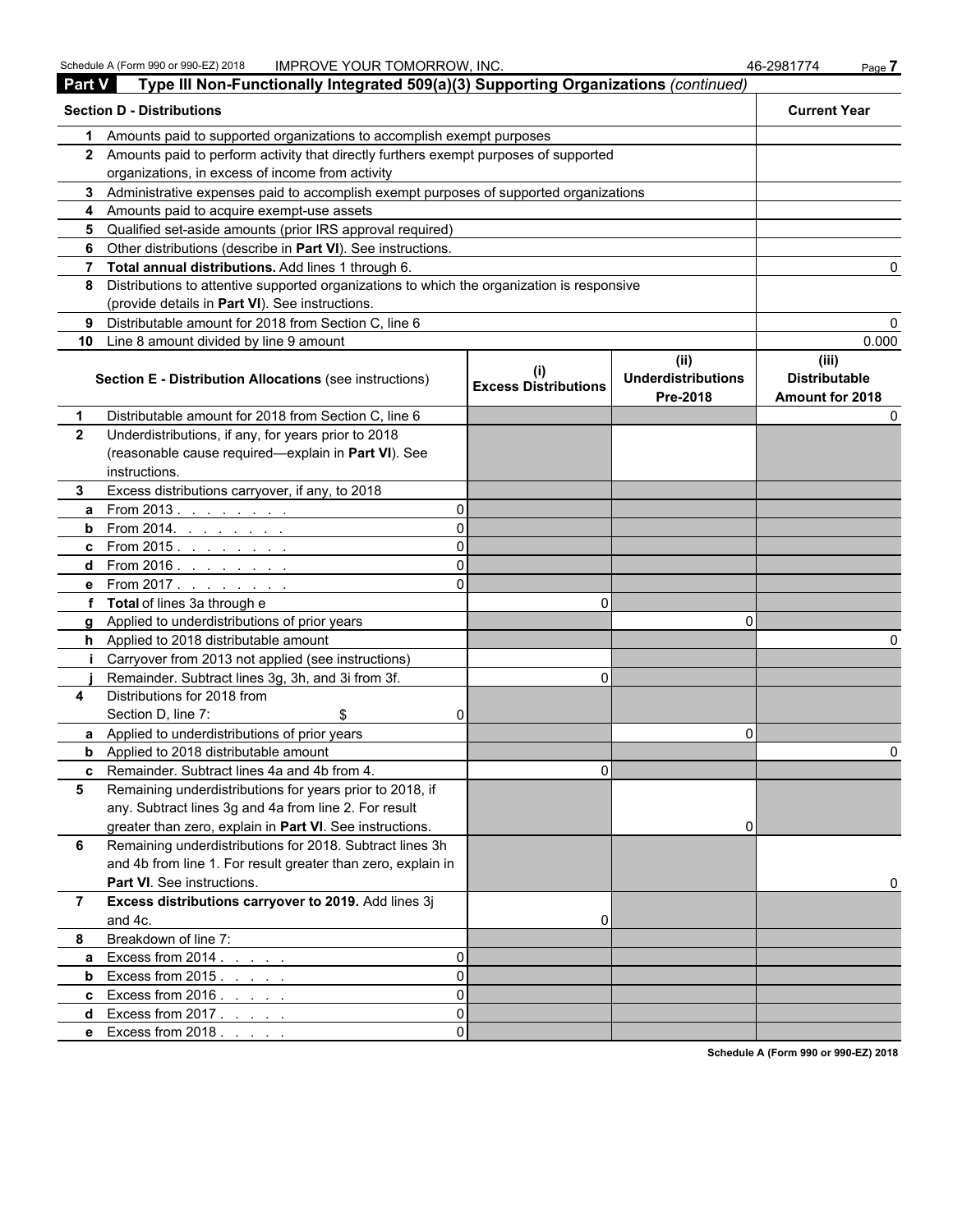|                | Schedule A (Form 990 or 990-EZ) 2018<br><b>IMPROVE YOUR TOMORROW, INC.</b>                                                                                                                                                                                                                                                                                                                                                                                                                                                                                                                  | 46-2981774 | Page 8 |
|----------------|---------------------------------------------------------------------------------------------------------------------------------------------------------------------------------------------------------------------------------------------------------------------------------------------------------------------------------------------------------------------------------------------------------------------------------------------------------------------------------------------------------------------------------------------------------------------------------------------|------------|--------|
| <b>Part VI</b> | Supplemental Information. Provide the explanations required by Part II, line 10; Part II, line 17a or 17b; Part<br>III, line 12; Part IV, Section A, lines 1, 2, 3b, 3c, 4b, 4c, 5a, 6, 9a, 9b, 9c, 11a, 11b, and 11c; Part IV, Section<br>B, lines 1 and 2; Part IV, Section C, line 1; Part IV, Section D, lines 2 and 3; Part IV, Section E, lines 1c, 2a, 2b,<br>3a, and 3b; Part V, line 1; Part V, Section B, line 1e; Part V, Section D, lines 5, 6, and 8; and Part V, Section E,<br>lines 2, 5, and 6. Also complete this part for any additional information. (See instructions.) |            |        |
|                |                                                                                                                                                                                                                                                                                                                                                                                                                                                                                                                                                                                             |            |        |
|                |                                                                                                                                                                                                                                                                                                                                                                                                                                                                                                                                                                                             |            |        |
|                |                                                                                                                                                                                                                                                                                                                                                                                                                                                                                                                                                                                             |            |        |
|                |                                                                                                                                                                                                                                                                                                                                                                                                                                                                                                                                                                                             |            |        |
|                |                                                                                                                                                                                                                                                                                                                                                                                                                                                                                                                                                                                             |            |        |
|                |                                                                                                                                                                                                                                                                                                                                                                                                                                                                                                                                                                                             |            |        |
|                |                                                                                                                                                                                                                                                                                                                                                                                                                                                                                                                                                                                             |            |        |
|                |                                                                                                                                                                                                                                                                                                                                                                                                                                                                                                                                                                                             |            |        |
|                |                                                                                                                                                                                                                                                                                                                                                                                                                                                                                                                                                                                             |            |        |
|                |                                                                                                                                                                                                                                                                                                                                                                                                                                                                                                                                                                                             |            |        |
|                |                                                                                                                                                                                                                                                                                                                                                                                                                                                                                                                                                                                             |            |        |
|                |                                                                                                                                                                                                                                                                                                                                                                                                                                                                                                                                                                                             |            |        |
|                |                                                                                                                                                                                                                                                                                                                                                                                                                                                                                                                                                                                             |            |        |
|                |                                                                                                                                                                                                                                                                                                                                                                                                                                                                                                                                                                                             |            |        |
|                |                                                                                                                                                                                                                                                                                                                                                                                                                                                                                                                                                                                             |            |        |
|                |                                                                                                                                                                                                                                                                                                                                                                                                                                                                                                                                                                                             |            |        |
|                |                                                                                                                                                                                                                                                                                                                                                                                                                                                                                                                                                                                             |            |        |
|                |                                                                                                                                                                                                                                                                                                                                                                                                                                                                                                                                                                                             |            |        |
|                |                                                                                                                                                                                                                                                                                                                                                                                                                                                                                                                                                                                             |            |        |
|                |                                                                                                                                                                                                                                                                                                                                                                                                                                                                                                                                                                                             |            |        |
|                |                                                                                                                                                                                                                                                                                                                                                                                                                                                                                                                                                                                             |            |        |
|                |                                                                                                                                                                                                                                                                                                                                                                                                                                                                                                                                                                                             |            |        |
|                |                                                                                                                                                                                                                                                                                                                                                                                                                                                                                                                                                                                             |            |        |
|                |                                                                                                                                                                                                                                                                                                                                                                                                                                                                                                                                                                                             |            |        |
|                |                                                                                                                                                                                                                                                                                                                                                                                                                                                                                                                                                                                             |            |        |
|                |                                                                                                                                                                                                                                                                                                                                                                                                                                                                                                                                                                                             |            |        |
|                |                                                                                                                                                                                                                                                                                                                                                                                                                                                                                                                                                                                             |            |        |
|                |                                                                                                                                                                                                                                                                                                                                                                                                                                                                                                                                                                                             |            |        |
|                |                                                                                                                                                                                                                                                                                                                                                                                                                                                                                                                                                                                             |            |        |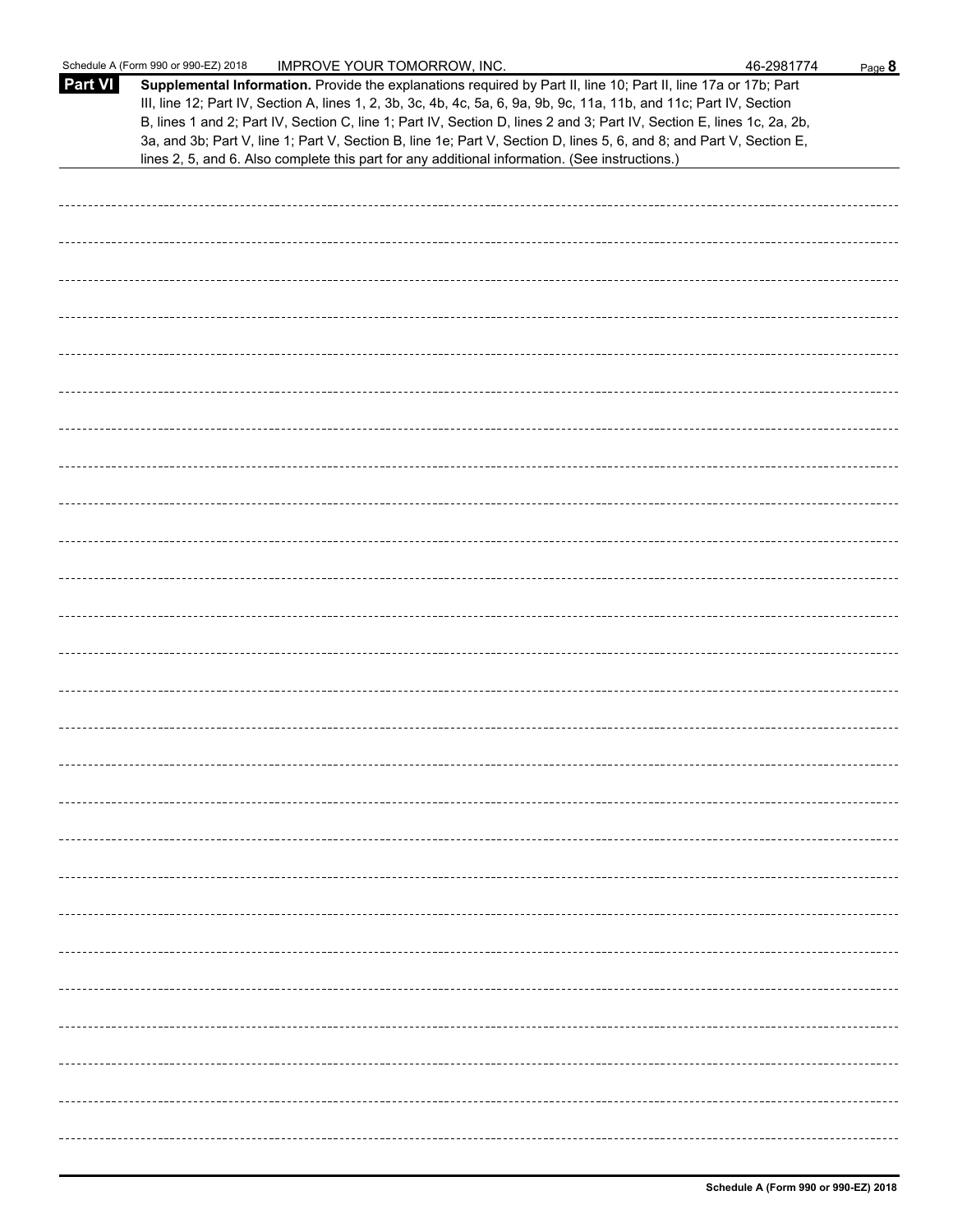| <b>SCHEDULE D</b> |  |
|-------------------|--|
| (Form 990)        |  |

# **Supplemental Financial Statements**

**Complete if the organization answered "Yes" on Form 990, Part IV, line 6, 7, 8, 9, 10, 11a, 11b, 11c, 11d, 11e, 11f, 12a, or 12b. Attach to Form 990.**

| OMB No. 1545-0047                   |
|-------------------------------------|
| 2018                                |
| <b>Open to Public</b><br>Inspection |

|              | Department of the Treasury<br>Internal Revenue Service                                                                                                | ► Attach to Form 990.<br>Go to www.irs.gov/Form990 for instructions and the latest information. |                                                    |                |                                       | <b>Open to Public</b><br><b>Inspection</b> |
|--------------|-------------------------------------------------------------------------------------------------------------------------------------------------------|-------------------------------------------------------------------------------------------------|----------------------------------------------------|----------------|---------------------------------------|--------------------------------------------|
|              | Name of the organization                                                                                                                              |                                                                                                 |                                                    |                | <b>Employer identification number</b> |                                            |
|              |                                                                                                                                                       |                                                                                                 |                                                    |                |                                       |                                            |
|              | IMPROVE YOUR TOMORROW, INC.<br>Part   Organizations Maintaining Donor Advised Funds or Other Similar Funds or Accounts.                               |                                                                                                 |                                                    |                | 46-2981774                            |                                            |
|              | Complete if the organization answered "Yes" on Form 990, Part IV, line 6.                                                                             |                                                                                                 |                                                    |                |                                       |                                            |
|              |                                                                                                                                                       | (a) Donor advised funds                                                                         |                                                    |                | (b) Funds and other accounts          |                                            |
|              | Total number at end of year                                                                                                                           |                                                                                                 |                                                    |                |                                       |                                            |
| $\mathbf{2}$ | Aggregate value of contributions to (during year). .                                                                                                  |                                                                                                 |                                                    |                |                                       |                                            |
| 3            | Aggregate value of grants from (during year)                                                                                                          |                                                                                                 |                                                    |                |                                       |                                            |
| 4            | Aggregate value at end of year                                                                                                                        |                                                                                                 |                                                    |                |                                       |                                            |
| 5            | Did the organization inform all donors and donor advisors in writing that the assets held in donor advised                                            |                                                                                                 |                                                    |                |                                       |                                            |
|              | funds are the organization's property, subject to the organization's exclusive legal control?                                                         |                                                                                                 |                                                    |                |                                       | <b>Yes</b><br>No                           |
| 6            | Did the organization inform all grantees, donors, and donor advisors in writing that grant funds can be used                                          |                                                                                                 |                                                    |                |                                       |                                            |
|              | only for charitable purposes and not for the benefit of the donor or donor advisor, or for any other purpose                                          |                                                                                                 |                                                    |                |                                       |                                            |
|              |                                                                                                                                                       |                                                                                                 |                                                    |                |                                       | <b>Yes</b><br>No.                          |
|              | <b>Conservation Easements.</b><br>Part II                                                                                                             |                                                                                                 |                                                    |                |                                       |                                            |
|              | Complete if the organization answered "Yes" on Form 990, Part IV, line 7.                                                                             |                                                                                                 |                                                    |                |                                       |                                            |
| $\mathbf 1$  | Purpose(s) of conservation easements held by the organization (check all that apply).                                                                 |                                                                                                 |                                                    |                |                                       |                                            |
|              | Preservation of land for public use (e.g., recreation or education)                                                                                   |                                                                                                 | Preservation of a historically important land area |                |                                       |                                            |
|              | Protection of natural habitat                                                                                                                         |                                                                                                 | Preservation of a certified historic structure     |                |                                       |                                            |
|              | Preservation of open space                                                                                                                            |                                                                                                 |                                                    |                |                                       |                                            |
| $\mathbf{2}$ | Complete lines 2a through 2d if the organization held a qualified conservation contribution in the form of a conservation                             |                                                                                                 |                                                    |                |                                       |                                            |
|              | easement on the last day of the tax year.                                                                                                             |                                                                                                 |                                                    |                |                                       | Held at the End of the Tax Year            |
|              | Total number of conservation easements.                                                                                                               |                                                                                                 |                                                    | 2a             |                                       |                                            |
|              |                                                                                                                                                       |                                                                                                 |                                                    | 2 <sub>b</sub> |                                       |                                            |
|              | Number of conservation easements on a certified historic structure included in (a)                                                                    |                                                                                                 |                                                    | 2 <sub>c</sub> |                                       |                                            |
| d            | Number of conservation easements included in (c) acquired after 7/25/06, and not on a                                                                 |                                                                                                 |                                                    |                |                                       |                                            |
|              |                                                                                                                                                       |                                                                                                 |                                                    | 2d             |                                       |                                            |
| 3            | Number of conservation easements modified, transferred, released, extinguished, or terminated by the organization during                              |                                                                                                 |                                                    |                |                                       |                                            |
|              | the tax year $\blacktriangleright$                                                                                                                    |                                                                                                 |                                                    |                |                                       |                                            |
| 4            | Number of states where property subject to conservation easement is located                                                                           |                                                                                                 |                                                    |                |                                       |                                            |
| 5            | Does the organization have a written policy regarding the periodic monitoring, inspection, handling of                                                |                                                                                                 |                                                    |                |                                       |                                            |
|              |                                                                                                                                                       |                                                                                                 |                                                    |                |                                       | No<br><b>Yes</b>                           |
| 6            | Staff and volunteer hours devoted to monitoring, inspecting, handling of violations, and enforcing conservation easements during the year             |                                                                                                 |                                                    |                |                                       |                                            |
| 7            | Amount of expenses incurred in monitoring, inspecting, handling of violations, and enforcing conservation easements during the year                   |                                                                                                 |                                                    |                |                                       |                                            |
|              | - \$                                                                                                                                                  |                                                                                                 |                                                    |                |                                       |                                            |
|              | Does each conservation easement reported on line 2(d) above satisfy the requirements of section 170(h)(4)(B)(i)                                       |                                                                                                 |                                                    |                |                                       |                                            |
|              |                                                                                                                                                       |                                                                                                 |                                                    |                |                                       | Yes I<br>No                                |
| 9            | In Part XIII, describe how the organization reports conservation easements in its revenue and expense statement, and                                  |                                                                                                 |                                                    |                |                                       |                                            |
|              | balance sheet, and include, if applicable, the text of the footnote to the organization's financial statements that describes the                     |                                                                                                 |                                                    |                |                                       |                                            |
|              | organization's accounting for conservation easements.                                                                                                 |                                                                                                 |                                                    |                |                                       |                                            |
|              | Part III Organizations Maintaining Collections of Art, Historical Treasures, or Other Similar Assets.                                                 |                                                                                                 |                                                    |                |                                       |                                            |
|              | Complete if the organization answered "Yes" on Form 990, Part IV, line 8.                                                                             |                                                                                                 |                                                    |                |                                       |                                            |
| 1a           | If the organization elected, as permitted under SFAS 116 (ASC 958), not to report in its revenue statement and balance sheet                          |                                                                                                 |                                                    |                |                                       |                                            |
|              | works of art, historical treasures, or other similar assets held for public exhibition, education, or research in furtherance of                      |                                                                                                 |                                                    |                |                                       |                                            |
|              | public service, provide, in Part XIII, the text of the footnote to its financial statements that describes these items.                               |                                                                                                 |                                                    |                |                                       |                                            |
|              | <b>b</b> If the organization elected, as permitted under SFAS 116 (ASC 958), to report in its revenue statement and balance sheet                     |                                                                                                 |                                                    |                |                                       |                                            |
|              | works of art, historical treasures, or other similar assets held for public exhibition, education, or research in furtherance of                      |                                                                                                 |                                                    |                |                                       |                                            |
|              | public service, provide the following amounts relating to these items:                                                                                |                                                                                                 |                                                    |                |                                       |                                            |
|              |                                                                                                                                                       |                                                                                                 |                                                    |                |                                       |                                            |
|              | (ii) Assets included in Form 990, Part X. $\ldots$ , $\ldots$ , $\ldots$ , $\ldots$ , $\ldots$ , $\ldots$ , $\ldots$ , $\ldots$ , $\ldots$ , $\ldots$ |                                                                                                 |                                                    |                | $\triangleright$ \$                   | ----------------------                     |
| 2            | If the organization received or held works of art, historical treasures, or other similar assets for financial gain, provide the                      |                                                                                                 |                                                    |                |                                       |                                            |
|              | following amounts required to be reported under SFAS 116 (ASC 958) relating to these items:                                                           |                                                                                                 |                                                    |                |                                       |                                            |
|              |                                                                                                                                                       |                                                                                                 |                                                    |                |                                       |                                            |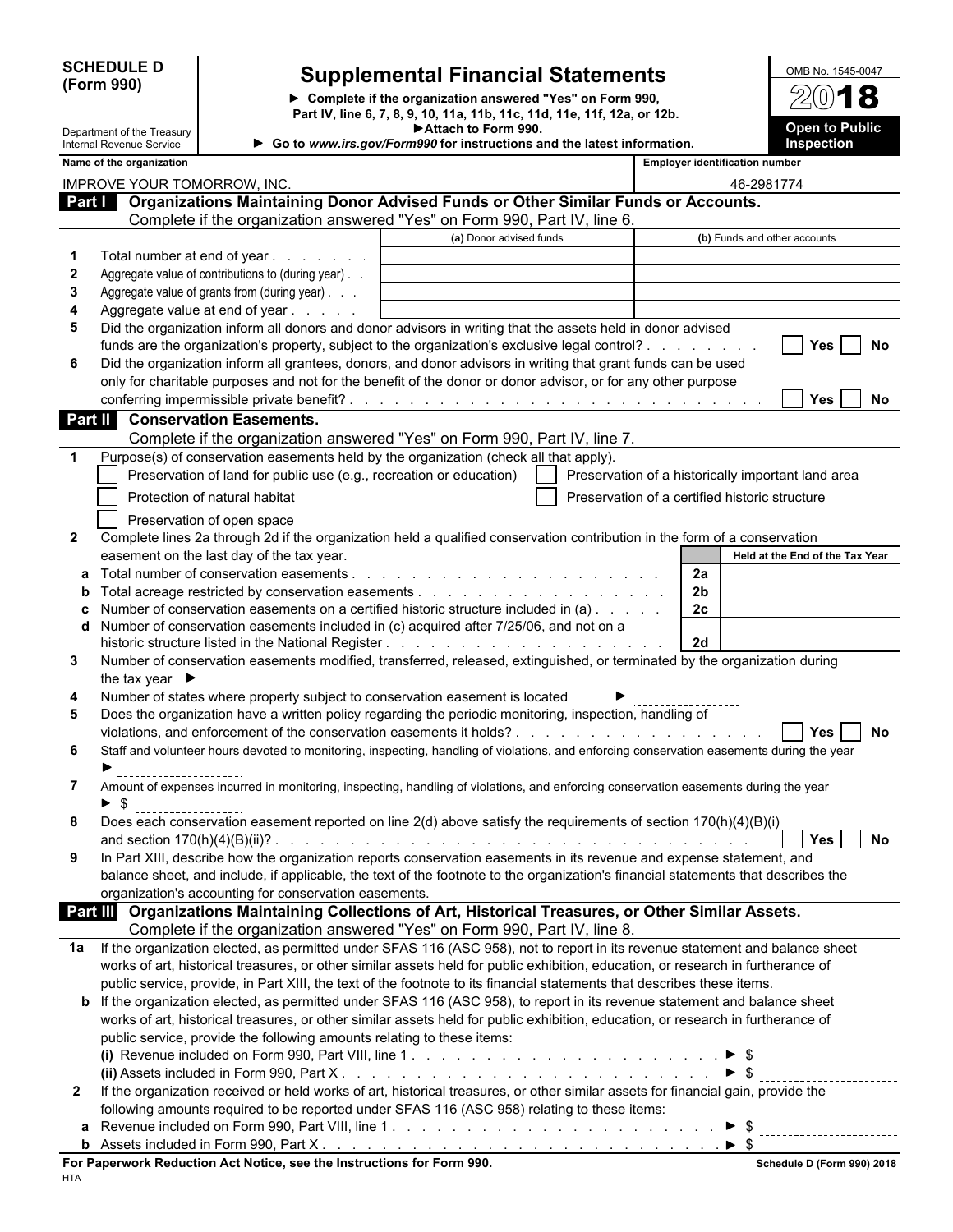|                | Schedule D (Form 990) 2018<br><b>IMPROVE YOUR TOMORROW, INC.</b>                                                                 |                                    |                           |                      | 46-2981774          | Page $2$     |
|----------------|----------------------------------------------------------------------------------------------------------------------------------|------------------------------------|---------------------------|----------------------|---------------------|--------------|
|                | Part III Organizations Maintaining Collections of Art, Historical Treasures, or Other Similar Assets (continued)                 |                                    |                           |                      |                     |              |
| 3              | Using the organization's acquisition, accession, and other records, check any of the following that are a significant use of its |                                    |                           |                      |                     |              |
|                | collection items (check all that apply):                                                                                         |                                    |                           |                      |                     |              |
| а              | Public exhibition                                                                                                                |                                    | Loan or exchange programs |                      |                     |              |
| b              | Scholarly research                                                                                                               | е                                  | Other                     |                      |                     |              |
| C              | Preservation for future generations                                                                                              |                                    |                           |                      |                     |              |
| 4              | Provide a description of the organization's collections and explain how they further the organization's exempt purpose in Part   |                                    |                           |                      |                     |              |
|                | XIII.                                                                                                                            |                                    |                           |                      |                     |              |
| 5              | During the year, did the organization solicit or receive donations of art, historical treasures, or other similar                |                                    |                           |                      |                     |              |
|                | assets to be sold to raise funds rather than to be maintained as part of the organization's collection?                          |                                    |                           |                      | Yes                 | No           |
|                | Part IV Escrow and Custodial Arrangements.                                                                                       |                                    |                           |                      |                     |              |
|                | Complete if the organization answered "Yes" on Form 990, Part IV, line 9, or reported an amount on Form                          |                                    |                           |                      |                     |              |
|                | 990, Part X, line 21                                                                                                             |                                    |                           |                      |                     |              |
| 1a             | Is the organization an agent, trustee, custodian or other intermediary for contributions or other assets not                     |                                    |                           |                      |                     |              |
|                |                                                                                                                                  |                                    |                           |                      | <b>Yes</b>          | No           |
|                | If "Yes," explain the arrangement in Part XIII and complete the following table:                                                 |                                    |                           |                      |                     |              |
|                |                                                                                                                                  |                                    |                           |                      | Amount              |              |
| c              |                                                                                                                                  |                                    |                           | 1с.                  |                     | <sup>0</sup> |
|                |                                                                                                                                  |                                    |                           | 1 <sub>d</sub>       |                     |              |
|                |                                                                                                                                  |                                    |                           | 1e                   |                     |              |
|                |                                                                                                                                  |                                    |                           | 1f                   |                     |              |
| 2a             | Did the organization include an amount on Form 990, Part X, line 21, for escrow or custodial account liability?                  |                                    |                           |                      | Yes $ X $           | No           |
| b              | If "Yes," explain the arrangement in Part XIII. Check here if the explanation has been provided on Part XIII.                    |                                    |                           |                      |                     |              |
| Part V         | <b>Endowment Funds.</b>                                                                                                          |                                    |                           |                      |                     |              |
|                | Complete if the organization answered "Yes" on Form 990, Part IV, line 10.                                                       |                                    |                           |                      |                     |              |
|                |                                                                                                                                  | (a) Current year<br>(b) Prior year | (c) Two years back        | (d) Three years back | (e) Four years back |              |
| 1a             | Beginning of year balance                                                                                                        | $\Omega$                           | $\Omega$                  | $\Omega$             |                     |              |
|                | Contributions                                                                                                                    |                                    |                           |                      |                     |              |
| c              | Net investment earnings, gains,                                                                                                  |                                    |                           |                      |                     |              |
|                | and losses                                                                                                                       |                                    |                           |                      |                     |              |
|                | Grants or scholarships                                                                                                           |                                    |                           |                      |                     |              |
| е              | Other expenditures for facilities                                                                                                |                                    |                           |                      |                     |              |
|                | and programs                                                                                                                     |                                    |                           |                      |                     |              |
|                | Administrative expenses                                                                                                          |                                    |                           |                      |                     |              |
|                | End of year balance $\ldots$ $\ldots$ $\ldots$                                                                                   | $\Omega$                           | $\Omega$                  | $\Omega$             | $\Omega$            |              |
| $\mathbf{2}$   | Provide the estimated percentage of the current year end balance (line 1g, column (a)) held as:                                  |                                    |                           |                      |                     |              |
| а              | Board designated or quasi-endowment                                                                                              | ▶.                                 |                           |                      |                     |              |
| b              | Permanent endowment<br>Temporarily restricted endowment ▶                                                                        | ℅                                  |                           |                      |                     |              |
| C              | The percentages on lines 2a, 2b, and 2c should equal 100%.                                                                       | $\%$                               |                           |                      |                     |              |
| За             | Are there endowment funds not in the possession of the organization that are held and administered for the                       |                                    |                           |                      |                     |              |
|                | organization by:                                                                                                                 |                                    |                           |                      | Yes                 | No           |
|                | (i)                                                                                                                              |                                    |                           |                      | 3a(i)               |              |
|                | (ii)                                                                                                                             |                                    |                           |                      | 3a(ii)              |              |
| b              | If "Yes" on line 3a(ii), are the related organizations listed as required on Schedule R?                                         |                                    |                           |                      | 3 <sub>b</sub>      |              |
| 4              | Describe in Part XIII the intended uses of the organization's endowment funds.                                                   |                                    |                           |                      |                     |              |
| <b>Part VI</b> | Land, Buildings, and Equipment.                                                                                                  |                                    |                           |                      |                     |              |
|                | Complete if the organization answered "Yes" on Form 990, Part IV, line 11a. See Form 990, Part X, line 10.                       |                                    |                           |                      |                     |              |
|                | Description of property                                                                                                          | (a) Cost or other basis            | (b) Cost or other basis   | (c) Accumulated      | (d) Book value      |              |
|                |                                                                                                                                  | (investment)                       | (other)                   | depreciation         |                     |              |
| 1a             | Land.                                                                                                                            | $\mathbf{0}$                       | 0                         |                      |                     | 0            |
| b              | Buildings                                                                                                                        | $\mathbf{0}$                       | $\Omega$                  | 0                    |                     | $\mathbf{0}$ |
| С              | Leasehold improvements                                                                                                           | $\Omega$                           | $\Omega$                  | 0                    |                     | $\Omega$     |
| d              | Equipment.                                                                                                                       | $\Omega$                           | 12,162                    | 9,302                |                     | 2,860        |
| е              | Other $\ldots$ $\ldots$ $\ldots$ $\ldots$ $\ldots$ $\ldots$                                                                      | $\Omega$                           |                           | 0                    |                     |              |
|                | Total. Add lines 1a through 1e. (Column (d) must equal Form 990, Part X, column (B), line 10c.).                                 |                                    |                           | ▶                    |                     | 2,860        |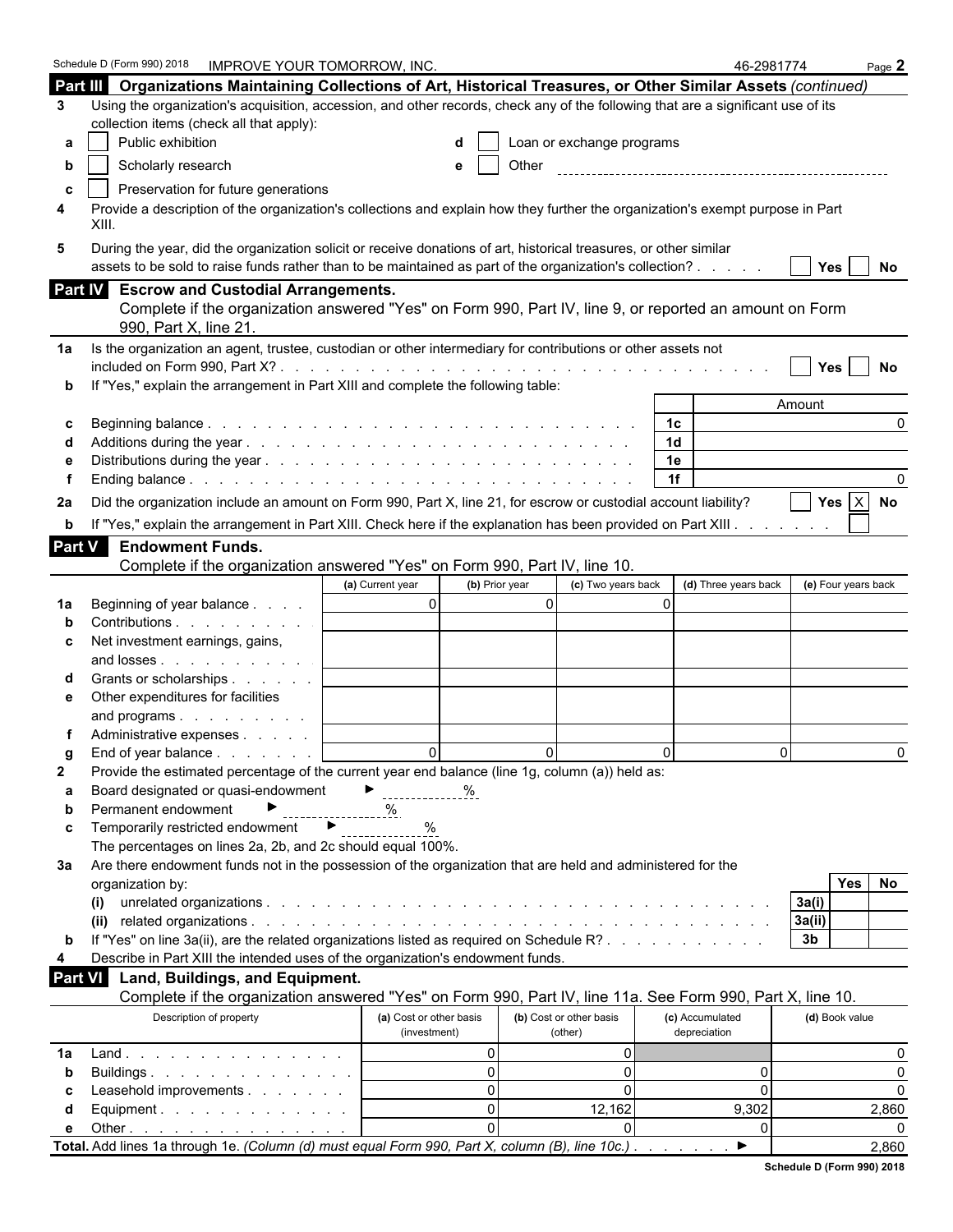(5) (6) (7) (8) (9)

**Total.** *(Column (b) must equal Form 990, Part X, col.* (*B) line 25.)* ▶ | (0)

**2.** Liability for uncertain tax positions. In Part XIII, provide the text of the footnote to the organization's financial statements that reports the organization's liability for uncertain tax positions under FIN 48 (ASC 740). Check here if the text of the footnote has been provided in Part XIII

| Part VII Investments-Other Securities.                                                   |                 | Complete if the organization answered "Yes" on Form 990, Part IV, line 11b. See Form 990, Part X, line 12. |
|------------------------------------------------------------------------------------------|-----------------|------------------------------------------------------------------------------------------------------------|
| (a) Description of security or category<br>(including name of security)                  | (b) Book value  | (c) Method of valuation:<br>Cost or end-of-year market value                                               |
| (1) Financial derivatives                                                                | $\mathbf 0$     |                                                                                                            |
| (2) Closely-held equity interests                                                        | $\mathbf 0$     |                                                                                                            |
| $(3)$ Other                                                                              |                 |                                                                                                            |
| (A)                                                                                      |                 |                                                                                                            |
|                                                                                          |                 |                                                                                                            |
| (C)                                                                                      |                 |                                                                                                            |
| (D)                                                                                      |                 |                                                                                                            |
| (E)                                                                                      |                 |                                                                                                            |
| (F)                                                                                      |                 |                                                                                                            |
| (G)                                                                                      |                 |                                                                                                            |
| (H)                                                                                      |                 |                                                                                                            |
| Total. (Column (b) must equal Form 990, Part X, col. (B) line 12.) $\blacktriangleright$ | $\pmb{0}$       |                                                                                                            |
| Part VIII<br><b>Investments-Program Related.</b>                                         |                 | Complete if the organization answered "Yes" on Form 990, Part IV, line 11c. See Form 990, Part X, line 13. |
| (a) Description of investment                                                            | (b) Book value  | (c) Method of valuation:<br>Cost or end-of-year market value                                               |
| (1)                                                                                      |                 |                                                                                                            |
| (2)                                                                                      |                 |                                                                                                            |
| (3)                                                                                      |                 |                                                                                                            |
| (4)                                                                                      |                 |                                                                                                            |
| (5)                                                                                      |                 |                                                                                                            |
| (6)                                                                                      |                 |                                                                                                            |
| (7)                                                                                      |                 |                                                                                                            |
| (8)                                                                                      |                 |                                                                                                            |
| (9)                                                                                      |                 |                                                                                                            |
| Total. (Column (b) must equal Form 990, Part X, col. (B) line 13.) $\blacktriangleright$ | $\mathbf 0$     |                                                                                                            |
| <b>Part IX</b><br><b>Other Assets.</b>                                                   |                 |                                                                                                            |
|                                                                                          |                 | Complete if the organization answered "Yes" on Form 990, Part IV, line 11d. See Form 990, Part X, line 15. |
|                                                                                          | (a) Description | (b) Book value                                                                                             |
| (1)                                                                                      |                 |                                                                                                            |
| (2)                                                                                      |                 |                                                                                                            |
| (3)                                                                                      |                 |                                                                                                            |
| (4)                                                                                      |                 |                                                                                                            |
| (5)                                                                                      |                 |                                                                                                            |
| (6)                                                                                      |                 |                                                                                                            |
| (7)                                                                                      |                 |                                                                                                            |
| (8)                                                                                      |                 |                                                                                                            |
| (9)                                                                                      |                 |                                                                                                            |
|                                                                                          |                 | ▶                                                                                                          |
| <b>Other Liabilities.</b><br>Part X                                                      |                 |                                                                                                            |
| line 25.                                                                                 |                 | Complete if the organization answered "Yes" on Form 990, Part IV, line 11e or 11f. See Form 990, Part X,   |
| (a) Description of liability<br>1.                                                       | (b) Book value  |                                                                                                            |
| (1) Federal income taxes                                                                 | 0               |                                                                                                            |
| (2)                                                                                      |                 |                                                                                                            |
| (3)                                                                                      |                 |                                                                                                            |
| (4)                                                                                      |                 |                                                                                                            |
|                                                                                          |                 |                                                                                                            |

**Schedule D (Form 990) 2018**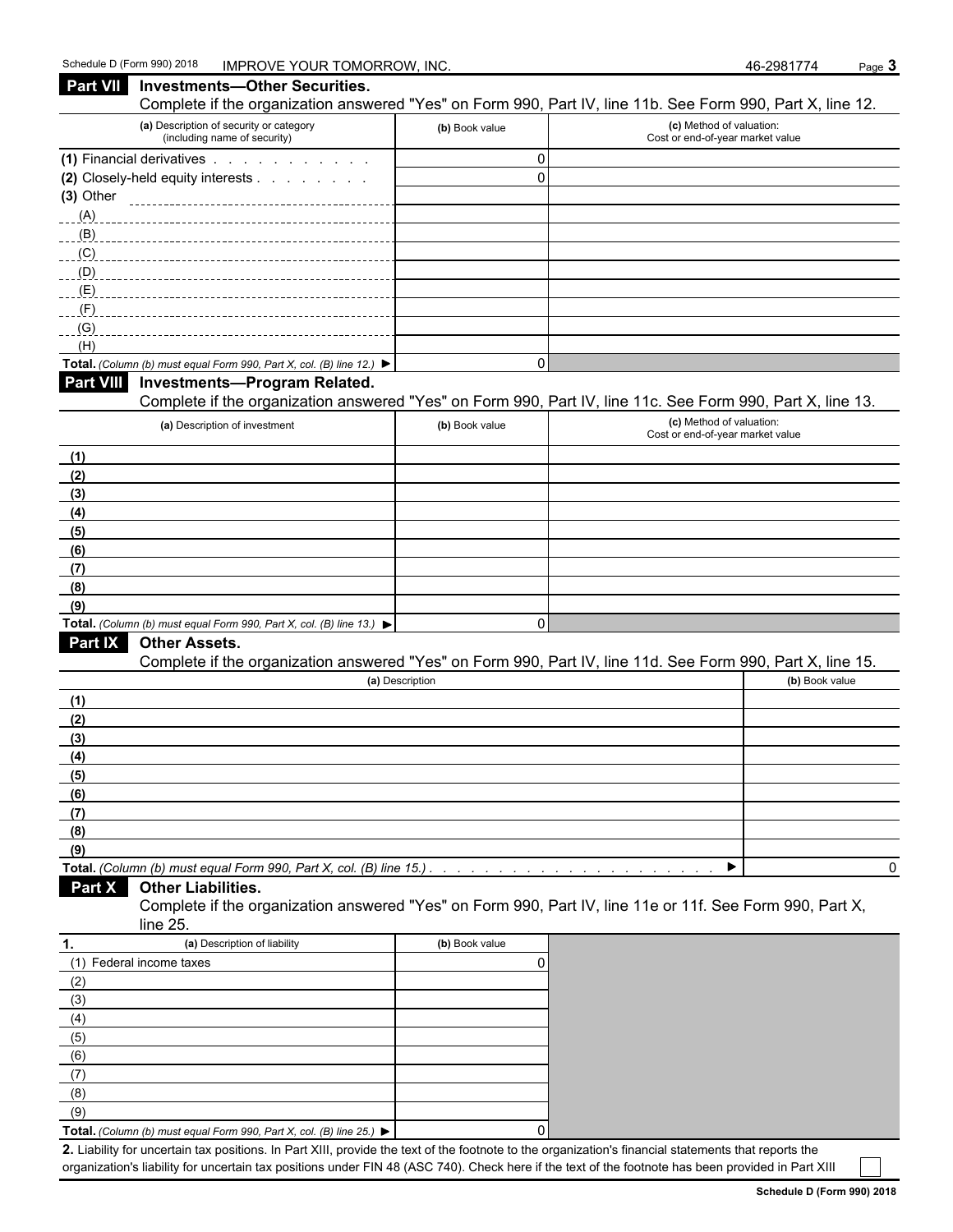| Part XI Reconciliation of Revenue per Audited Financial Statements With Revenue per Return.<br>Complete if the organization answered "Yes" on Form 990, Part IV, line 12a.<br>Total revenue, gains, and other support per audited financial statements<br>$\mathbf{1}$<br>Amounts included on line 1 but not on Form 990, Part VIII, line 12:<br>$\mathbf{2}$<br>Net unrealized gains (losses) on investments<br>2a<br>a<br>2 <sub>b</sub><br>b<br>2c<br>2d<br>d<br>2e<br>е<br>3<br>$\Omega$<br>3<br>Amounts included on Form 990, Part VIII, line 12, but not on line 1:<br>4<br>Investment expenses not included on Form 990, Part VIII, line 7b<br>4a<br>a<br>4 <sub>b</sub><br>b<br>4c<br>Total revenue. Add lines 3 and 4c. (This must equal Form 990, Part I, line 12.)<br>5<br>$\Omega$<br>5<br>Part XII Reconciliation of Expenses per Audited Financial Statements With Expenses per Return.<br>Complete if the organization answered "Yes" on Form 990, Part IV, line 12a.<br>Amounts included on line 1 but not on Form 990, Part IX, line 25:<br>2<br>2a<br>a<br>2 <sub>b</sub><br>b<br>2 <sub>c</sub><br>2d<br>d<br>2e<br>е<br>3<br>3<br>Amounts included on Form 990, Part IX, line 25, but not on line 1:<br>Investment expenses not included on Form 990, Part VIII, line 7b<br>4а<br>a<br>4 <sub>b</sub><br>b<br>4с<br>5<br>Total expenses. Add lines 3 and 4c. (This must equal Form 990, Part I, line 18.)<br>5 | Schedule D (Form 990) 2018<br>IMPROVE YOUR TOMORROW, INC. | 46-2981774 | Page 4 |
|------------------------------------------------------------------------------------------------------------------------------------------------------------------------------------------------------------------------------------------------------------------------------------------------------------------------------------------------------------------------------------------------------------------------------------------------------------------------------------------------------------------------------------------------------------------------------------------------------------------------------------------------------------------------------------------------------------------------------------------------------------------------------------------------------------------------------------------------------------------------------------------------------------------------------------------------------------------------------------------------------------------------------------------------------------------------------------------------------------------------------------------------------------------------------------------------------------------------------------------------------------------------------------------------------------------------------------------------------------------------------------------------------------------------------------|-----------------------------------------------------------|------------|--------|
| Part XIII Supplemental Information.<br>Provide the descriptions required for Part II, lines 3, 5, and 9; Part III, lines 1a and 4; Part IV, lines 1b and 2b; Part V, line 4; Part X, line<br>2; Part XI, lines 2d and 4b; and Part XII, lines 2d and 4b. Also complete this part to provide any additional information.                                                                                                                                                                                                                                                                                                                                                                                                                                                                                                                                                                                                                                                                                                                                                                                                                                                                                                                                                                                                                                                                                                            |                                                           |            |        |
|                                                                                                                                                                                                                                                                                                                                                                                                                                                                                                                                                                                                                                                                                                                                                                                                                                                                                                                                                                                                                                                                                                                                                                                                                                                                                                                                                                                                                                    |                                                           |            |        |
|                                                                                                                                                                                                                                                                                                                                                                                                                                                                                                                                                                                                                                                                                                                                                                                                                                                                                                                                                                                                                                                                                                                                                                                                                                                                                                                                                                                                                                    |                                                           |            |        |
|                                                                                                                                                                                                                                                                                                                                                                                                                                                                                                                                                                                                                                                                                                                                                                                                                                                                                                                                                                                                                                                                                                                                                                                                                                                                                                                                                                                                                                    |                                                           |            |        |
|                                                                                                                                                                                                                                                                                                                                                                                                                                                                                                                                                                                                                                                                                                                                                                                                                                                                                                                                                                                                                                                                                                                                                                                                                                                                                                                                                                                                                                    |                                                           |            |        |
|                                                                                                                                                                                                                                                                                                                                                                                                                                                                                                                                                                                                                                                                                                                                                                                                                                                                                                                                                                                                                                                                                                                                                                                                                                                                                                                                                                                                                                    |                                                           |            |        |
|                                                                                                                                                                                                                                                                                                                                                                                                                                                                                                                                                                                                                                                                                                                                                                                                                                                                                                                                                                                                                                                                                                                                                                                                                                                                                                                                                                                                                                    |                                                           |            |        |
|                                                                                                                                                                                                                                                                                                                                                                                                                                                                                                                                                                                                                                                                                                                                                                                                                                                                                                                                                                                                                                                                                                                                                                                                                                                                                                                                                                                                                                    |                                                           |            |        |
|                                                                                                                                                                                                                                                                                                                                                                                                                                                                                                                                                                                                                                                                                                                                                                                                                                                                                                                                                                                                                                                                                                                                                                                                                                                                                                                                                                                                                                    |                                                           |            |        |
|                                                                                                                                                                                                                                                                                                                                                                                                                                                                                                                                                                                                                                                                                                                                                                                                                                                                                                                                                                                                                                                                                                                                                                                                                                                                                                                                                                                                                                    |                                                           |            |        |
|                                                                                                                                                                                                                                                                                                                                                                                                                                                                                                                                                                                                                                                                                                                                                                                                                                                                                                                                                                                                                                                                                                                                                                                                                                                                                                                                                                                                                                    |                                                           |            |        |
|                                                                                                                                                                                                                                                                                                                                                                                                                                                                                                                                                                                                                                                                                                                                                                                                                                                                                                                                                                                                                                                                                                                                                                                                                                                                                                                                                                                                                                    |                                                           |            |        |
|                                                                                                                                                                                                                                                                                                                                                                                                                                                                                                                                                                                                                                                                                                                                                                                                                                                                                                                                                                                                                                                                                                                                                                                                                                                                                                                                                                                                                                    |                                                           |            |        |
|                                                                                                                                                                                                                                                                                                                                                                                                                                                                                                                                                                                                                                                                                                                                                                                                                                                                                                                                                                                                                                                                                                                                                                                                                                                                                                                                                                                                                                    |                                                           |            |        |
|                                                                                                                                                                                                                                                                                                                                                                                                                                                                                                                                                                                                                                                                                                                                                                                                                                                                                                                                                                                                                                                                                                                                                                                                                                                                                                                                                                                                                                    |                                                           |            |        |
|                                                                                                                                                                                                                                                                                                                                                                                                                                                                                                                                                                                                                                                                                                                                                                                                                                                                                                                                                                                                                                                                                                                                                                                                                                                                                                                                                                                                                                    |                                                           |            |        |
|                                                                                                                                                                                                                                                                                                                                                                                                                                                                                                                                                                                                                                                                                                                                                                                                                                                                                                                                                                                                                                                                                                                                                                                                                                                                                                                                                                                                                                    |                                                           |            |        |
|                                                                                                                                                                                                                                                                                                                                                                                                                                                                                                                                                                                                                                                                                                                                                                                                                                                                                                                                                                                                                                                                                                                                                                                                                                                                                                                                                                                                                                    |                                                           |            |        |
|                                                                                                                                                                                                                                                                                                                                                                                                                                                                                                                                                                                                                                                                                                                                                                                                                                                                                                                                                                                                                                                                                                                                                                                                                                                                                                                                                                                                                                    |                                                           |            |        |
|                                                                                                                                                                                                                                                                                                                                                                                                                                                                                                                                                                                                                                                                                                                                                                                                                                                                                                                                                                                                                                                                                                                                                                                                                                                                                                                                                                                                                                    |                                                           |            |        |
|                                                                                                                                                                                                                                                                                                                                                                                                                                                                                                                                                                                                                                                                                                                                                                                                                                                                                                                                                                                                                                                                                                                                                                                                                                                                                                                                                                                                                                    |                                                           |            |        |
|                                                                                                                                                                                                                                                                                                                                                                                                                                                                                                                                                                                                                                                                                                                                                                                                                                                                                                                                                                                                                                                                                                                                                                                                                                                                                                                                                                                                                                    |                                                           |            |        |
|                                                                                                                                                                                                                                                                                                                                                                                                                                                                                                                                                                                                                                                                                                                                                                                                                                                                                                                                                                                                                                                                                                                                                                                                                                                                                                                                                                                                                                    |                                                           |            |        |
|                                                                                                                                                                                                                                                                                                                                                                                                                                                                                                                                                                                                                                                                                                                                                                                                                                                                                                                                                                                                                                                                                                                                                                                                                                                                                                                                                                                                                                    |                                                           |            |        |
|                                                                                                                                                                                                                                                                                                                                                                                                                                                                                                                                                                                                                                                                                                                                                                                                                                                                                                                                                                                                                                                                                                                                                                                                                                                                                                                                                                                                                                    |                                                           |            |        |
|                                                                                                                                                                                                                                                                                                                                                                                                                                                                                                                                                                                                                                                                                                                                                                                                                                                                                                                                                                                                                                                                                                                                                                                                                                                                                                                                                                                                                                    |                                                           |            |        |
|                                                                                                                                                                                                                                                                                                                                                                                                                                                                                                                                                                                                                                                                                                                                                                                                                                                                                                                                                                                                                                                                                                                                                                                                                                                                                                                                                                                                                                    |                                                           |            |        |
|                                                                                                                                                                                                                                                                                                                                                                                                                                                                                                                                                                                                                                                                                                                                                                                                                                                                                                                                                                                                                                                                                                                                                                                                                                                                                                                                                                                                                                    |                                                           |            |        |
|                                                                                                                                                                                                                                                                                                                                                                                                                                                                                                                                                                                                                                                                                                                                                                                                                                                                                                                                                                                                                                                                                                                                                                                                                                                                                                                                                                                                                                    |                                                           |            |        |
|                                                                                                                                                                                                                                                                                                                                                                                                                                                                                                                                                                                                                                                                                                                                                                                                                                                                                                                                                                                                                                                                                                                                                                                                                                                                                                                                                                                                                                    |                                                           |            |        |
|                                                                                                                                                                                                                                                                                                                                                                                                                                                                                                                                                                                                                                                                                                                                                                                                                                                                                                                                                                                                                                                                                                                                                                                                                                                                                                                                                                                                                                    |                                                           |            |        |
|                                                                                                                                                                                                                                                                                                                                                                                                                                                                                                                                                                                                                                                                                                                                                                                                                                                                                                                                                                                                                                                                                                                                                                                                                                                                                                                                                                                                                                    |                                                           |            |        |
|                                                                                                                                                                                                                                                                                                                                                                                                                                                                                                                                                                                                                                                                                                                                                                                                                                                                                                                                                                                                                                                                                                                                                                                                                                                                                                                                                                                                                                    |                                                           |            |        |
|                                                                                                                                                                                                                                                                                                                                                                                                                                                                                                                                                                                                                                                                                                                                                                                                                                                                                                                                                                                                                                                                                                                                                                                                                                                                                                                                                                                                                                    |                                                           |            |        |
|                                                                                                                                                                                                                                                                                                                                                                                                                                                                                                                                                                                                                                                                                                                                                                                                                                                                                                                                                                                                                                                                                                                                                                                                                                                                                                                                                                                                                                    |                                                           |            |        |
|                                                                                                                                                                                                                                                                                                                                                                                                                                                                                                                                                                                                                                                                                                                                                                                                                                                                                                                                                                                                                                                                                                                                                                                                                                                                                                                                                                                                                                    |                                                           |            |        |
|                                                                                                                                                                                                                                                                                                                                                                                                                                                                                                                                                                                                                                                                                                                                                                                                                                                                                                                                                                                                                                                                                                                                                                                                                                                                                                                                                                                                                                    |                                                           |            |        |
|                                                                                                                                                                                                                                                                                                                                                                                                                                                                                                                                                                                                                                                                                                                                                                                                                                                                                                                                                                                                                                                                                                                                                                                                                                                                                                                                                                                                                                    |                                                           |            |        |
|                                                                                                                                                                                                                                                                                                                                                                                                                                                                                                                                                                                                                                                                                                                                                                                                                                                                                                                                                                                                                                                                                                                                                                                                                                                                                                                                                                                                                                    |                                                           |            |        |
|                                                                                                                                                                                                                                                                                                                                                                                                                                                                                                                                                                                                                                                                                                                                                                                                                                                                                                                                                                                                                                                                                                                                                                                                                                                                                                                                                                                                                                    |                                                           |            |        |
|                                                                                                                                                                                                                                                                                                                                                                                                                                                                                                                                                                                                                                                                                                                                                                                                                                                                                                                                                                                                                                                                                                                                                                                                                                                                                                                                                                                                                                    |                                                           |            |        |
|                                                                                                                                                                                                                                                                                                                                                                                                                                                                                                                                                                                                                                                                                                                                                                                                                                                                                                                                                                                                                                                                                                                                                                                                                                                                                                                                                                                                                                    |                                                           |            |        |
|                                                                                                                                                                                                                                                                                                                                                                                                                                                                                                                                                                                                                                                                                                                                                                                                                                                                                                                                                                                                                                                                                                                                                                                                                                                                                                                                                                                                                                    |                                                           |            |        |
|                                                                                                                                                                                                                                                                                                                                                                                                                                                                                                                                                                                                                                                                                                                                                                                                                                                                                                                                                                                                                                                                                                                                                                                                                                                                                                                                                                                                                                    |                                                           |            |        |
|                                                                                                                                                                                                                                                                                                                                                                                                                                                                                                                                                                                                                                                                                                                                                                                                                                                                                                                                                                                                                                                                                                                                                                                                                                                                                                                                                                                                                                    |                                                           |            |        |
|                                                                                                                                                                                                                                                                                                                                                                                                                                                                                                                                                                                                                                                                                                                                                                                                                                                                                                                                                                                                                                                                                                                                                                                                                                                                                                                                                                                                                                    |                                                           |            |        |
|                                                                                                                                                                                                                                                                                                                                                                                                                                                                                                                                                                                                                                                                                                                                                                                                                                                                                                                                                                                                                                                                                                                                                                                                                                                                                                                                                                                                                                    |                                                           |            |        |
|                                                                                                                                                                                                                                                                                                                                                                                                                                                                                                                                                                                                                                                                                                                                                                                                                                                                                                                                                                                                                                                                                                                                                                                                                                                                                                                                                                                                                                    |                                                           |            |        |
|                                                                                                                                                                                                                                                                                                                                                                                                                                                                                                                                                                                                                                                                                                                                                                                                                                                                                                                                                                                                                                                                                                                                                                                                                                                                                                                                                                                                                                    |                                                           |            |        |
|                                                                                                                                                                                                                                                                                                                                                                                                                                                                                                                                                                                                                                                                                                                                                                                                                                                                                                                                                                                                                                                                                                                                                                                                                                                                                                                                                                                                                                    |                                                           |            |        |
|                                                                                                                                                                                                                                                                                                                                                                                                                                                                                                                                                                                                                                                                                                                                                                                                                                                                                                                                                                                                                                                                                                                                                                                                                                                                                                                                                                                                                                    |                                                           |            |        |
|                                                                                                                                                                                                                                                                                                                                                                                                                                                                                                                                                                                                                                                                                                                                                                                                                                                                                                                                                                                                                                                                                                                                                                                                                                                                                                                                                                                                                                    |                                                           |            |        |
|                                                                                                                                                                                                                                                                                                                                                                                                                                                                                                                                                                                                                                                                                                                                                                                                                                                                                                                                                                                                                                                                                                                                                                                                                                                                                                                                                                                                                                    |                                                           |            |        |
|                                                                                                                                                                                                                                                                                                                                                                                                                                                                                                                                                                                                                                                                                                                                                                                                                                                                                                                                                                                                                                                                                                                                                                                                                                                                                                                                                                                                                                    |                                                           |            |        |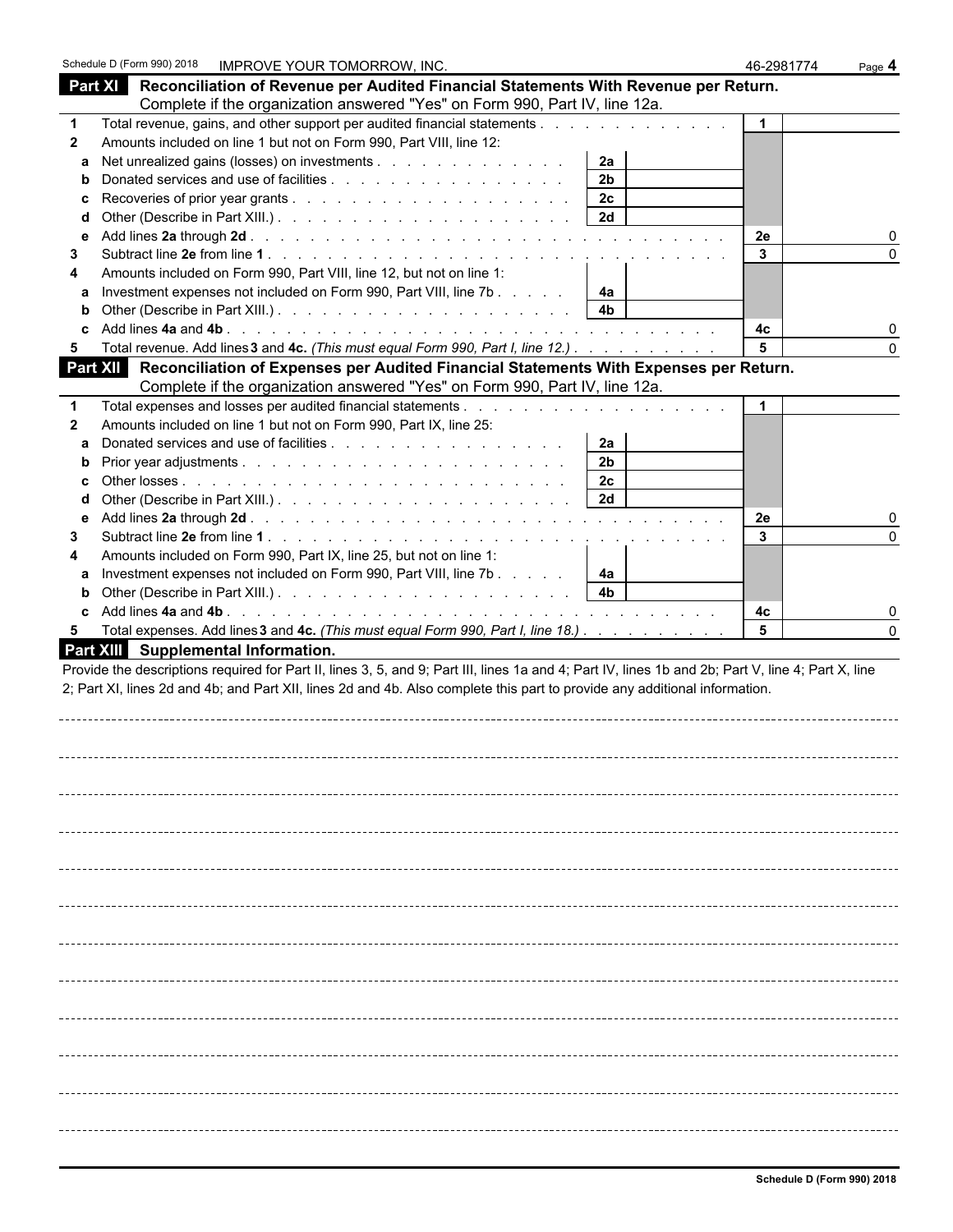**Part XIII Supplemental Information** *(continued)*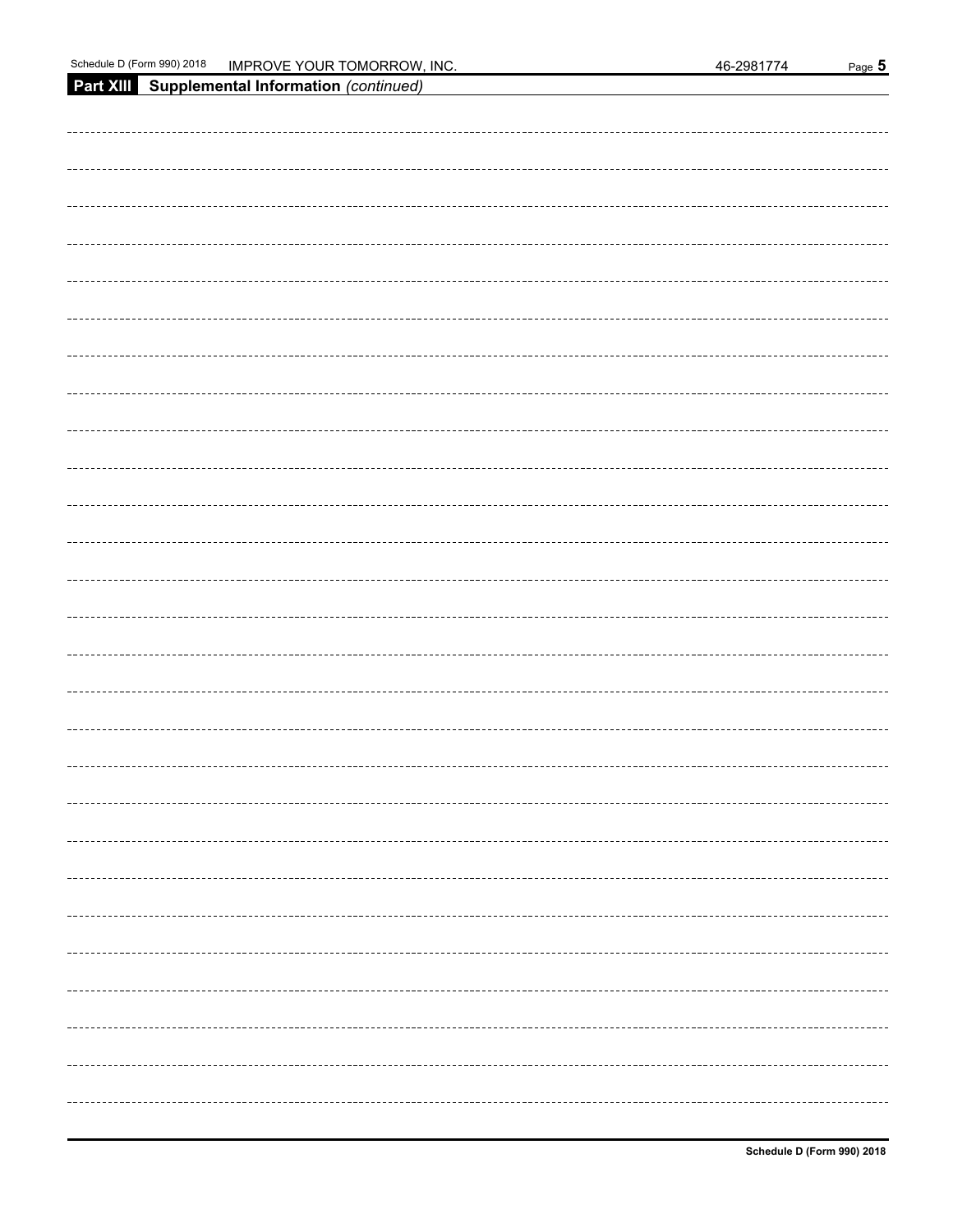|                | <b>SCHEDULE G</b>                                            |                                                            |                                                                                                                                                                     |     |                                                                      | Supplemental Information Regarding Fundraising or Gaming Activities                                                                 |                                                                            | OMB No. 1545-0047                                       |
|----------------|--------------------------------------------------------------|------------------------------------------------------------|---------------------------------------------------------------------------------------------------------------------------------------------------------------------|-----|----------------------------------------------------------------------|-------------------------------------------------------------------------------------------------------------------------------------|----------------------------------------------------------------------------|---------------------------------------------------------|
|                | (Form 990 or 990-EZ)                                         |                                                            | Complete if the organization answered "Yes" on Form 990, Part IV, line 17, 18, or 19, or if the<br>organization entered more than \$15,000 on Form 990-EZ, line 6a. |     |                                                                      |                                                                                                                                     |                                                                            |                                                         |
|                | Department of the Treasury<br>Internal Revenue Service       |                                                            | Attach to Form 990 or Form 990-EZ.<br>Go to www.irs.gov/Form990 for instructions and the latest information.                                                        |     | <b>Open to Public</b><br><b>Inspection</b>                           |                                                                                                                                     |                                                                            |                                                         |
|                | Name of the organization                                     |                                                            | <b>Employer identification number</b>                                                                                                                               |     |                                                                      |                                                                                                                                     |                                                                            |                                                         |
|                | IMPROVE YOUR TOMORROW, INC.                                  |                                                            |                                                                                                                                                                     |     |                                                                      |                                                                                                                                     | 46-2981774                                                                 |                                                         |
| Part I         |                                                              | Form 990-EZ filers are not required to complete this part. |                                                                                                                                                                     |     |                                                                      | Fundraising Activities. Complete if the organization answered "Yes" on Form 990, Part IV, line 17.                                  |                                                                            |                                                         |
| 1              |                                                              |                                                            |                                                                                                                                                                     |     |                                                                      | Indicate whether the organization raised funds through any of the following activities. Check all that apply.                       |                                                                            |                                                         |
| a              | Mail solicitations                                           |                                                            |                                                                                                                                                                     | e   |                                                                      | Solicitation of non-government grants                                                                                               |                                                                            |                                                         |
| b              |                                                              | Internet and email solicitations                           |                                                                                                                                                                     | f   |                                                                      | Solicitation of government grants                                                                                                   |                                                                            |                                                         |
| C<br>d         | Phone solicitations<br>In-person solicitations               |                                                            |                                                                                                                                                                     | g   |                                                                      | Special fundraising events                                                                                                          |                                                                            |                                                         |
| 2a             |                                                              |                                                            |                                                                                                                                                                     |     |                                                                      | Did the organization have a written or oral agreement with any individual (including officers, directors, trustees,                 |                                                                            |                                                         |
|                |                                                              |                                                            |                                                                                                                                                                     |     |                                                                      | key employees listed in Form 990, Part VII) or entity in connection with professional fundraising services?                         |                                                                            | Yes<br>No                                               |
| b              |                                                              | compensated at least \$5,000 by the organization.          |                                                                                                                                                                     |     |                                                                      | If "Yes," list the 10 highest paid individuals or entities (fundraisers) pursuant to agreements under which the fundraiser is to be |                                                                            |                                                         |
|                | (i) Name and address of individual<br>or entity (fundraiser) |                                                            | (ii) Activity                                                                                                                                                       |     | (iii) Did fundraiser have<br>custody or control of<br>contributions? | (iv) Gross receipts<br>from activity                                                                                                | (v) Amount paid to<br>(or retained by)<br>fundraiser listed in<br>col. (i) | (vi) Amount paid to<br>(or retained by)<br>organization |
|                |                                                              |                                                            |                                                                                                                                                                     | Yes | No                                                                   |                                                                                                                                     |                                                                            |                                                         |
| 1              |                                                              |                                                            |                                                                                                                                                                     |     |                                                                      |                                                                                                                                     |                                                                            |                                                         |
| 2              |                                                              |                                                            |                                                                                                                                                                     |     |                                                                      | 0                                                                                                                                   | 0                                                                          | 0                                                       |
|                |                                                              |                                                            |                                                                                                                                                                     |     |                                                                      | 0                                                                                                                                   | 0                                                                          | 0                                                       |
| 3              |                                                              |                                                            |                                                                                                                                                                     |     |                                                                      |                                                                                                                                     |                                                                            |                                                         |
| 4              |                                                              |                                                            |                                                                                                                                                                     |     |                                                                      | 0                                                                                                                                   | 0                                                                          | 0                                                       |
|                |                                                              |                                                            |                                                                                                                                                                     |     |                                                                      | 0                                                                                                                                   | 0                                                                          | 0                                                       |
| 5              |                                                              |                                                            |                                                                                                                                                                     |     |                                                                      |                                                                                                                                     |                                                                            |                                                         |
| 6              |                                                              |                                                            |                                                                                                                                                                     |     |                                                                      | 0                                                                                                                                   | 0                                                                          | 0                                                       |
|                |                                                              |                                                            |                                                                                                                                                                     |     |                                                                      | 0                                                                                                                                   | 0                                                                          | 0                                                       |
| $\overline{7}$ |                                                              |                                                            |                                                                                                                                                                     |     |                                                                      |                                                                                                                                     |                                                                            |                                                         |
| 8              |                                                              |                                                            |                                                                                                                                                                     |     |                                                                      | 0                                                                                                                                   | 0                                                                          | 0                                                       |
|                |                                                              |                                                            |                                                                                                                                                                     |     |                                                                      | O                                                                                                                                   | 0                                                                          | 0                                                       |
| 9              |                                                              |                                                            |                                                                                                                                                                     |     |                                                                      |                                                                                                                                     |                                                                            |                                                         |
| 10             |                                                              |                                                            |                                                                                                                                                                     |     |                                                                      |                                                                                                                                     | 0                                                                          |                                                         |
|                |                                                              |                                                            |                                                                                                                                                                     |     |                                                                      |                                                                                                                                     |                                                                            |                                                         |
|                |                                                              |                                                            |                                                                                                                                                                     |     |                                                                      |                                                                                                                                     |                                                                            |                                                         |
| Total.<br>3    |                                                              |                                                            |                                                                                                                                                                     |     |                                                                      | List all states in which the organization is registered or licensed to solicit contributions or has been notified it is exempt from |                                                                            | 0                                                       |
|                | registration or licensing.                                   |                                                            |                                                                                                                                                                     |     |                                                                      |                                                                                                                                     |                                                                            |                                                         |
|                |                                                              |                                                            |                                                                                                                                                                     |     |                                                                      |                                                                                                                                     |                                                                            |                                                         |
|                |                                                              |                                                            |                                                                                                                                                                     |     |                                                                      |                                                                                                                                     |                                                                            |                                                         |
|                |                                                              |                                                            |                                                                                                                                                                     |     |                                                                      |                                                                                                                                     |                                                                            |                                                         |
|                |                                                              |                                                            |                                                                                                                                                                     |     |                                                                      |                                                                                                                                     |                                                                            |                                                         |
|                |                                                              |                                                            |                                                                                                                                                                     |     |                                                                      |                                                                                                                                     |                                                                            |                                                         |
|                |                                                              |                                                            |                                                                                                                                                                     |     |                                                                      |                                                                                                                                     |                                                                            |                                                         |
|                |                                                              |                                                            |                                                                                                                                                                     |     |                                                                      |                                                                                                                                     |                                                                            |                                                         |
|                |                                                              |                                                            |                                                                                                                                                                     |     |                                                                      |                                                                                                                                     |                                                                            |                                                         |
|                |                                                              |                                                            |                                                                                                                                                                     |     |                                                                      |                                                                                                                                     |                                                                            |                                                         |
|                |                                                              |                                                            |                                                                                                                                                                     |     |                                                                      |                                                                                                                                     |                                                                            |                                                         |
|                |                                                              |                                                            |                                                                                                                                                                     |     |                                                                      |                                                                                                                                     |                                                                            |                                                         |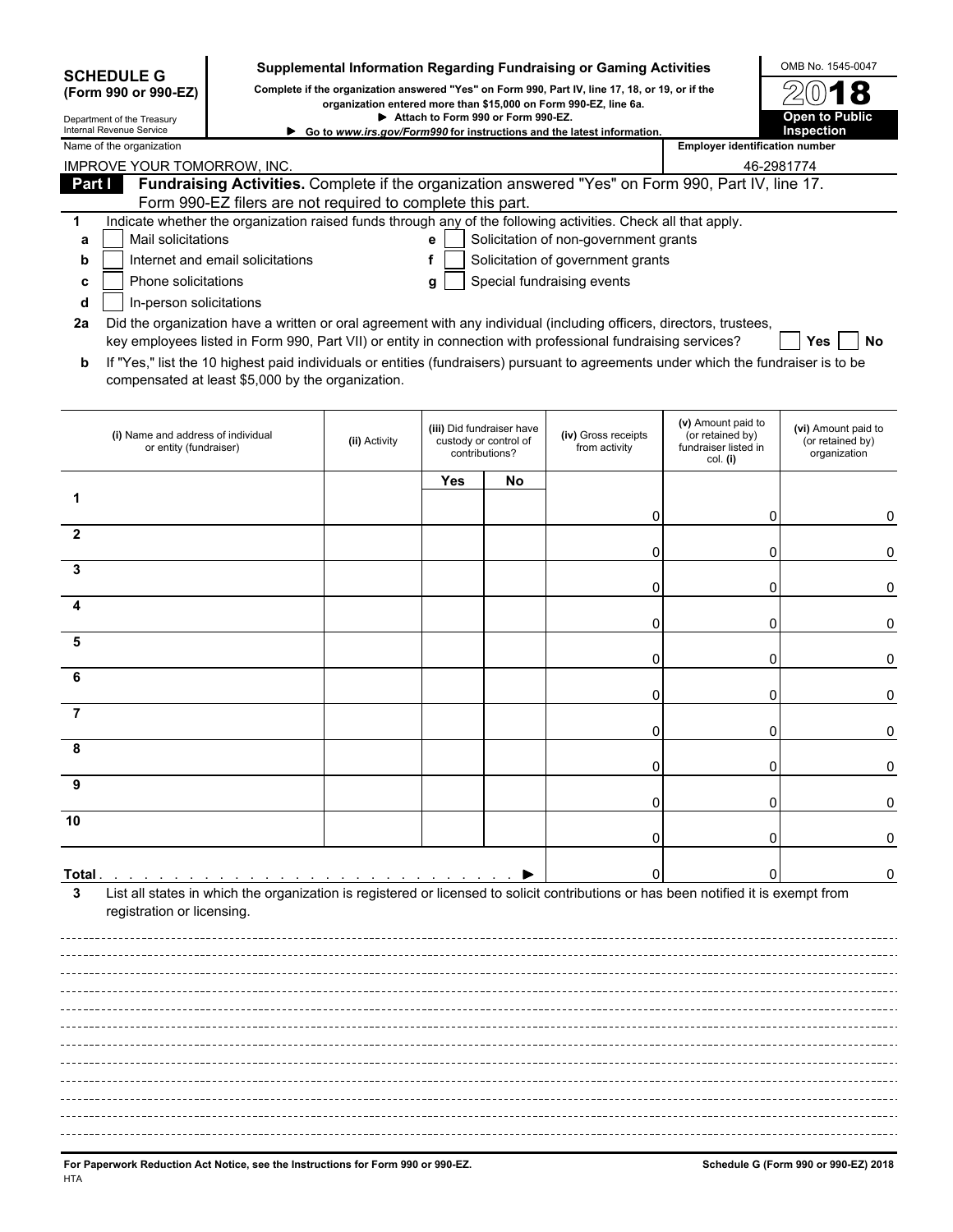**Part II Fundraising Events.** Complete if the organization answered "Yes" on Form 990, Part IV, line 18, or reported more than \$15,000 of fundraising event contributions and gross income on Form 990-EZ, lines 1 and 6b. List events with gross receipts greater than \$5,000.

|                 |                 | Cronto with gross receipts groater than voluus                                                      |                                                          |                                                  |                                             |                                                     |
|-----------------|-----------------|-----------------------------------------------------------------------------------------------------|----------------------------------------------------------|--------------------------------------------------|---------------------------------------------|-----------------------------------------------------|
|                 |                 |                                                                                                     | (a) Event $#1$                                           | (b) Event $#2$                                   | (c) Other events                            | (d) Total events                                    |
|                 |                 |                                                                                                     | <b>3 BOUND BROTHEF</b><br>(event type)                   | <b>ARVESTING DREAM</b><br>(event type)           | <b>NONE</b><br>(total number)               | (add col. (a) through<br>col. (c)                   |
|                 |                 |                                                                                                     |                                                          |                                                  |                                             |                                                     |
| Revenue         |                 | Gross receipts                                                                                      | 18,000                                                   | 42,309                                           | ΩI                                          | 60,309                                              |
|                 | $\mathbf{2}$    | Less: Contributions                                                                                 |                                                          |                                                  | $\Omega$                                    | 0                                                   |
|                 |                 | Gross income (line 1 minus<br>$line 2)$ .                                                           | 18,000                                                   | 42,309                                           | 0                                           | 60,309                                              |
|                 |                 | 4 Cash prizes                                                                                       |                                                          |                                                  | $\Omega$                                    | 0                                                   |
|                 | 5               | Noncash prizes                                                                                      |                                                          |                                                  | $\Omega$                                    | $\Omega$                                            |
|                 | 6               | Rent/facility costs                                                                                 | 4,407                                                    | 700                                              | $\overline{0}$                              | 5,107                                               |
| Direct Expenses |                 | 7 Food and beverages                                                                                | 2,400                                                    | 3,337                                            | $\overline{0}$                              | 5,737                                               |
|                 | 8               | Entertainment                                                                                       |                                                          |                                                  | $\Omega$                                    | 0                                                   |
|                 | 9               | Other direct expenses                                                                               |                                                          |                                                  | $\Omega$                                    | 0                                                   |
|                 | 10<br>11        | Direct expense summary. Add lines 4 through 9 in column (d) ▶                                       |                                                          |                                                  |                                             | 10,844)<br>49,465                                   |
|                 | <b>Part III</b> | Gaming. Complete if the organization answered "Yes" on Form 990, Part IV, line 19, or reported more |                                                          |                                                  |                                             |                                                     |
|                 |                 | than \$15,000 on Form 990-EZ, line 6a.                                                              |                                                          |                                                  |                                             |                                                     |
| Revenue         |                 |                                                                                                     | (a) Bingo                                                | (b) Pull tabs/instant<br>bingo/progressive bingo | (c) Other gaming                            | (d) Total gaming (add<br>col. (a) through col. (c)) |
|                 |                 |                                                                                                     |                                                          |                                                  |                                             |                                                     |
|                 |                 | Gross revenue                                                                                       |                                                          |                                                  |                                             |                                                     |
|                 | $\mathbf{2}$    | Cash prizes                                                                                         |                                                          |                                                  |                                             |                                                     |
|                 | 3               | Noncash prizes                                                                                      |                                                          |                                                  |                                             | U                                                   |
|                 | 4               | Rent/facility costs                                                                                 |                                                          |                                                  |                                             |                                                     |
| Direct Expenses | 5               | Other direct expenses                                                                               |                                                          |                                                  |                                             |                                                     |
|                 | 6               | Volunteer labor                                                                                     | $\sqrt{1 + \gamma_{\text{es}}}$<br>$\frac{\%}{\%}$<br>No | $\sqrt{1 + \gamma}$<br><u>%</u><br>No            | $\sqrt{1-\gamma_{\text{es}}}$<br>$\%$<br>No |                                                     |
|                 | 7               | Direct expense summary. Add lines 2 through 5 in column (d)                                         |                                                          |                                                  |                                             | $\left( 0\right)$                                   |
|                 | 8               | Net gaming income summary. Subtract line 7 from line 1, column (d)                                  |                                                          |                                                  |                                             | 0                                                   |
| 9               |                 | Enter the state(s) in which the organization conducts gaming activities:                            |                                                          |                                                  |                                             |                                                     |
|                 | а<br>b          | Is the organization licensed to conduct gaming activities in each of these states?                  |                                                          |                                                  |                                             | <b>Nes</b><br>l INo                                 |
|                 |                 |                                                                                                     |                                                          |                                                  |                                             |                                                     |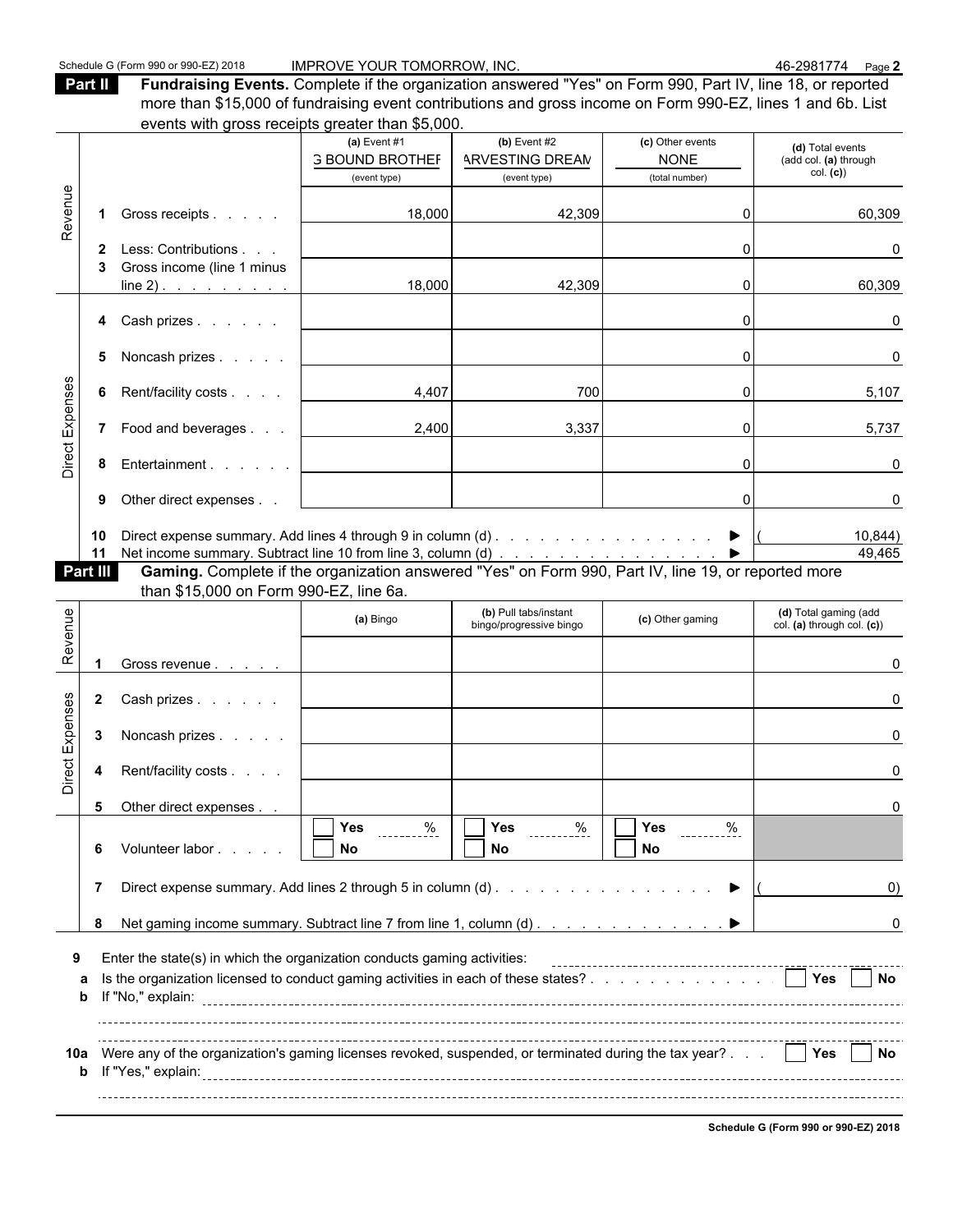|                | Schedule G (Form 990 or 990-EZ) 2018 IMPROVE YOUR TOMORROW, INC.                                                                                                                                                                              | 46-2981774                           | Page 3 |
|----------------|-----------------------------------------------------------------------------------------------------------------------------------------------------------------------------------------------------------------------------------------------|--------------------------------------|--------|
| 11             |                                                                                                                                                                                                                                               |                                      |        |
| 12             | Is the organization a grantor, beneficiary or trustee of a trust, or a member of a partnership or other entity                                                                                                                                |                                      |        |
| 13<br>a        | Indicate the percentage of gaming activity conducted in:                                                                                                                                                                                      |                                      | %      |
| $\mathbf b$    |                                                                                                                                                                                                                                               |                                      | $\%$   |
| 14             | Enter the name and address of the person who prepares the organization's gaming/special events books and<br>records:                                                                                                                          |                                      |        |
|                |                                                                                                                                                                                                                                               |                                      |        |
|                |                                                                                                                                                                                                                                               |                                      |        |
|                | 15a Does the organization have a contract with a third party from whom the organization receives gaming                                                                                                                                       |                                      |        |
|                |                                                                                                                                                                                                                                               |                                      |        |
|                |                                                                                                                                                                                                                                               |                                      |        |
|                | c If "Yes," enter name and address of the third party:                                                                                                                                                                                        |                                      |        |
|                |                                                                                                                                                                                                                                               |                                      |        |
|                |                                                                                                                                                                                                                                               |                                      |        |
| 16             | Gaming manager information:                                                                                                                                                                                                                   |                                      |        |
|                |                                                                                                                                                                                                                                               |                                      |        |
|                |                                                                                                                                                                                                                                               |                                      |        |
|                | Description of services provided                                                                                                                                                                                                              |                                      |        |
|                | Director/officer<br>Employee<br>Independent contractor                                                                                                                                                                                        |                                      |        |
| 17             | Mandatory distributions:                                                                                                                                                                                                                      |                                      |        |
|                | a Is the organization required under state law to make charitable distributions from the gaming proceeds to                                                                                                                                   |                                      |        |
|                | Enter the amount of distributions required under state law to be distributed to other exempt organizations or                                                                                                                                 | Yes                                  | No     |
|                | spent in the organization's own exempt activities during the tax year $\triangleright$ \$                                                                                                                                                     |                                      | 0      |
| <b>Part IV</b> | Supplemental Information. Provide the explanations required by Part I, line 2b, columns (iii) and (v); and<br>Part III, lines 9, 9b, 10b, 15b, 15c, 16, and 17b, as applicable. Also provide any additional information.<br>See instructions. |                                      |        |
|                |                                                                                                                                                                                                                                               |                                      |        |
|                |                                                                                                                                                                                                                                               |                                      |        |
|                |                                                                                                                                                                                                                                               |                                      |        |
|                |                                                                                                                                                                                                                                               |                                      |        |
|                |                                                                                                                                                                                                                                               |                                      |        |
|                |                                                                                                                                                                                                                                               |                                      |        |
|                |                                                                                                                                                                                                                                               |                                      |        |
|                |                                                                                                                                                                                                                                               |                                      |        |
|                |                                                                                                                                                                                                                                               |                                      |        |
|                |                                                                                                                                                                                                                                               |                                      |        |
|                |                                                                                                                                                                                                                                               | Schodule C (Form 000 or 000 F7) 2019 |        |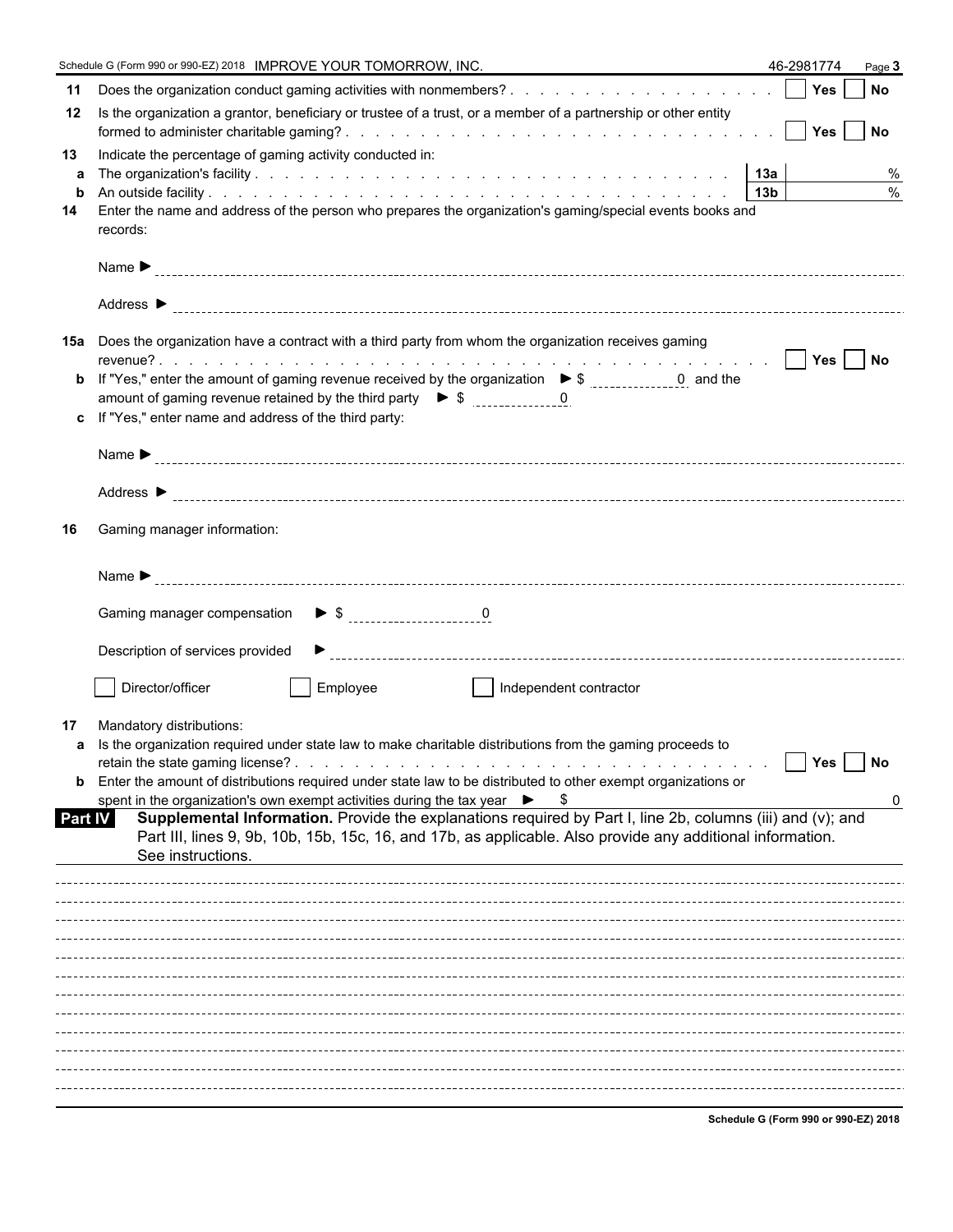| <b>SCHEDULE O</b><br>(Form 990 or 990-EZ)<br>Department of the Treasury<br>Internal Revenue Service | Supplemental Information to Form 990 or 990-EZ<br>Complete to provide information for responses to specific questions on<br>Form 990 or 990-EZ or to provide any additional information.<br>Attach to Form 990 or 990-EZ.<br>▶<br>Go to www.irs.gov/Form990 for the latest information. |                                | OMB No. 1545-0047<br>$20$ 18<br><b>Open to Public</b><br>Inspection |  |  |  |  |  |  |  |  |
|-----------------------------------------------------------------------------------------------------|-----------------------------------------------------------------------------------------------------------------------------------------------------------------------------------------------------------------------------------------------------------------------------------------|--------------------------------|---------------------------------------------------------------------|--|--|--|--|--|--|--|--|
| Name of the organization                                                                            |                                                                                                                                                                                                                                                                                         | Employer identification number |                                                                     |  |  |  |  |  |  |  |  |
| IMPROVE YOUR TOMORROW, INC.                                                                         |                                                                                                                                                                                                                                                                                         | 46-2981774                     |                                                                     |  |  |  |  |  |  |  |  |
| Form 990, Part VI, Section Section B, Line 11B: CFO REVIEWS RETURN PRIOR TO FILING                  |                                                                                                                                                                                                                                                                                         |                                |                                                                     |  |  |  |  |  |  |  |  |
|                                                                                                     | Form 990, Part VI, Section Section C, Line Line 19: COPIES AVAILABLE UPON REQUEST                                                                                                                                                                                                       |                                |                                                                     |  |  |  |  |  |  |  |  |
|                                                                                                     |                                                                                                                                                                                                                                                                                         |                                |                                                                     |  |  |  |  |  |  |  |  |
|                                                                                                     |                                                                                                                                                                                                                                                                                         |                                |                                                                     |  |  |  |  |  |  |  |  |
|                                                                                                     |                                                                                                                                                                                                                                                                                         |                                |                                                                     |  |  |  |  |  |  |  |  |
|                                                                                                     |                                                                                                                                                                                                                                                                                         |                                |                                                                     |  |  |  |  |  |  |  |  |
|                                                                                                     |                                                                                                                                                                                                                                                                                         |                                |                                                                     |  |  |  |  |  |  |  |  |
|                                                                                                     |                                                                                                                                                                                                                                                                                         |                                |                                                                     |  |  |  |  |  |  |  |  |
|                                                                                                     |                                                                                                                                                                                                                                                                                         |                                |                                                                     |  |  |  |  |  |  |  |  |
|                                                                                                     |                                                                                                                                                                                                                                                                                         |                                |                                                                     |  |  |  |  |  |  |  |  |
|                                                                                                     |                                                                                                                                                                                                                                                                                         |                                |                                                                     |  |  |  |  |  |  |  |  |
|                                                                                                     |                                                                                                                                                                                                                                                                                         |                                |                                                                     |  |  |  |  |  |  |  |  |
|                                                                                                     |                                                                                                                                                                                                                                                                                         |                                |                                                                     |  |  |  |  |  |  |  |  |
|                                                                                                     |                                                                                                                                                                                                                                                                                         |                                |                                                                     |  |  |  |  |  |  |  |  |
|                                                                                                     |                                                                                                                                                                                                                                                                                         |                                |                                                                     |  |  |  |  |  |  |  |  |
|                                                                                                     |                                                                                                                                                                                                                                                                                         |                                |                                                                     |  |  |  |  |  |  |  |  |
|                                                                                                     |                                                                                                                                                                                                                                                                                         |                                |                                                                     |  |  |  |  |  |  |  |  |
|                                                                                                     |                                                                                                                                                                                                                                                                                         |                                |                                                                     |  |  |  |  |  |  |  |  |
|                                                                                                     |                                                                                                                                                                                                                                                                                         |                                |                                                                     |  |  |  |  |  |  |  |  |
|                                                                                                     |                                                                                                                                                                                                                                                                                         |                                |                                                                     |  |  |  |  |  |  |  |  |
|                                                                                                     |                                                                                                                                                                                                                                                                                         |                                |                                                                     |  |  |  |  |  |  |  |  |
|                                                                                                     |                                                                                                                                                                                                                                                                                         |                                |                                                                     |  |  |  |  |  |  |  |  |
|                                                                                                     |                                                                                                                                                                                                                                                                                         |                                |                                                                     |  |  |  |  |  |  |  |  |
|                                                                                                     |                                                                                                                                                                                                                                                                                         |                                |                                                                     |  |  |  |  |  |  |  |  |
|                                                                                                     |                                                                                                                                                                                                                                                                                         |                                |                                                                     |  |  |  |  |  |  |  |  |
|                                                                                                     |                                                                                                                                                                                                                                                                                         |                                |                                                                     |  |  |  |  |  |  |  |  |
|                                                                                                     |                                                                                                                                                                                                                                                                                         |                                |                                                                     |  |  |  |  |  |  |  |  |
|                                                                                                     |                                                                                                                                                                                                                                                                                         |                                |                                                                     |  |  |  |  |  |  |  |  |
|                                                                                                     |                                                                                                                                                                                                                                                                                         |                                |                                                                     |  |  |  |  |  |  |  |  |
|                                                                                                     |                                                                                                                                                                                                                                                                                         |                                |                                                                     |  |  |  |  |  |  |  |  |
|                                                                                                     |                                                                                                                                                                                                                                                                                         |                                |                                                                     |  |  |  |  |  |  |  |  |
|                                                                                                     |                                                                                                                                                                                                                                                                                         |                                |                                                                     |  |  |  |  |  |  |  |  |
|                                                                                                     |                                                                                                                                                                                                                                                                                         |                                |                                                                     |  |  |  |  |  |  |  |  |
|                                                                                                     |                                                                                                                                                                                                                                                                                         |                                |                                                                     |  |  |  |  |  |  |  |  |
|                                                                                                     |                                                                                                                                                                                                                                                                                         |                                |                                                                     |  |  |  |  |  |  |  |  |
|                                                                                                     |                                                                                                                                                                                                                                                                                         |                                |                                                                     |  |  |  |  |  |  |  |  |
|                                                                                                     |                                                                                                                                                                                                                                                                                         |                                |                                                                     |  |  |  |  |  |  |  |  |
|                                                                                                     |                                                                                                                                                                                                                                                                                         |                                |                                                                     |  |  |  |  |  |  |  |  |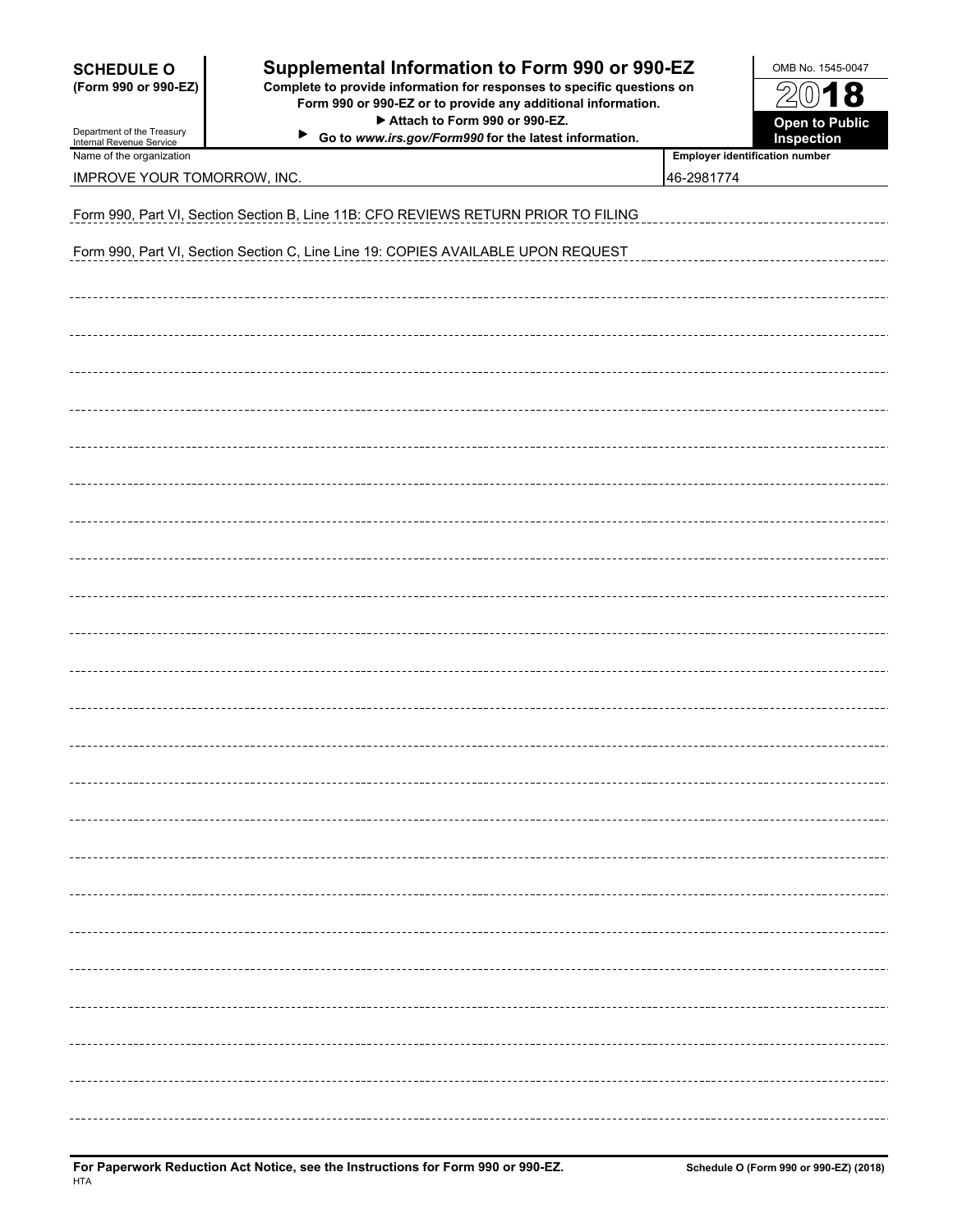| Schedule O (Form 990 or 990-EZ) (2018) | $\overline{2}$<br>Page                |  |  |  |  |
|----------------------------------------|---------------------------------------|--|--|--|--|
| Name of the organization               | <b>Employer identification number</b> |  |  |  |  |
| <b>IMPROVE YOUR TOMORROW, INC.</b>     | 46-2981774                            |  |  |  |  |
|                                        |                                       |  |  |  |  |
|                                        |                                       |  |  |  |  |
|                                        |                                       |  |  |  |  |
|                                        |                                       |  |  |  |  |
|                                        |                                       |  |  |  |  |
|                                        |                                       |  |  |  |  |
|                                        |                                       |  |  |  |  |
|                                        |                                       |  |  |  |  |
|                                        |                                       |  |  |  |  |
|                                        |                                       |  |  |  |  |
|                                        |                                       |  |  |  |  |
|                                        |                                       |  |  |  |  |
|                                        |                                       |  |  |  |  |
|                                        |                                       |  |  |  |  |
|                                        |                                       |  |  |  |  |
|                                        |                                       |  |  |  |  |
|                                        |                                       |  |  |  |  |
|                                        |                                       |  |  |  |  |
|                                        |                                       |  |  |  |  |
|                                        |                                       |  |  |  |  |
|                                        |                                       |  |  |  |  |
|                                        |                                       |  |  |  |  |
|                                        |                                       |  |  |  |  |
|                                        |                                       |  |  |  |  |
|                                        |                                       |  |  |  |  |
|                                        |                                       |  |  |  |  |
|                                        |                                       |  |  |  |  |
|                                        |                                       |  |  |  |  |
|                                        |                                       |  |  |  |  |
|                                        |                                       |  |  |  |  |
|                                        |                                       |  |  |  |  |
|                                        |                                       |  |  |  |  |
|                                        |                                       |  |  |  |  |
|                                        |                                       |  |  |  |  |
|                                        |                                       |  |  |  |  |
|                                        |                                       |  |  |  |  |
|                                        |                                       |  |  |  |  |
|                                        |                                       |  |  |  |  |
|                                        |                                       |  |  |  |  |
|                                        |                                       |  |  |  |  |
|                                        |                                       |  |  |  |  |
|                                        |                                       |  |  |  |  |
|                                        |                                       |  |  |  |  |
|                                        |                                       |  |  |  |  |
|                                        |                                       |  |  |  |  |
|                                        |                                       |  |  |  |  |
|                                        |                                       |  |  |  |  |
|                                        |                                       |  |  |  |  |
|                                        |                                       |  |  |  |  |
|                                        |                                       |  |  |  |  |
|                                        |                                       |  |  |  |  |
|                                        |                                       |  |  |  |  |
|                                        |                                       |  |  |  |  |
|                                        |                                       |  |  |  |  |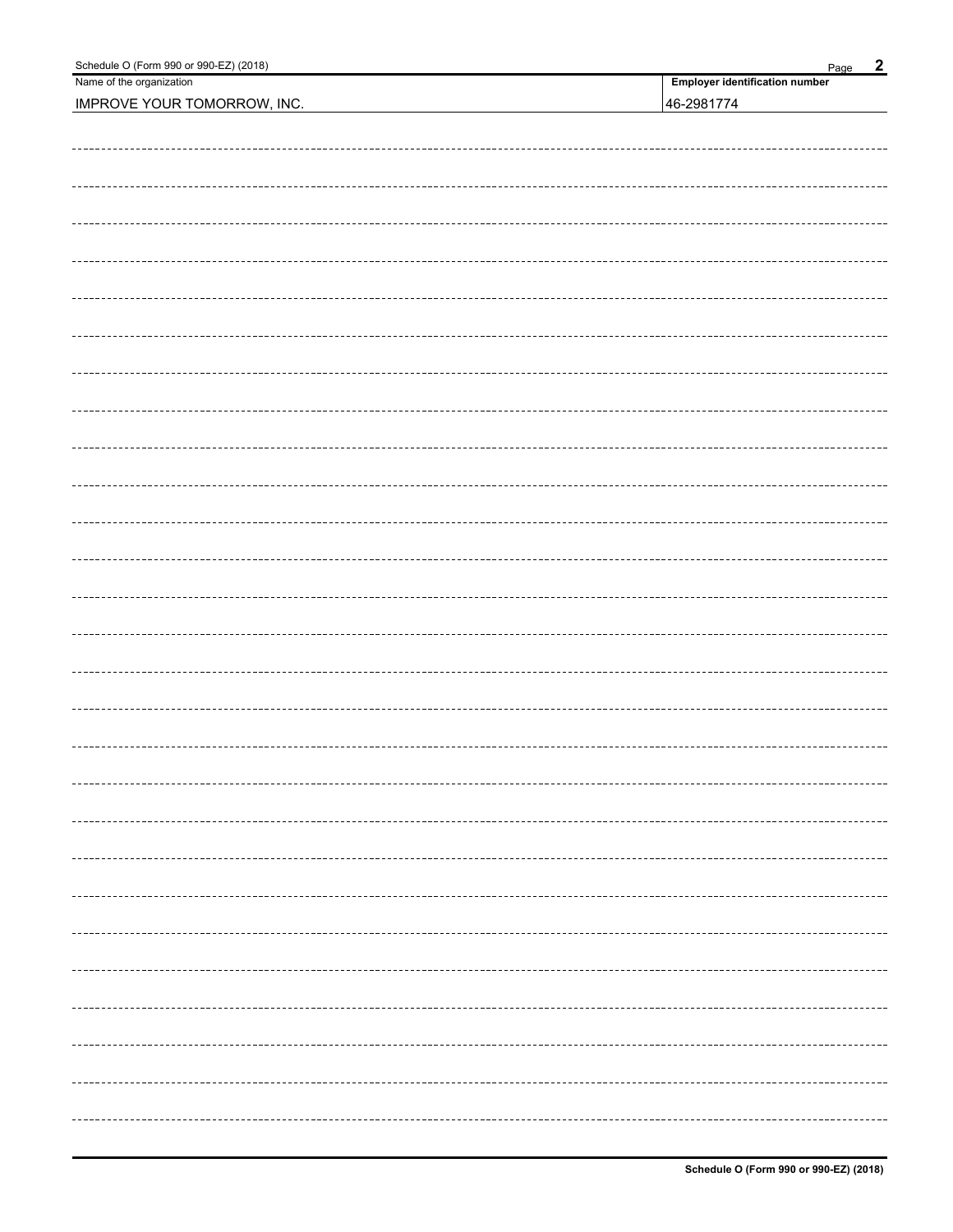|  | 12/31/2018 |  |  |
|--|------------|--|--|

|             | Form 4562 Statement - 990                                        |                              |               |                                |                           |                       |              |                      |                  |                   |                    |        |                         |                                        |                 | 12/31/2018                |
|-------------|------------------------------------------------------------------|------------------------------|---------------|--------------------------------|---------------------------|-----------------------|--------------|----------------------|------------------|-------------------|--------------------|--------|-------------------------|----------------------------------------|-----------------|---------------------------|
|             | IMPROVE YOUR TOMORROW, INC.                                      | 46-2981774                   |               |                                |                           |                       |              |                      |                  |                   |                    |        |                         |                                        |                 |                           |
| Item<br>No. | Description of<br>Property                                       | Date<br>Placed<br>In Service | Asset<br>Code | <b>Business</b><br>Use<br>$\%$ | Cost or<br>Other<br>Basis | Sec. 179<br>Deduction | Credit       | Special<br>Allowance | Salvage<br>Value | Recovery<br>Basis | Recovery<br>Period | Method | Con-<br>vention<br>Code | Prior Accum.<br>Deprec.,<br>179, Bonus | 2018<br>Deprec. | 2018<br>Accum.<br>Deprec. |
|             | <b>Depreciation Detail</b>                                       |                              |               |                                |                           |                       |              |                      |                  |                   |                    |        |                         |                                        |                 |                           |
|             | <b>MACRS</b> deductions for prior years (Line 17)                |                              |               |                                |                           |                       |              |                      |                  |                   |                    |        |                         |                                        |                 |                           |
|             | 9 LAPTOPS                                                        | 12/15/2016                   | $F-5$         | 100.00%                        | 2,668                     | 0                     | 0            | $\mathbf 0$          | $\mathbf 0$      | 2,668             | 5                  | 200DB  | MQ4                     | 1,147                                  | 608             | 1,755                     |
|             | Total MACRS deductions for prior years (Line 17)                 |                              |               |                                | 2,668                     | 0                     | $\mathbf{0}$ | $\mathbf{0}$         | $\mathbf 0$      | 2,668             |                    |        |                         | 1,147                                  | 608             | 1,755                     |
|             | <b>Subtotal Depreciation</b>                                     |                              |               |                                | 2,668                     | 0                     | $\mathbf{0}$ | $\mathbf{0}$         | $\mathbf 0$      | 2,668             |                    |        |                         | 1,147                                  | 608             | 1,755                     |
|             | <b>Listed Property</b>                                           |                              |               |                                |                           |                       |              |                      |                  |                   |                    |        |                         |                                        |                 |                           |
|             | Listed property with more than 50% business use (Line 25 and 26) |                              |               |                                |                           |                       |              |                      |                  |                   |                    |        |                         |                                        |                 |                           |
|             | 30 LAPTOPS                                                       | 10/29/2015                   | $F-4$         | 100.00%                        | 9,494                     | 0                     | $\mathbf 0$  | $\mathbf 0$          | $\mathbf 0$      | 9,494             | 5                  | 200DB  | MQ4                     | 6,248                                  | 1,299           | 7,547                     |
|             | Total listed prop with > 50% business use                        |                              |               |                                | 9,494                     | $\Omega$              | $\Omega$     | $\Omega$             | $\mathbf{0}$     | 9,494             |                    |        |                         | 6,248                                  | 1,299           | 7,547                     |
|             | <b>Subtotal Listed Property</b>                                  |                              |               |                                | 9,494                     | 0                     | $\Omega$     | $\mathbf{0}$         | $\mathbf{0}$     | 9,494             |                    |        |                         | 6,248                                  | 1,299           | 7,547                     |
|             | <b>Total Depreciation and Amortization</b>                       |                              |               |                                | 12,162                    | n                     |              |                      |                  | 12,162            |                    |        |                         | 7,395                                  | 1,907           | 9,302                     |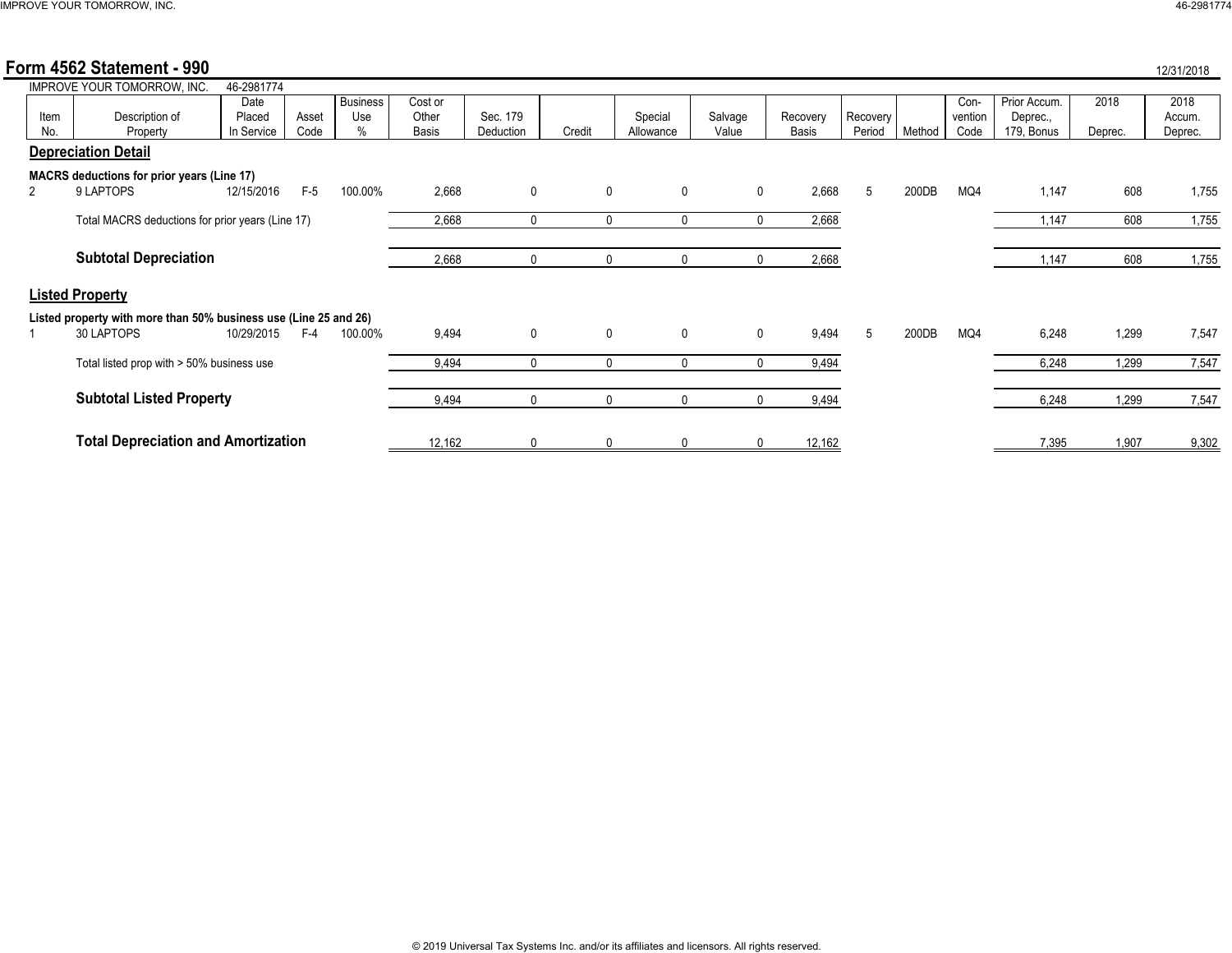## TAXABLE YEAR **California Exempt Organization** FORM **FORM FORM 2018 Annual Information Return 199**

|                                | Calendar Year 2018 or fiscal year beginning (mm/dd/yyyy)                                                                                                                                                                                                                                                                  |                                                               | , and ending (mm/dd/yyyy)                |                                                                                    |
|--------------------------------|---------------------------------------------------------------------------------------------------------------------------------------------------------------------------------------------------------------------------------------------------------------------------------------------------------------------------|---------------------------------------------------------------|------------------------------------------|------------------------------------------------------------------------------------|
|                                | Corporation/Organization name<br>IMPROVE YOUR TOMORROW, INC.                                                                                                                                                                                                                                                              |                                                               | California corporation number<br>3582115 |                                                                                    |
|                                | Additional information. See instructions.                                                                                                                                                                                                                                                                                 |                                                               | <b>FEIN</b>                              |                                                                                    |
| Street address (suite or room) |                                                                                                                                                                                                                                                                                                                           |                                                               | 46-2981774                               | PMB no.                                                                            |
|                                | 4229 NORTHGATE BLVD 5                                                                                                                                                                                                                                                                                                     |                                                               |                                          |                                                                                    |
| City                           |                                                                                                                                                                                                                                                                                                                           |                                                               | State                                    | Zip code                                                                           |
| SACRAMENTO                     |                                                                                                                                                                                                                                                                                                                           |                                                               | CA                                       | 95834                                                                              |
| Foreign country name           |                                                                                                                                                                                                                                                                                                                           | Foreign province/state/county                                 |                                          | Foreign postal code                                                                |
|                                |                                                                                                                                                                                                                                                                                                                           | If exempt under R&TC Section 23701d, has the organization     |                                          |                                                                                    |
|                                |                                                                                                                                                                                                                                                                                                                           |                                                               |                                          | engaged in political activities? See instructions. $\bullet$ Yes $\overline{X}$ No |
|                                |                                                                                                                                                                                                                                                                                                                           |                                                               |                                          | Is the organization exempt under R&TC Section 23701g? ● T Yes X No                 |
|                                | <b>D</b> Final Information Return?                                                                                                                                                                                                                                                                                        | If "Yes," enter the gross receipts from nonmember sources \$  |                                          |                                                                                    |
|                                | ● Dissolved Surrendered (Withdrawn) Merged/Reorganized L                                                                                                                                                                                                                                                                  | If organization is a public charity exempt under R&TC Section |                                          |                                                                                    |
|                                | Enter date: (mm/dd/yyyy)                                                                                                                                                                                                                                                                                                  | 23701d and meets the filing fee exception, check box.         |                                          |                                                                                    |
|                                | E Check accounting method: (1) $\Box$ Cash (2) $\Box$ Accrual (3) $\Box$ Other                                                                                                                                                                                                                                            |                                                               |                                          |                                                                                    |
|                                | F Federal return filed? (1) $\bigcirc$ 990T (2) $\bigcirc$ 990PF (3) $\bigcirc$ Sch H (990) M Is the organization a Limited Liability Company? $\bigcirc$ Yes X No                                                                                                                                                        |                                                               |                                          |                                                                                    |
|                                | (4) $\overline{X}$ Other 990 series                                                                                                                                                                                                                                                                                       | N Did the organization file Form 100 or Form 109 to           |                                          | $\bullet$ Yes $\overline{X}$ No                                                    |
|                                | <b>H</b> Is this organization in a group exemption $\ldots \ldots \ldots$ $\Box$ Yes $\overline{X}$ No                                                                                                                                                                                                                    | O Is the organization under audit by the IRS or has the       |                                          |                                                                                    |
|                                | If "Yes," what is the parent's name?                                                                                                                                                                                                                                                                                      |                                                               |                                          |                                                                                    |
|                                |                                                                                                                                                                                                                                                                                                                           |                                                               |                                          |                                                                                    |
|                                | Did the organization have any changes to its guidelines                                                                                                                                                                                                                                                                   | Date filed with IRS ________________                          |                                          |                                                                                    |
|                                | not reported to the FTB? See instructions. $\bullet$ $\Box$ Yes $\overline{X}$ No                                                                                                                                                                                                                                         |                                                               |                                          |                                                                                    |
| Part I                         | Complete Part I unless not required to file this form. See General Information B and C.                                                                                                                                                                                                                                   |                                                               |                                          |                                                                                    |
|                                |                                                                                                                                                                                                                                                                                                                           |                                                               |                                          | 60,340 00                                                                          |
|                                |                                                                                                                                                                                                                                                                                                                           |                                                               |                                          | 0 <sub>0</sub>                                                                     |
| <b>Receipts</b>                |                                                                                                                                                                                                                                                                                                                           |                                                               |                                          | 1,409,552 00                                                                       |
| and                            | 4 Total gross receipts for filing requirement test. Add line 1 through line 3.                                                                                                                                                                                                                                            |                                                               |                                          |                                                                                    |
| Revenues                       | This line must be completed. If the result is less than \$50,000, see General Information B $\bullet$   4                                                                                                                                                                                                                 |                                                               | $0$ 00                                   | 1,469,892 00                                                                       |
|                                |                                                                                                                                                                                                                                                                                                                           |                                                               | $0$ 00                                   |                                                                                    |
|                                | 6 Cost or other basis, and sales expenses of assets sold    6                                                                                                                                                                                                                                                             |                                                               | $\overline{7}$                           | 0 <sub>0</sub>                                                                     |
|                                |                                                                                                                                                                                                                                                                                                                           |                                                               |                                          | 1,469,892 00                                                                       |
|                                |                                                                                                                                                                                                                                                                                                                           |                                                               |                                          | 696,167 00                                                                         |
| <b>Expenses</b>                |                                                                                                                                                                                                                                                                                                                           |                                                               |                                          | 773,725 00                                                                         |
|                                |                                                                                                                                                                                                                                                                                                                           |                                                               | $\bullet$ 11                             | $0$ 00                                                                             |
|                                |                                                                                                                                                                                                                                                                                                                           |                                                               |                                          | $0$ 00                                                                             |
|                                |                                                                                                                                                                                                                                                                                                                           |                                                               |                                          | 0 <sub>0</sub>                                                                     |
|                                |                                                                                                                                                                                                                                                                                                                           |                                                               |                                          | 0 <sub>0</sub>                                                                     |
|                                |                                                                                                                                                                                                                                                                                                                           |                                                               | 15                                       | 0 <sub>0</sub>                                                                     |
|                                |                                                                                                                                                                                                                                                                                                                           |                                                               | 16                                       | $0$ 00                                                                             |
|                                |                                                                                                                                                                                                                                                                                                                           |                                                               |                                          | $0$ 00                                                                             |
|                                | Under penalties of perjury, I declare that I have examined this return, including accompanying schedules and statements, and to the best of my knowledge and<br>belief, it is true, correct, and complete. Declaration of preparer (other than taxpayer) is based on all information of which preparer has any knowledge. |                                                               |                                          |                                                                                    |
| Sign<br>Here                   |                                                                                                                                                                                                                                                                                                                           | Title<br>Date                                                 |                                          | <b>C</b> Telephone                                                                 |
|                                | Signature<br>of officer ▶                                                                                                                                                                                                                                                                                                 |                                                               |                                          |                                                                                    |
|                                | Preparer's                                                                                                                                                                                                                                                                                                                | Date                                                          | Check if self-                           | $\bullet$ PTIN                                                                     |
| Paid                           | signature $\blacktriangleright$                                                                                                                                                                                                                                                                                           | 05/29/2019                                                    | employed $\blacktriangleright$ X         | P00284674<br>● Firm's FEIN                                                         |
| Preparer's                     | Firm's name (or yours,<br>if self-employed)                                                                                                                                                                                                                                                                               | SEALS TAX AND FINANCIAL SERVICES                              |                                          | 68-0486550                                                                         |
| <b>Use Only</b>                | and address                                                                                                                                                                                                                                                                                                               |                                                               |                                          | ● Telephone                                                                        |
|                                | 3576 GOLDENSTAR STREET, PLUMAS LAKE, CA 95961                                                                                                                                                                                                                                                                             |                                                               |                                          | (530) 218-4690                                                                     |
|                                | May the FTB discuss this return with the preparer shown above? See instructions                                                                                                                                                                                                                                           |                                                               |                                          | $\bullet$ $\overline{X}$ Yes $\overline{\phantom{1}}$ No                           |
|                                |                                                                                                                                                                                                                                                                                                                           |                                                               |                                          |                                                                                    |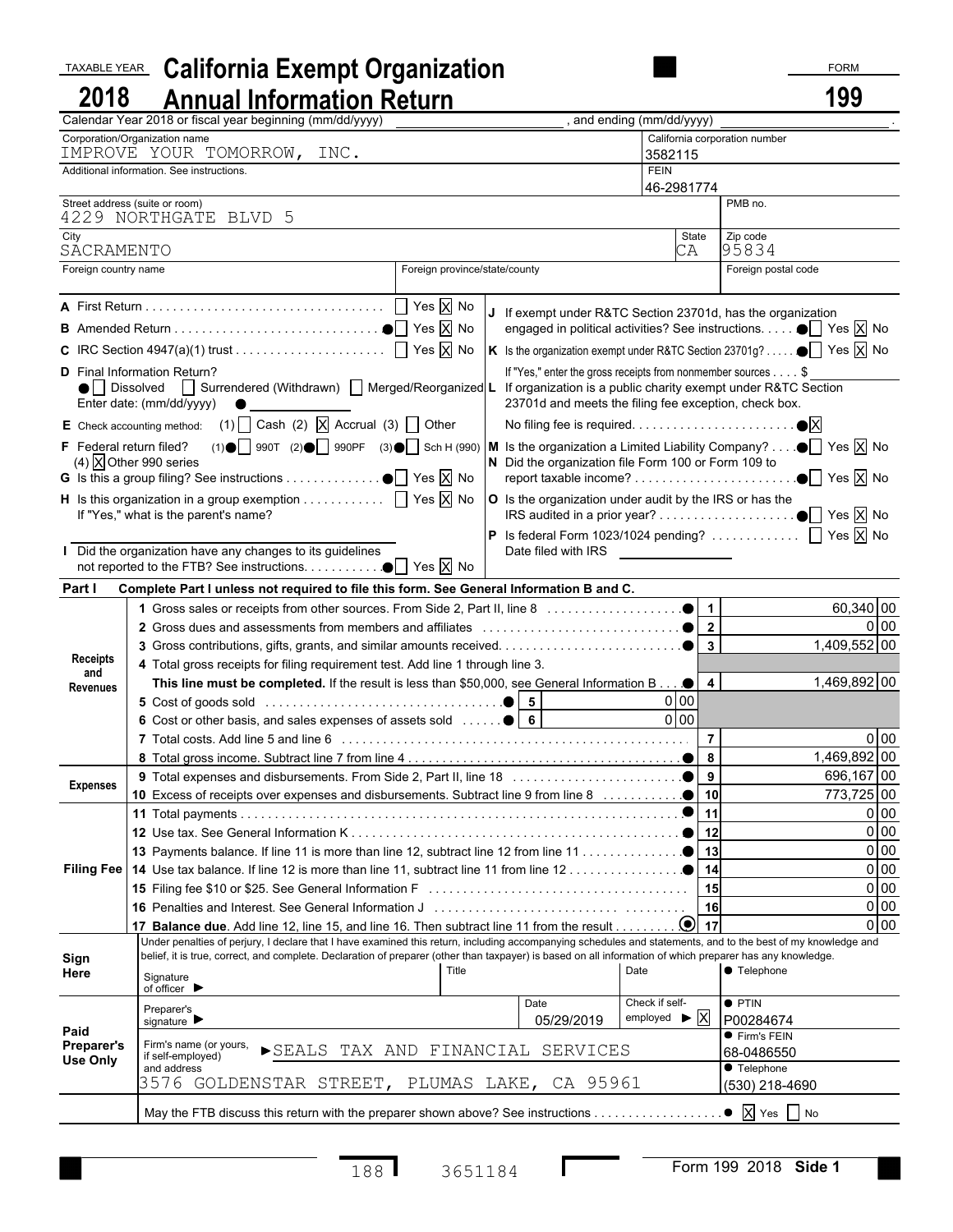| Part II                 | Organizations with gross receipts of more than \$50,000 and private foundations<br>regardless of amount of gross receipts - complete Part II or furnish substitute information. |                              |                                         |                                              |           |                |  |  |  |  |  |  |
|-------------------------|---------------------------------------------------------------------------------------------------------------------------------------------------------------------------------|------------------------------|-----------------------------------------|----------------------------------------------|-----------|----------------|--|--|--|--|--|--|
|                         |                                                                                                                                                                                 |                              |                                         | $\mathbf{1}$                                 |           | 60,309 00      |  |  |  |  |  |  |
|                         |                                                                                                                                                                                 |                              |                                         | $\mathbf{2}$                                 |           | 31 00          |  |  |  |  |  |  |
|                         |                                                                                                                                                                                 | 3                            |                                         |                                              |           |                |  |  |  |  |  |  |
| <b>Receipts</b><br>from |                                                                                                                                                                                 |                              | 0 00<br>0 <sub>0</sub>                  |                                              |           |                |  |  |  |  |  |  |
| Other                   |                                                                                                                                                                                 |                              | 0 <sub>0</sub>                          |                                              |           |                |  |  |  |  |  |  |
| Sources                 |                                                                                                                                                                                 |                              |                                         | 5                                            |           | 0 <sub>0</sub> |  |  |  |  |  |  |
|                         |                                                                                                                                                                                 | 6<br>$\overline{7}$          |                                         |                                              |           |                |  |  |  |  |  |  |
|                         | 8 Total gross sales or receipts from other sources. Add line 1 through line 7. Enter here and on Side 1, Part I, line 1                                                         | 8                            |                                         | 0 <sub>0</sub><br>60.340 00                  |           |                |  |  |  |  |  |  |
|                         |                                                                                                                                                                                 |                              |                                         | 9                                            |           | 0 <sub>0</sub> |  |  |  |  |  |  |
|                         |                                                                                                                                                                                 |                              |                                         |                                              |           | 0 <sub>0</sub> |  |  |  |  |  |  |
|                         |                                                                                                                                                                                 |                              |                                         |                                              |           | 167,254 00     |  |  |  |  |  |  |
|                         |                                                                                                                                                                                 |                              |                                         |                                              |           | 0 <sub>0</sub> |  |  |  |  |  |  |
|                         |                                                                                                                                                                                 |                              |                                         |                                              |           | 0 <sub>0</sub> |  |  |  |  |  |  |
| <b>Expenses</b><br>and  |                                                                                                                                                                                 |                              |                                         |                                              |           | 63,065 00      |  |  |  |  |  |  |
| Disburse-               |                                                                                                                                                                                 |                              |                                         |                                              |           | 5.107 00       |  |  |  |  |  |  |
| ments                   |                                                                                                                                                                                 |                              |                                         |                                              |           | 0 <sub>0</sub> |  |  |  |  |  |  |
|                         |                                                                                                                                                                                 |                              |                                         |                                              |           | 460,741 00     |  |  |  |  |  |  |
|                         | 18 Total expenses and disbursements. Add line 9 through line 17. Enter here and on Side 1, Part I, line 9                                                                       |                              |                                         | 18                                           |           | 696,167 00     |  |  |  |  |  |  |
|                         | <b>Schedule L</b><br><b>Balance Sheet</b>                                                                                                                                       | Beginning of taxable year    |                                         | End of taxable year                          |           |                |  |  |  |  |  |  |
| <b>Assets</b>           |                                                                                                                                                                                 | (a)                          | (b)                                     | (c)                                          |           | (d)            |  |  |  |  |  |  |
|                         |                                                                                                                                                                                 |                              | 152,830.                                |                                              |           | 290,059.       |  |  |  |  |  |  |
|                         | 2 Net accounts receivable                                                                                                                                                       |                              | 40,727                                  |                                              |           | 52,336.        |  |  |  |  |  |  |
|                         |                                                                                                                                                                                 |                              | 0.                                      |                                              |           | 0.             |  |  |  |  |  |  |
|                         | 4 Inventories                                                                                                                                                                   |                              | 0.                                      |                                              |           | 0.             |  |  |  |  |  |  |
|                         | <b>5</b> Federal and state government obligations                                                                                                                               |                              | 0.                                      |                                              |           | 0.             |  |  |  |  |  |  |
|                         | 6 Investments in other bonds                                                                                                                                                    |                              | 0.                                      |                                              |           | 0.             |  |  |  |  |  |  |
|                         | 7 Investments in stock                                                                                                                                                          |                              | 0.                                      |                                              |           | 0.             |  |  |  |  |  |  |
|                         |                                                                                                                                                                                 |                              | 0.                                      |                                              |           | 0.             |  |  |  |  |  |  |
|                         | <b>9</b> Other investments. Attach schedule                                                                                                                                     |                              | 0.                                      |                                              |           | 0.             |  |  |  |  |  |  |
|                         | 10 a Depreciable assets                                                                                                                                                         | 19,557.                      |                                         | 12,162.                                      |           |                |  |  |  |  |  |  |
|                         | <b>b</b> Less accumulated depreciation $\ldots$                                                                                                                                 | $7,395.$ )<br>$\overline{ }$ | 12,162.                                 | 9,302.                                       |           | 2,860.         |  |  |  |  |  |  |
|                         | 11 Land                                                                                                                                                                         |                              | 0.                                      |                                              |           | 0.             |  |  |  |  |  |  |
|                         | <b>12</b> Other assets. Attach schedule                                                                                                                                         |                              | $\mathbf{0}$                            |                                              |           | 2,949.         |  |  |  |  |  |  |
|                         |                                                                                                                                                                                 |                              | 205,719                                 |                                              |           | 348,204.       |  |  |  |  |  |  |
|                         | Liabilities and net worth                                                                                                                                                       |                              |                                         |                                              |           |                |  |  |  |  |  |  |
|                         | 14 Accounts payable                                                                                                                                                             |                              | 23.448                                  |                                              |           | 16,056         |  |  |  |  |  |  |
|                         | <b>15</b> Contributions, gifts, or grants payable                                                                                                                               |                              | 0.                                      |                                              |           | 0.             |  |  |  |  |  |  |
|                         | 16 Bonds and notes payable                                                                                                                                                      |                              | 0.                                      |                                              |           | 0.             |  |  |  |  |  |  |
|                         | 17 Mortgages payable                                                                                                                                                            |                              | 0.                                      |                                              |           | 0.             |  |  |  |  |  |  |
|                         | <b>18</b> Other liabilities. Attach schedule                                                                                                                                    |                              | 0.                                      |                                              |           | 0.             |  |  |  |  |  |  |
|                         | 19 Capital stock or principal fund                                                                                                                                              |                              | 0.                                      |                                              |           | 0.             |  |  |  |  |  |  |
|                         | 20 Paid-in or capital surplus. Attach reconciliation                                                                                                                            |                              | 0.                                      |                                              |           | 0.             |  |  |  |  |  |  |
|                         | 21 Retained earnings or income fund                                                                                                                                             |                              | 182,271                                 |                                              |           | 332,148.       |  |  |  |  |  |  |
|                         | 22 Total liabilities and net worth                                                                                                                                              |                              | 205,719                                 |                                              |           | 348,204.       |  |  |  |  |  |  |
|                         | Reconciliation of income per books with income per return<br>Schedule M-1                                                                                                       |                              |                                         |                                              |           |                |  |  |  |  |  |  |
|                         | Do not complete this schedule if the amount on Schedule L, line 13, column (d), is less than \$50,000                                                                           |                              |                                         |                                              |           |                |  |  |  |  |  |  |
| 1                       | Net income per books                                                                                                                                                            | $\bullet$<br>225,475.        | 7 Income recorded on books this year    |                                              |           |                |  |  |  |  |  |  |
| 2                       | Federal income tax                                                                                                                                                              | 0.                           |                                         | not included in this return. Attach schedule | $\bullet$ | 0.             |  |  |  |  |  |  |
| 3                       | Excess of capital losses over capital gains                                                                                                                                     |                              | 8 Deductions in this return not charged |                                              |           |                |  |  |  |  |  |  |
| 4                       | Income not recorded on books this year.                                                                                                                                         |                              | against book income this year.          |                                              |           |                |  |  |  |  |  |  |
|                         | Attach schedule                                                                                                                                                                 | 0.                           |                                         | Attach schedule                              |           | 0.             |  |  |  |  |  |  |
| 5                       | Expenses recorded on books this year not                                                                                                                                        |                              | 9 Total. Add line 7 and line 8          |                                              |           | 0.             |  |  |  |  |  |  |
|                         | deducted in this return. Attach schedule                                                                                                                                        | 0.                           | 10 Net income per return.               |                                              |           |                |  |  |  |  |  |  |
| 6                       | 225,475.<br>Total. Add line 1 through line 5<br>Subtract line 9 from line 6                                                                                                     |                              |                                         |                                              |           |                |  |  |  |  |  |  |

46-2981774

IMPROVE YOUR TOMORROW, INC.

 $\Gamma$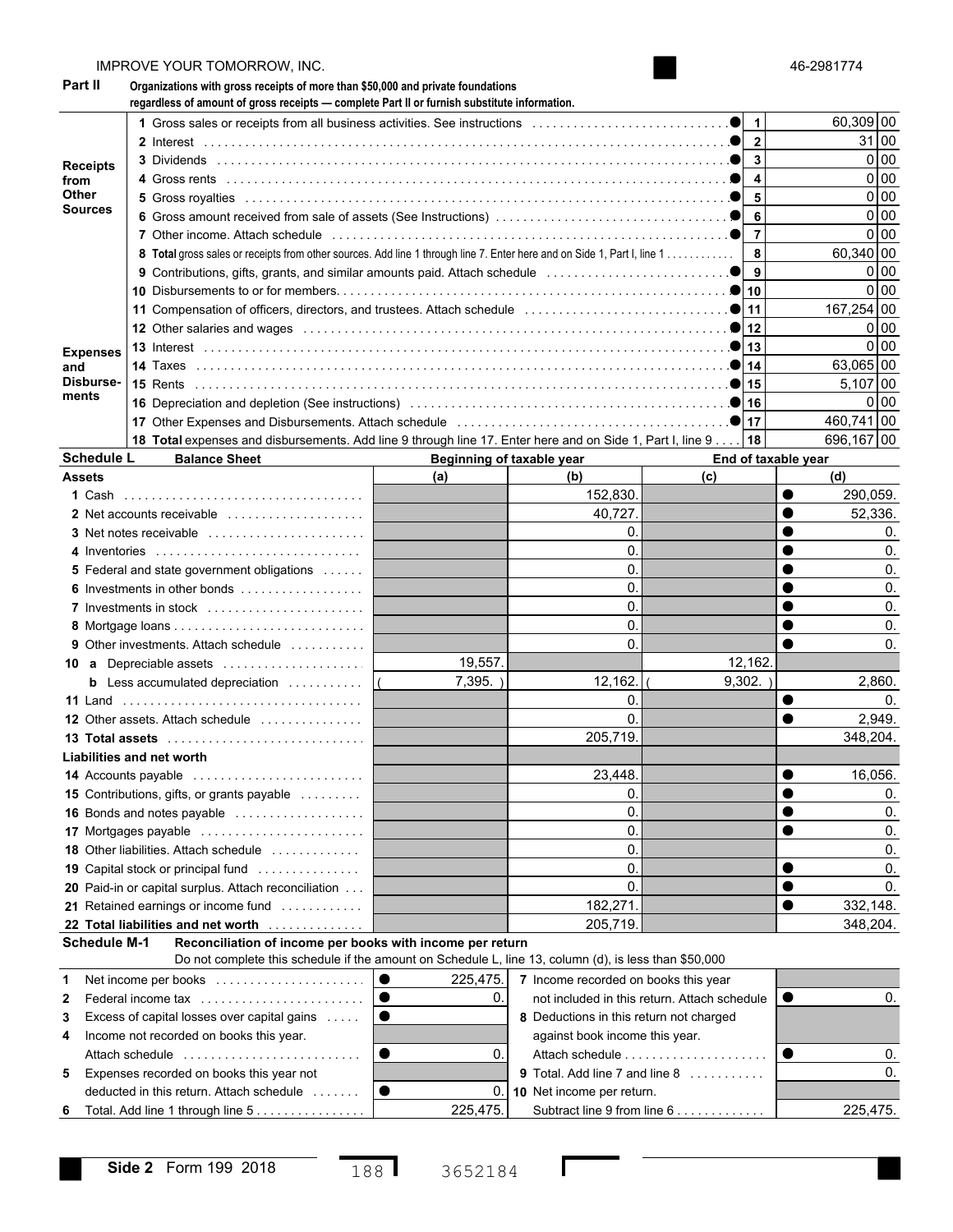### **Line 11, Part II (CA 199) - Compensation of Officers, Directors, and Trustees**

|    |                            |                       |      |       |          |                            |                     | 167,254      |
|----|----------------------------|-----------------------|------|-------|----------|----------------------------|---------------------|--------------|
|    |                            |                       |      |       |          |                            |                     |              |
|    | Name                       | <b>Street Address</b> | City | State | Zip Code | Title                      | <b>Time Devoted</b> | Compensation |
|    | <b>IDR. LISA CARDOZA</b>   |                       |      |       |          | <b>BOARD CHAIRMAN</b>      |                     |              |
|    | <b>ISUSAN WHEELER</b>      |                       |      |       |          | <b>SECRETARY</b>           |                     |              |
|    | <b>IMONICA ROBERTS</b>     |                       |      |       |          | <b>VICE CHAIRMAN</b>       |                     |              |
|    | <b>CHE SALINAS</b>         |                       |      |       |          | <b>BOARD MEMBER</b>        |                     |              |
| 5  | <b>IROBERT MENDOZA</b>     |                       |      |       |          | <b>BOARD MEMBER</b>        |                     |              |
| 6  | <b>IDR. DEBRA COOPER</b>   |                       |      |       |          | <b>BOARD MEMBER</b>        |                     |              |
|    | <b>GUY OLLISON</b>         |                       |      |       |          | <b>BOARD MEMBER</b>        |                     |              |
| 8  | <b>GREG ORTIZ</b>          |                       |      |       |          | <b>BOARD MEMBER</b>        |                     |              |
| 9  | <b>IDR. HAROLD JACKSON</b> |                       |      |       |          | <b>BOARD MEMBER</b>        |                     |              |
| 10 | <b>IMICHAEL LYNCH</b>      |                       |      |       |          | EF EXECUTIVE OFFIC         | 40                  | 85,132       |
| 11 | <b>JAY JEFFERSON, II</b>   |                       |      |       |          | <b>IEF FINANCIAL OFFIO</b> | 10 <sup>1</sup>     | 12,350       |
|    | <b>12 MICHAEL CASPER</b>   |                       |      |       |          | EF OPERATING OFFI          | 40                  | 69,772       |